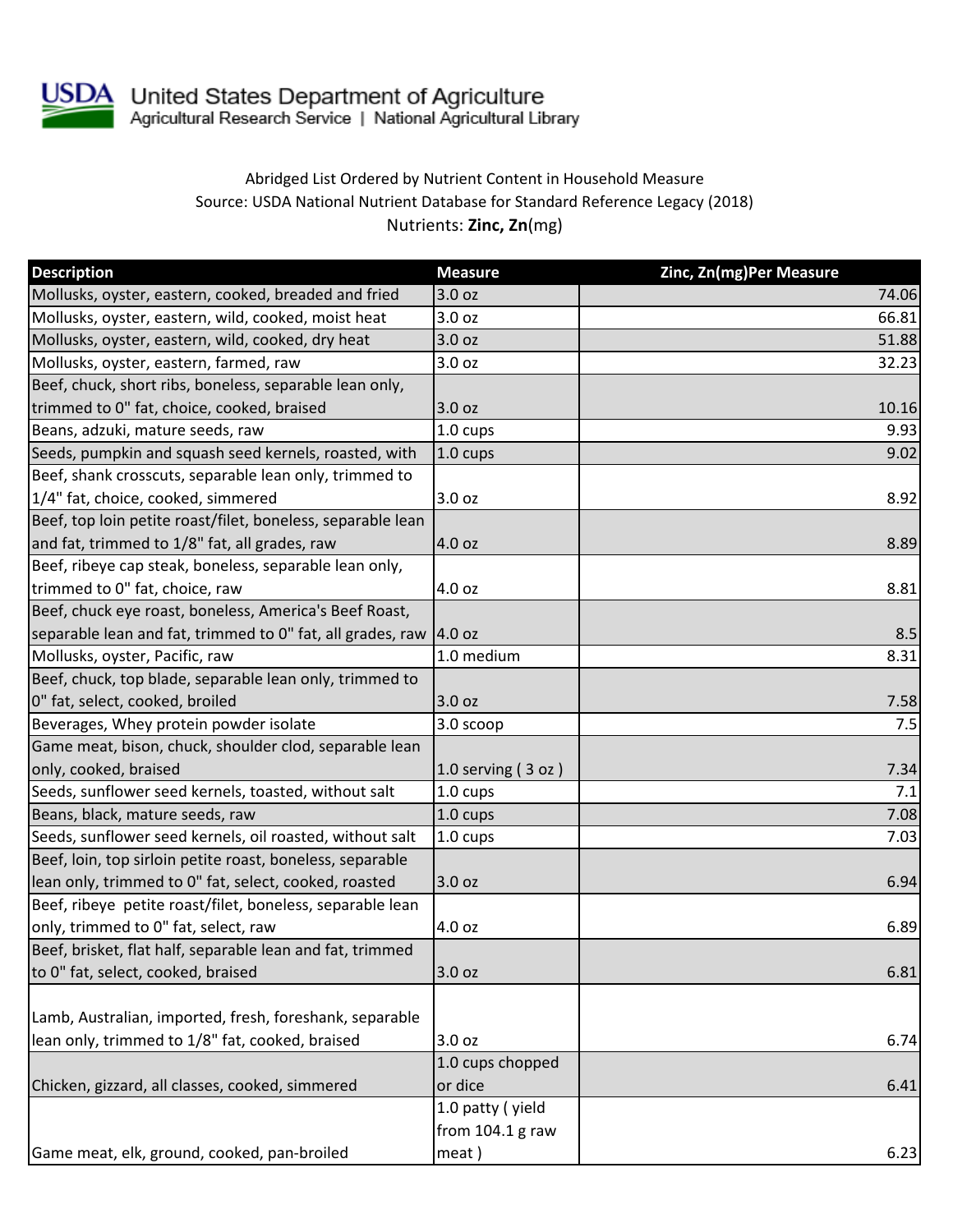| Crustaceans, spiny lobster, mixed species, cooked, moist         |                        |      |
|------------------------------------------------------------------|------------------------|------|
| heat                                                             | 3.0 oz                 | 6.18 |
| Lamb, shoulder, blade, separable lean and fat, trimmed           |                        |      |
| to 1/8" fat, choice, cooked, braised                             | 3.0 oz                 | 5.93 |
|                                                                  |                        |      |
| Lamb, Australian, imported, fresh, foreshank, separable          |                        |      |
| lean and fat, trimmed to 1/8" fat, cooked, braised               | 3.0 oz                 | 5.92 |
| Cheese, swiss                                                    | 1.0 cups, diced        | 5.77 |
| Lamb, Australian, imported, fresh, shoulder, arm,                |                        |      |
| separable lean and fat, trimmed to 1/8" fat, cooked,             |                        |      |
| braised                                                          | 3.0 oz                 | 5.64 |
| Veal, shank (fore and hind), separable lean and fat,             |                        |      |
| cooked, braised                                                  | 3.0 oz                 | 5.64 |
| Beef, brisket, flat half, boneless, separable lean and fat,      |                        |      |
| trimmed to 0" fat, choice, raw                                   | 4.0 oz                 | 5.57 |
|                                                                  | 1.0 cups, chopped      |      |
| Turkey, all classes, back, meat and skin, cooked, roasted        | or diced               | 5.49 |
| Beef, ground, 90% lean meat / 10% fat, patty, cooked,            |                        |      |
| broiled                                                          | 3.0 oz                 | 5.41 |
|                                                                  |                        |      |
| Lamb, Australian, imported, fresh, shoulder, blade,              |                        |      |
| separable lean only, trimmed to 1/8" fat, cooked, broiled 3.0 oz |                        | 5.37 |
| Beans, pink, mature seeds, raw                                   | 1.0 cups               | 5.36 |
|                                                                  |                        |      |
| Desserts, mousse, chocolate, prepared-from-recipe                | 1.0 recipe yield       | 5.17 |
| Cereals ready-to-eat, granola, homemade                          | 1.0 cups               | 5.09 |
| Cheese, pasteurized process, swiss                               | 1.0 cups, diced        | 5.05 |
| Pork, fresh, shoulder, whole, separable lean and fat,            |                        |      |
| cooked, roasted                                                  | 1.0 cups, diced        | 5.01 |
| Beef, top sirloin, steak, separable lean only, trimmed to        |                        |      |
| 0" fat, choice, cooked, broiled                                  | 3.0 oz                 | 4.89 |
| Lamb, shoulder, blade, separable lean and fat, trimmed           |                        |      |
| to 1/8" fat, choice, cooked, roasted                             | 3.0 oz                 | 4.86 |
| Cheese, cheddar (Includes foods for USDA's Food                  |                        |      |
| Distribution Program)                                            | 1.0 cups, diced        | 4.8  |
| Game meat, elk, round, separable lean only, cooked,              |                        |      |
| broiled                                                          | $1.0$ serving $(3$ oz) | 4.79 |
| Cheese, mozzarella, low moisture, part-skim                      | 1.0 cups, diced        | 4.78 |
| Beef, round, top round, steak, separable lean and fat,           |                        |      |
| trimmed to 1/8" fat, prime, cooked, broiled                      | 3.0 oz                 | 4.67 |
| Cheese, mexican, queso chihuahua                                 | 1.0 cups, diced        | 4.62 |
| Snacks, trail mix, regular, with chocolate chips, unsalted       |                        |      |
| nuts and seeds                                                   | $1.0 \text{ cups}$     | 4.58 |
|                                                                  | 1.0 cups whole         |      |
| Nuts, almonds, dry roasted, without salt added                   | kernels                | 4.57 |
|                                                                  | 1.0 patty (yield       |      |
|                                                                  | from 112.7 g raw       |      |
| Game meat, bison, ground, cooked, pan-broiled                    | meat)                  | 4.47 |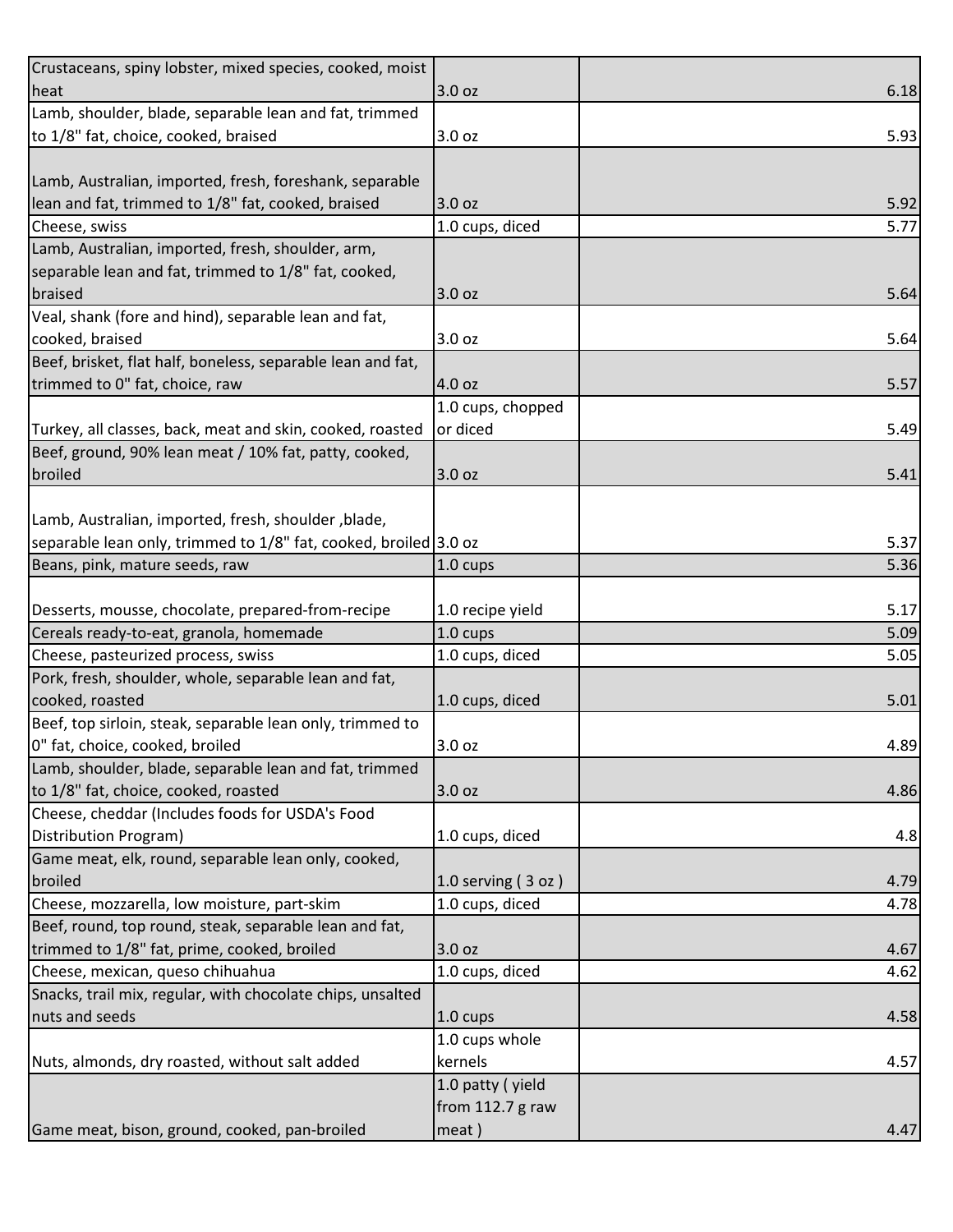| Beef, round, top round steak, boneless, separable lean      |                    |      |
|-------------------------------------------------------------|--------------------|------|
| and fat, trimmed to 0" fat, choice, cooked, grilled         | 3.0 oz             | 4.44 |
| Peanuts, valencia, oil-roasted, without salt                | 1.0 cups           | 4.44 |
| Lamb, Australian, imported, fresh, leg, center slice, bone- |                    |      |
| in, separable lean only, trimmed to 1/8" fat, cooked,       |                    |      |
| broiled                                                     | 3.0 oz             | 4.43 |
|                                                             | 0.75 cups (1 NLEA  |      |
| Cereals ready-to-eat, QUAKER, QUAKER OAT LIFE, plain        | serving)           | 4.41 |
| Pork, fresh, leg (ham), whole, separable lean only,         |                    |      |
| cooked, roasted                                             | 1.0 cups, diced    | 4.4  |
| Lamb, Australian, imported, fresh, composite of trimmed     |                    |      |
| retail cuts, separable lean only, trimmed to 1/8" fat,      |                    |      |
| cooked                                                      | 3.0 oz             | 4.37 |
|                                                             |                    |      |
| Beef, round, top round steak, boneless, separable lean      |                    |      |
| and fat, trimmed to 0" fat, all grades, cooked, grilled     | 3.0 oz             | 4.35 |
| Game meat, bison, top sirloin, separable lean only, 1"      |                    |      |
| steak, cooked, broiled                                      | 1.0 serving (3 oz) | 4.34 |
| Beef, round, top round, steak, separable lean and fat,      |                    |      |
| trimmed to 1/8" fat, choice, cooked, broiled                | 3.0 oz             | 4.33 |
|                                                             |                    |      |
| Cheese, feta                                                | 1.0 cups, crumbled | 4.32 |
| Cereals ready-to-eat, QUAKER, Maple Brown Sugar LIFE        | 0.75 cups (1 NLEA  |      |
| Cereal                                                      | serving)           | 4.31 |
|                                                             |                    |      |
| Beef, short loin, porterhouse steak, separable lean only,   |                    |      |
| trimmed to 0" fat, choice, cooked, broiled                  | 3.0 oz             | 4.3  |
| Pork, fresh, shoulder, blade, boston (steaks), separable    |                    |      |
|                                                             | 3.0 oz             | 4.27 |
| lean only, cooked, broiled<br>Cheese, provolone             |                    |      |
|                                                             | 1.0 cups, diced    | 4.26 |
| Lamb, shoulder, arm, separable lean and fat, trimmed to     |                    |      |
| 1/8" fat, cooked, broiled                                   | 3.0 oz             | 4.26 |
| Game meat, bison, ribeye, separable lean only, 1" steak,    |                    |      |
| cooked, broiled                                             | 1.0 serving (3 oz) | 4.26 |
| Cheese, parmesan, grated                                    | 1.0 cups           | 4.2  |
|                                                             |                    |      |
| Beef, loin, bottom sirloin butt, tri-tip roast, separable   |                    |      |
| lean only, trimmed to 0" fat, all grades, cooked, roasted   | 3.0 oz             | 4.19 |
| Beef, flank, steak, separable lean and fat, trimmed to 0"   |                    |      |
| fat, all grades, raw                                        | 4.0 oz             | 4.18 |
|                                                             |                    |      |
| Beef, rib, small end (ribs 10-12), separable lean and fat,  |                    |      |
| trimmed to 1/8" fat, choice, cooked, roasted                | 3.0 oz             | 4.13 |
| Lamb, Australian, imported, fresh, leg, shank half,         |                    |      |
| separable lean only, trimmed to 1/8" fat, cooked,           |                    |      |
| roasted                                                     | 3.0 oz             | 4.13 |
|                                                             | 0.75 cups (1 NLEA  |      |
| Cereals ready-to-eat, QUAKER, QUAKER CRUNCHY BRAN           | serving)           | 4.13 |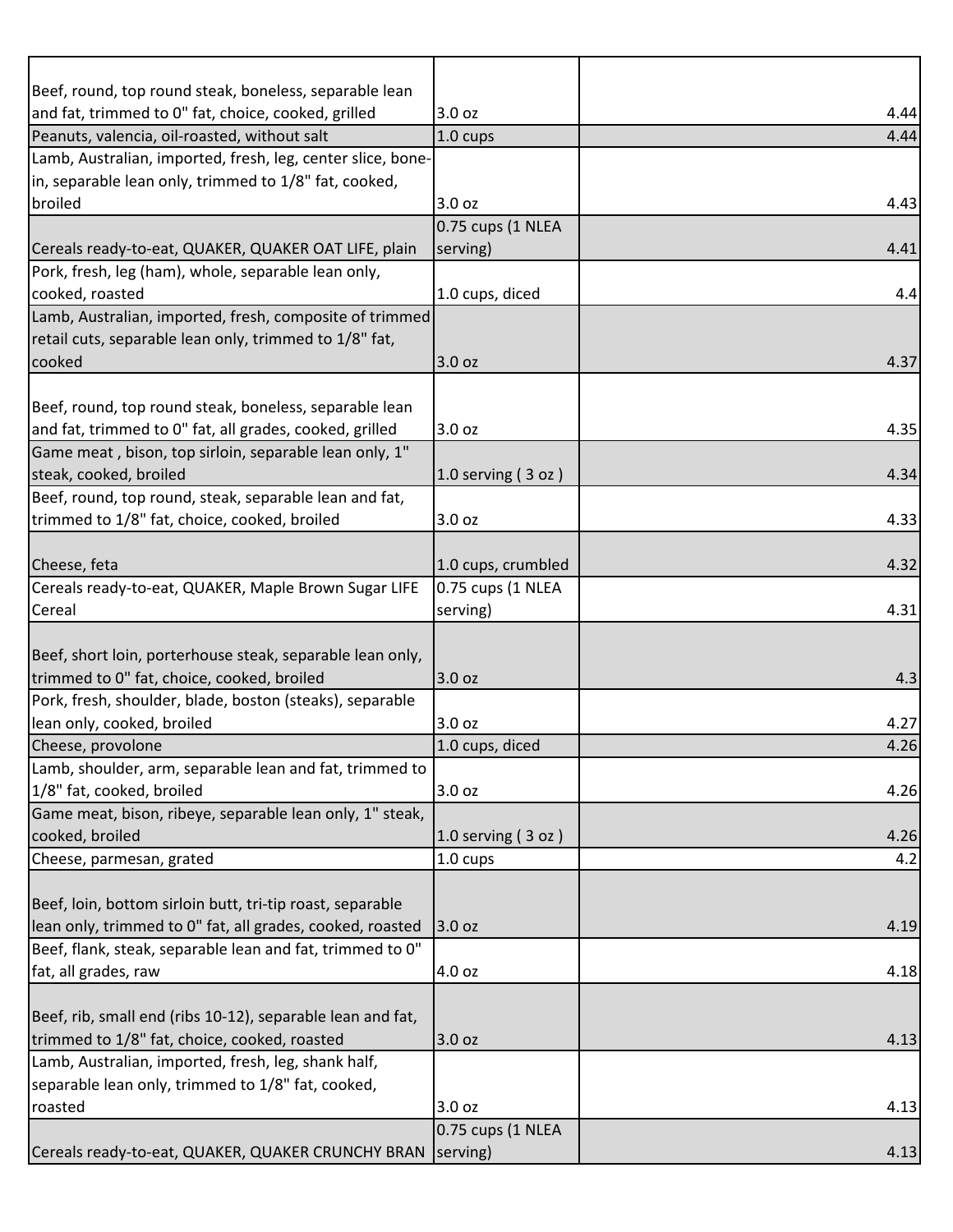| Lamb, Australian, imported, fresh, leg, sirloin chops,    |                    |      |
|-----------------------------------------------------------|--------------------|------|
| boneless, separable lean and fat, trimmed to 1/8" fat,    |                    |      |
| cooked, broiled                                           | 3.0 oz             | 4.11 |
| Lamb, Australian, imported, fresh, leg, whole (shank and  |                    |      |
| sirloin), separable lean only, trimmed to 1/8" fat,       |                    |      |
| cooked, roasted                                           | 3.0 oz             | 4.11 |
| Beef, top sirloin, steak, separable lean and fat, trimmed |                    |      |
| to 1/8" fat, choice, cooked, broiled                      | 3.0 oz             | 4.09 |
| Lamb, New Zealand, imported, frozen, foreshank,           |                    |      |
| separable lean and fat, trimmed to 1/8" fat, cooked,      |                    |      |
| braised                                                   | 3.0 oz             | 4.08 |
| Chicken, broilers or fryers, dark meat, meat only,        |                    |      |
| cooked, fried                                             | $1.0 \text{ cups}$ | 4.07 |
| Lamb, New Zealand, imported, frozen, shoulder, whole      |                    |      |
| (arm and blade), separable lean and fat, trimmed to 1/8"  |                    |      |
| fat, cooked, braised                                      | 3.0 oz             | 4.05 |
| Beef, tenderloin, steak, separable lean and fat, trimmed  |                    |      |
| to 1/8" fat, all grades, cooked, broiled                  | 3.0 oz             | 4.05 |
| Peanuts, all types, dry-roasted, without salt             | $1.0 \text{ cups}$ | 4.04 |
| Cereals ready-to-eat, QUAKER Oatmeal Squares, Golden      | 1.0 cups (1 NLEA   |      |
| Maple                                                     | serving)           | 4.02 |
| Beef, loin, top loin, separable lean and fat, trimmed to  |                    |      |
| 1/8" fat, select, raw                                     | 4.0 oz             | 3.9  |
| Rice flour, brown                                         | 1.0 cups           | 3.87 |
|                                                           |                    |      |
| Pie Crust, Cookie-type, Chocolate, Ready Crust            | 1.0 crust          | 3.82 |
| Pork, fresh, shoulder, (Boston butt), blade (steaks),     |                    |      |
| separable lean and fat, with added solution, cooked,      |                    |      |
| braised                                                   | 3.0 oz             | 3.81 |
| Nuts, butternuts, dried                                   | 1.0 cups           | 3.76 |
| Cereals ready-to-eat, POST, HONEY BUNCHES OF OATS         | 1.0 cups (1 NLEA   |      |
| with vanilla bunches                                      | serving)           | 3.75 |
| Beef, tenderloin, steak, separable lean and fat, trimmed  |                    |      |
| to 1/8" fat, select, raw                                  | 4.0 oz             | 3.75 |
| Cereals, ready-to-eat, MALT-O-MEAL, Blueberry Mini        | 1.0 cups (1 NLEA   |      |
| <b>SPOONERS</b>                                           | serving)           | 3.75 |
|                                                           | 1.0 steak (yield   |      |
| Game meat, deer, top round, separable lean only, 1"       | from 134.9 g raw   |      |
| steak, cooked, broiled                                    | meat)              | 3.74 |
| Beef, round, top round, separable lean and fat, trimmed   |                    |      |
| to 1/8" fat, select, cooked, braised                      | 3.0 oz             | 3.71 |
| Chicken, broilers or fryers, drumstick, meat and skin,    | 1.0 cups, chopped  |      |
| cooked, stewed                                            | or diced           | 3.71 |
| Cheese, muenster                                          | 1.0 cups, diced    | 3.71 |
| Beans, baked, canned, with pork                           | 1.0 cups           | 3.69 |
| Corn grain, white                                         | 1.0 cups           | 3.67 |
|                                                           |                    |      |
| Turkey, all classes, leg, meat and skin, cooked, roasted  | 3.0 oz             | 3.63 |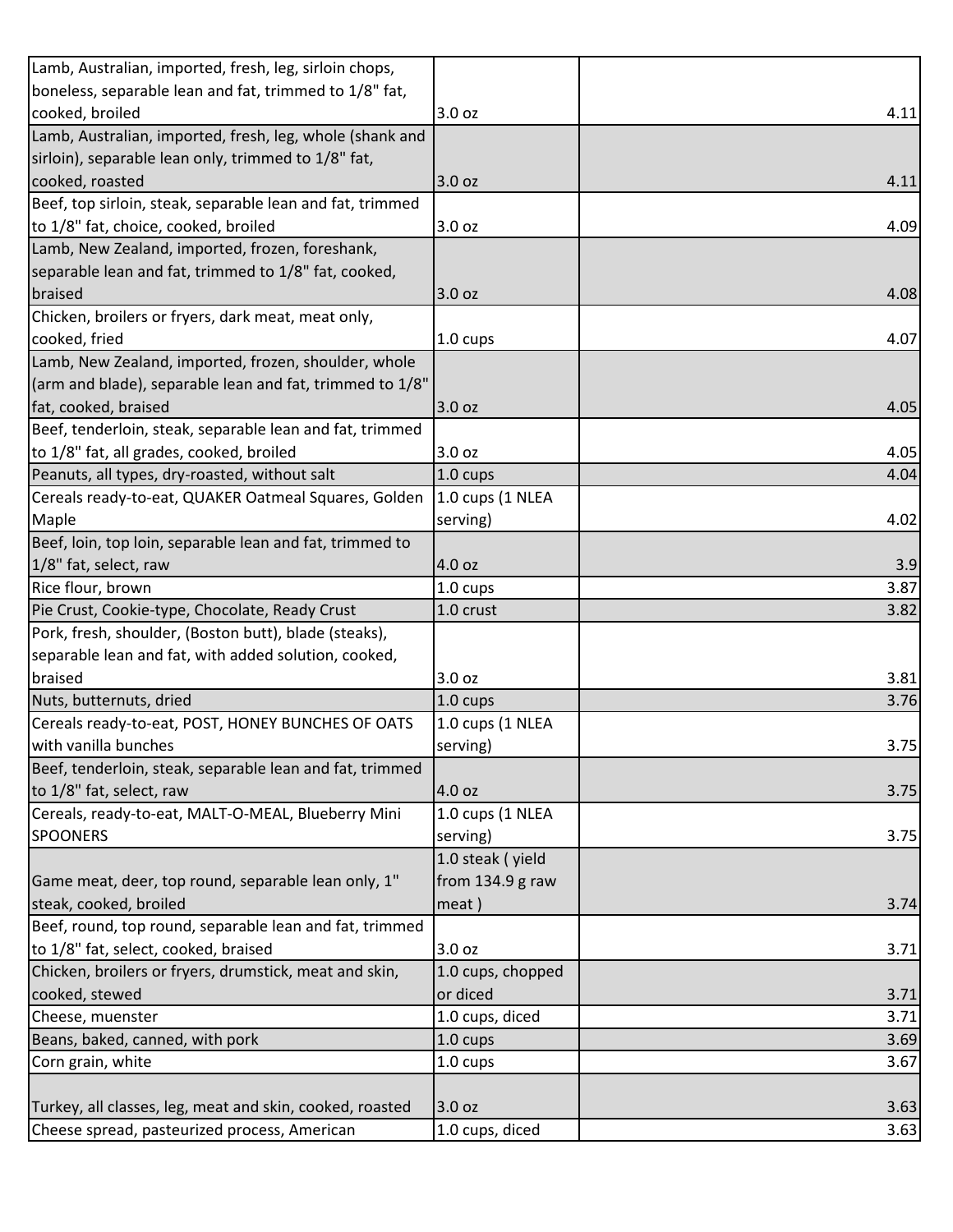| Beef, short loin, porterhouse steak, separable lean and     |                        |      |
|-------------------------------------------------------------|------------------------|------|
| fat, trimmed to 1/8" fat, choice, raw                       | 4.0 oz                 | 3.6  |
| Lamb, rib, separable lean and fat, trimmed to 1/8" fat,     |                        |      |
| choice, cooked, broiled                                     | 3.0 oz                 | 3.58 |
| Veal, breast, whole, boneless, separable lean only,         |                        |      |
| cooked, braised                                             | 3.0 oz                 | 3.56 |
| Pork, fresh, shoulder, blade, boston (roasts), separable    |                        |      |
| lean and fat, cooked, roasted                               | 3.0 oz                 | 3.37 |
| Candies, confectioner's coating, peanut butter              | 1.0 cups chips         | 3.36 |
| Oat flour, partially debranned                              | 1.0 cups               | 3.33 |
|                                                             |                        |      |
| Cheese, mozzarella, whole milk                              | 1.0 cups, shredded     | 3.27 |
| Game meat, bison, top round, separable lean only, 1"        |                        |      |
| steak, cooked, broiled                                      | 1.0 serving $(3 oz)$   | 3.22 |
|                                                             |                        |      |
| Turkey, ground, 93% lean, 7% fat, pan-broiled crumbles      | 3.0 oz                 | 3.2  |
|                                                             |                        |      |
| Pork, fresh, shoulder, (Boston butt), blade (steaks),       |                        |      |
| separable lean and fat, with added solution, raw            | 4.0 oz                 | 3.2  |
| Pork, fresh, loin, country-style ribs, separable lean only, |                        |      |
| bone-in, cooked, broiled                                    | 3.0 oz                 | 3.17 |
| Soup, pea, split with ham, canned, chunky, ready-to-        |                        |      |
| serve                                                       | 1.0 cups               | 3.12 |
| Lamb, New Zealand, imported, frozen, leg, whole (shank      |                        |      |
| and sirloin), separable lean and fat, trimmed to 1/8" fat,  |                        |      |
| cooked, roasted                                             | 3.0 oz                 | 3.12 |
| Veal, breast, whole, boneless, separable lean and fat,      |                        |      |
| cooked, braised                                             | 3.0 oz                 | 3.09 |
| Salami, pork, beef, less sodium                             | 3.0 oz                 | 3.08 |
| Lamb, rib, separable lean and fat, trimmed to 1/8" fat,     |                        |      |
| choice, cooked, roasted                                     | 3.0 oz                 | 3.08 |
| Crustaceans, crab, queen, cooked, moist heat                | 3.0 oz                 | 3.05 |
| Lamb, loin, separable lean and fat, trimmed to 1/8" fat,    |                        |      |
| choice, cooked, roasted                                     | 3.0 oz                 | 2.99 |
| Beverages, Protein powder soy based                         | 1.0 scoop              | 2.97 |
| Barley flour or meal                                        | 1.0 cups               | 2.96 |
| Pork, fresh, loin, country-style ribs, separable lean and   |                        |      |
| fat, bone-in, cooked, broiled                               | 3.0 oz                 | 2.9  |
| Milk substitutes, fluid, with lauric acid oil               | 1.0 cups               | 2.88 |
| Whey, sweet, dried                                          | 1.0 cups               | 2.86 |
| DIGIORNO Pizza, cheese topping, rising crust, frozen,       |                        |      |
| baked                                                       | 1.0 slice $1/4$ of pie | 2.85 |
| Turkey, whole, dark meat, meat and skin, cooked,            |                        |      |
| roasted                                                     | 3.0 oz                 | 2.85 |
| Seeds, sesame flour, low-fat                                | 1.0 oz                 | 2.83 |
| Soup, black bean, canned, condensed                         | 1.0 cups (8 fl oz)     | 2.83 |
|                                                             |                        |      |
| Nuts, hazelnuts or filberts                                 | 1.0 cups, chopped      | 2.82 |
| Teff, cooked                                                | $1.0 \text{ cups}$     | 2.8  |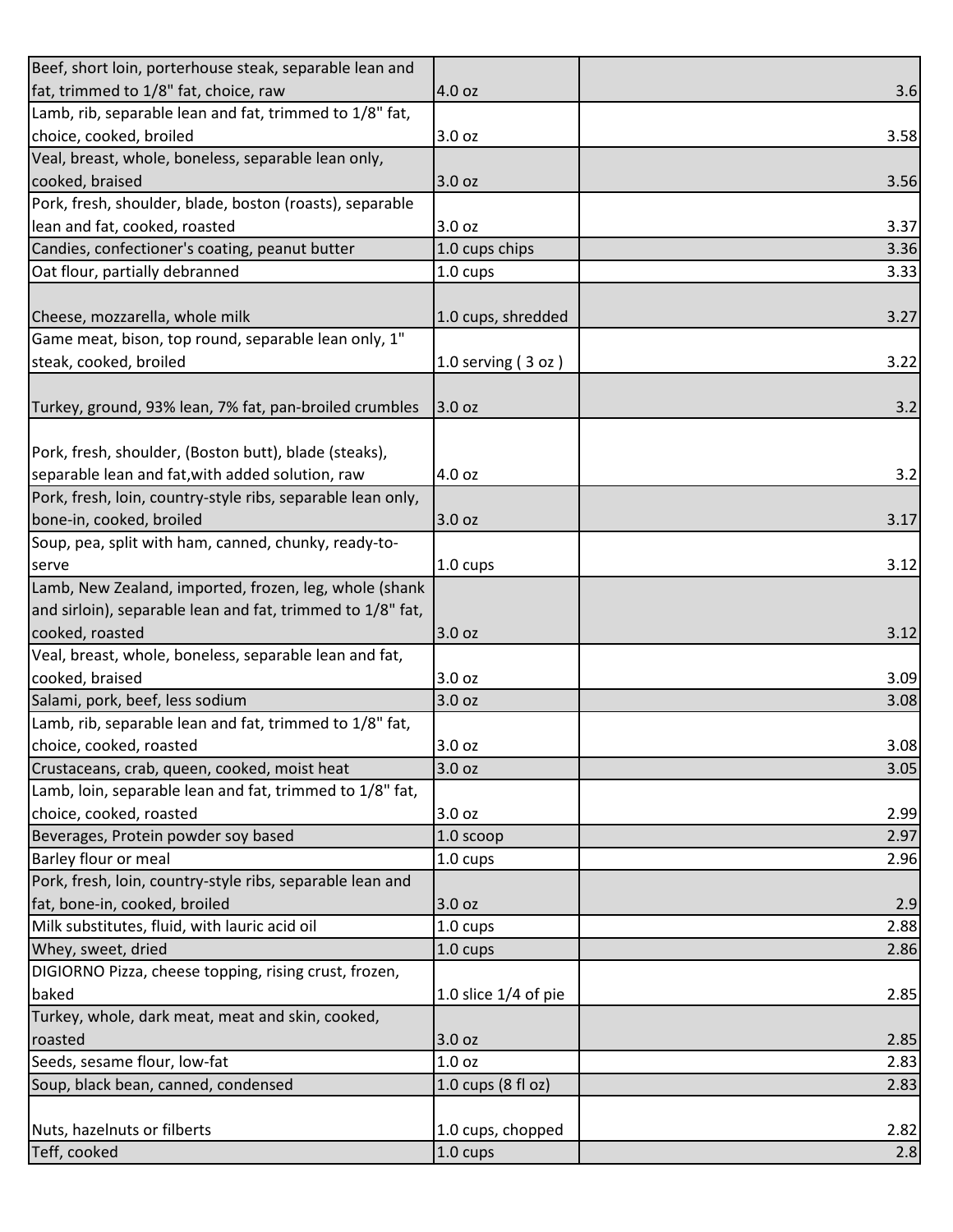| Pasta, whole-wheat, dry (Includes foods for USDA's Food                                  |                      |      |
|------------------------------------------------------------------------------------------|----------------------|------|
| Distribution Program)                                                                    | 1.0 cups spaghetti   | 2.7  |
| Pork, fresh, loin, center rib (roasts), bone-in, separable                               |                      |      |
| lean only, cooked, roasted                                                               | 3.0 oz               | 2.63 |
| Cheese food, pasteurized process, American, vitamin D                                    |                      |      |
| fortified                                                                                | $1.0 \text{ cups}$   | 2.61 |
| Pork, cured, ham with natural juices, spiral slice,                                      |                      |      |
| boneless, separable lean and fat, heated, roasted                                        | 1.0 slice            | 2.61 |
| Lamb, Australian, imported, fresh, rib chop, frenched,                                   |                      |      |
| bone-in, separable lean and fat, trimmed to 1/8" fat,                                    |                      |      |
| cooked, grilled                                                                          | 3.0 oz               | 2.55 |
| Turkey, retail parts, thigh, meat and skin, cooked,                                      |                      |      |
| roasted                                                                                  | 3.0 oz               | 2.55 |
| Soybeans, green, raw                                                                     | 1.0 cups             | 2.53 |
| Lamb, Australian, imported, fresh, rib chop/rack roast,                                  |                      |      |
| frenched, bone-in, separable lean only, trimmed to 1/8"                                  |                      |      |
| fat, raw                                                                                 | 4.0 oz               | 2.49 |
|                                                                                          | 1.0 unit (yield from |      |
| Chicken, broilers or fryers, dark meat, meat and skin,                                   | 1 lb ready-to-cook   |      |
| cooked, stewed                                                                           | chicken)             | 2.49 |
|                                                                                          |                      |      |
| Pastrami, beef, 98% fat-free                                                             | 1.0 serving 6 slices | 2.43 |
| Cowpeas (blackeyes), immature seeds, frozen, cooked,                                     |                      |      |
| boiled, drained, without salt                                                            | 1.0 cups             | 2.41 |
| Mollusks, mussel, blue, raw                                                              | 1.0 cups             | 2.4  |
|                                                                                          |                      |      |
| Cornmeal, white, self-rising, bolted, with wheat flour                                   |                      |      |
|                                                                                          | 1.0 cups             |      |
| added, enriched                                                                          |                      | 2.36 |
| Lamb, New Zealand, imported, frozen, loin, separable                                     |                      |      |
| lean and fat, trimmed to 1/8" fat, cooked, broiled                                       | 3.0 oz               | 2.35 |
| Gravy, beef, canned, ready-to-serve                                                      | 1.0 cups             | 2.33 |
| Sausage, chicken, beef, pork, skinless, smoked                                           | 1.0 link             | 2.25 |
| Cornmeal, whole-grain, white                                                             | 1.0 cups             | 2.22 |
| Pork, cured, ham, rump, bone-in, separable lean only,                                    |                      |      |
| unheated                                                                                 | 3.0 oz               | 2.22 |
| Fast foods, croissant, with egg, cheese, and ham                                         | 1.0 item             | 2.22 |
|                                                                                          |                      |      |
| Pork, fresh, leg (ham), whole, separable lean and fat, raw 4.0 oz                        |                      | 2.18 |
| Pork, ground, 96% lean / 4% fat, raw                                                     | 4.0 oz               | 2.18 |
|                                                                                          | 3.0 oz grilled       |      |
|                                                                                          | patties              | 2.18 |
| Pork, ground, 96% lean / 4% fat, cooked, crumbles                                        |                      |      |
| Cheese substitute, mozzarella                                                            | 1.0 cups, shredded   | 2.17 |
|                                                                                          |                      |      |
| Pork, fresh, loin, sirloin (roasts), bone-in, separable lean<br>and fat, cooked, roasted | 3.0 oz               | 2.14 |
| Beverages, UNILEVER, SLIMFAST, meal replacement,                                         |                      |      |
| regular, ready-to-drink, 3-2-1 Plan                                                      | 1.0 bottle           | 2.12 |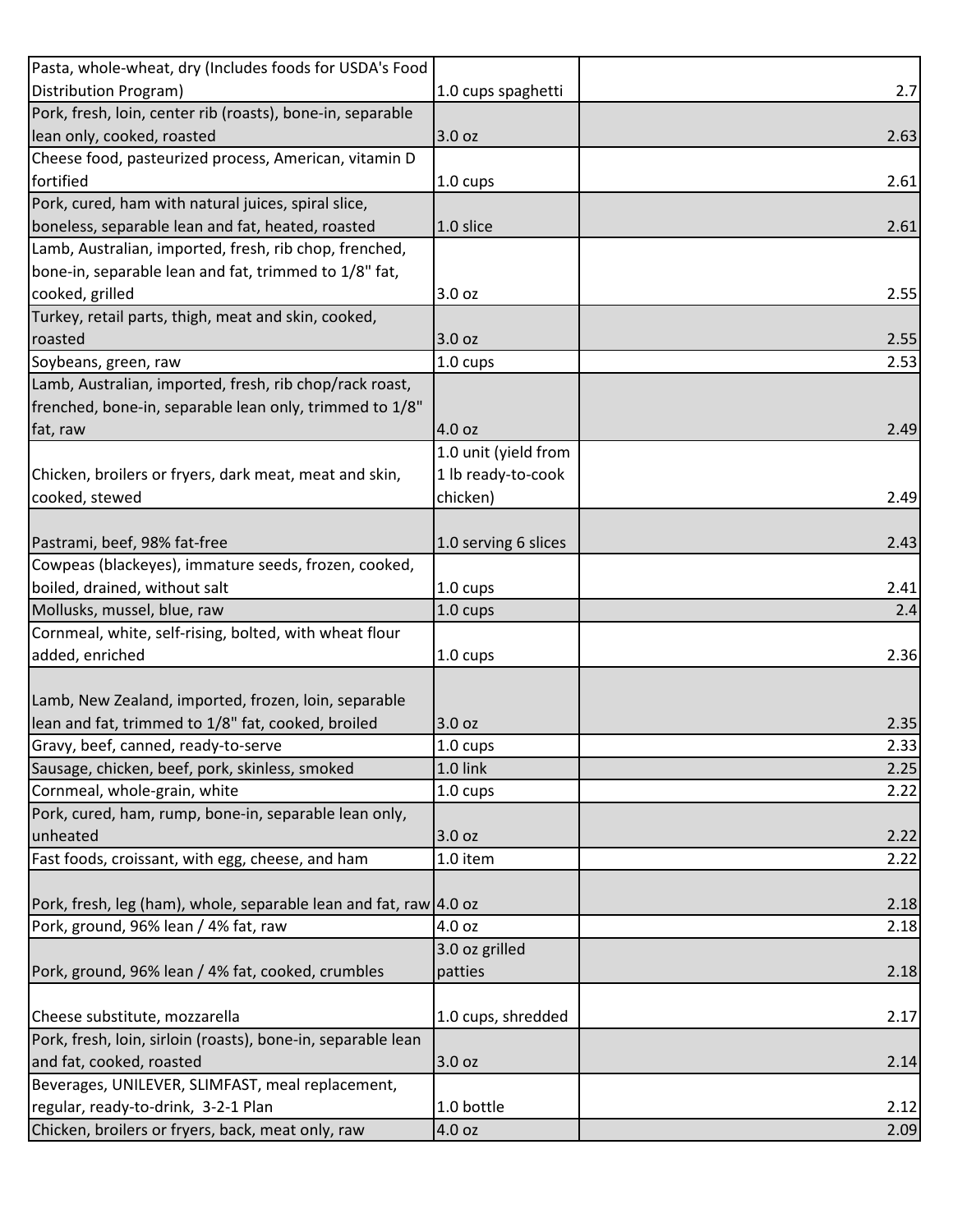| only, boneless, cooked, broiled<br>3.0 oz<br>2.08<br>Pork sausage, link/patty, reduced fat, unprepared<br>3.0 oz<br>2.06<br>Pork, cured, ham, rump, bone-in, separable lean and fat,<br>unheated<br>3.0 oz<br>Pork, fresh, loin, blade (chops or roasts), boneless,<br>separable lean only, raw<br>4.0 oz<br>2.06<br>Corn flour, yellow, masa, enriched<br>1.0 cups<br>2.05<br>Pork, fresh, loin, blade (roasts), boneless, separable lean<br>and fat, cooked, roasted<br>3.0 oz<br>2.05<br>Pork, fresh, loin, whole, separable lean and fat, cooked,<br>broiled<br>3.0 oz<br>Rice, white, long-grain, regular, raw, unenriched<br>2.02<br>1.0 cups<br>Pork, cured, ham, shank, bone-in, separable lean only,<br>unheated<br>3.0 oz<br>Tofu, raw, firm, prepared with calcium sulfate<br>0.5 cups<br>1.98<br>Sorghum flour, whole-grain<br>1.0 cups<br>1.97<br>Pork, fresh, loin, blade (chops or roasts), boneless,<br>separable lean and fat only, raw<br>4.0 oz<br>1.97<br>Game meat, deer, loin, separable lean only, 1" steak,<br>cooked, broiled<br>1.0 steak<br>Pork, fresh, enhanced, loin, tenderloin, separable lean<br>only, raw<br>4.0 oz<br>1.95<br>Fast foods, croissant, with egg, cheese, and sausage<br>1.0 sandwich<br>Pork, fresh, loin, tenderloin, separable lean and fat, with<br>added solution, raw<br>4.0 oz<br>1.94<br>Squab, (pigeon), meat and skin, raw<br>3.0 oz<br>1.87<br>Turkey, ground, fat free, patties, broiled<br>3.0 oz<br>1.86<br>Pork, cured, ham, shank, bone-in, separable lean and fat,<br>3.0 oz<br>unheated<br>Pork, fresh, loin, top loin (roasts), boneless, separable<br>lean only, cooked, roasted<br>3.0 oz<br>1.84<br>1.0 cups<br>1.8<br>Peas, green, raw<br>Pasta, fresh-refrigerated, spinach, as purchased<br>4.0 oz<br>1.79 |
|-------------------------------------------------------------------------------------------------------------------------------------------------------------------------------------------------------------------------------------------------------------------------------------------------------------------------------------------------------------------------------------------------------------------------------------------------------------------------------------------------------------------------------------------------------------------------------------------------------------------------------------------------------------------------------------------------------------------------------------------------------------------------------------------------------------------------------------------------------------------------------------------------------------------------------------------------------------------------------------------------------------------------------------------------------------------------------------------------------------------------------------------------------------------------------------------------------------------------------------------------------------------------------------------------------------------------------------------------------------------------------------------------------------------------------------------------------------------------------------------------------------------------------------------------------------------------------------------------------------------------------------------------------------------------------------------------------------------------------------------------------------------------------------|
| 2.06<br>2.03<br>1.99<br>1.96<br>1.95<br>1.85                                                                                                                                                                                                                                                                                                                                                                                                                                                                                                                                                                                                                                                                                                                                                                                                                                                                                                                                                                                                                                                                                                                                                                                                                                                                                                                                                                                                                                                                                                                                                                                                                                                                                                                                        |
|                                                                                                                                                                                                                                                                                                                                                                                                                                                                                                                                                                                                                                                                                                                                                                                                                                                                                                                                                                                                                                                                                                                                                                                                                                                                                                                                                                                                                                                                                                                                                                                                                                                                                                                                                                                     |
|                                                                                                                                                                                                                                                                                                                                                                                                                                                                                                                                                                                                                                                                                                                                                                                                                                                                                                                                                                                                                                                                                                                                                                                                                                                                                                                                                                                                                                                                                                                                                                                                                                                                                                                                                                                     |
|                                                                                                                                                                                                                                                                                                                                                                                                                                                                                                                                                                                                                                                                                                                                                                                                                                                                                                                                                                                                                                                                                                                                                                                                                                                                                                                                                                                                                                                                                                                                                                                                                                                                                                                                                                                     |
|                                                                                                                                                                                                                                                                                                                                                                                                                                                                                                                                                                                                                                                                                                                                                                                                                                                                                                                                                                                                                                                                                                                                                                                                                                                                                                                                                                                                                                                                                                                                                                                                                                                                                                                                                                                     |
|                                                                                                                                                                                                                                                                                                                                                                                                                                                                                                                                                                                                                                                                                                                                                                                                                                                                                                                                                                                                                                                                                                                                                                                                                                                                                                                                                                                                                                                                                                                                                                                                                                                                                                                                                                                     |
|                                                                                                                                                                                                                                                                                                                                                                                                                                                                                                                                                                                                                                                                                                                                                                                                                                                                                                                                                                                                                                                                                                                                                                                                                                                                                                                                                                                                                                                                                                                                                                                                                                                                                                                                                                                     |
|                                                                                                                                                                                                                                                                                                                                                                                                                                                                                                                                                                                                                                                                                                                                                                                                                                                                                                                                                                                                                                                                                                                                                                                                                                                                                                                                                                                                                                                                                                                                                                                                                                                                                                                                                                                     |
|                                                                                                                                                                                                                                                                                                                                                                                                                                                                                                                                                                                                                                                                                                                                                                                                                                                                                                                                                                                                                                                                                                                                                                                                                                                                                                                                                                                                                                                                                                                                                                                                                                                                                                                                                                                     |
|                                                                                                                                                                                                                                                                                                                                                                                                                                                                                                                                                                                                                                                                                                                                                                                                                                                                                                                                                                                                                                                                                                                                                                                                                                                                                                                                                                                                                                                                                                                                                                                                                                                                                                                                                                                     |
|                                                                                                                                                                                                                                                                                                                                                                                                                                                                                                                                                                                                                                                                                                                                                                                                                                                                                                                                                                                                                                                                                                                                                                                                                                                                                                                                                                                                                                                                                                                                                                                                                                                                                                                                                                                     |
|                                                                                                                                                                                                                                                                                                                                                                                                                                                                                                                                                                                                                                                                                                                                                                                                                                                                                                                                                                                                                                                                                                                                                                                                                                                                                                                                                                                                                                                                                                                                                                                                                                                                                                                                                                                     |
|                                                                                                                                                                                                                                                                                                                                                                                                                                                                                                                                                                                                                                                                                                                                                                                                                                                                                                                                                                                                                                                                                                                                                                                                                                                                                                                                                                                                                                                                                                                                                                                                                                                                                                                                                                                     |
|                                                                                                                                                                                                                                                                                                                                                                                                                                                                                                                                                                                                                                                                                                                                                                                                                                                                                                                                                                                                                                                                                                                                                                                                                                                                                                                                                                                                                                                                                                                                                                                                                                                                                                                                                                                     |
|                                                                                                                                                                                                                                                                                                                                                                                                                                                                                                                                                                                                                                                                                                                                                                                                                                                                                                                                                                                                                                                                                                                                                                                                                                                                                                                                                                                                                                                                                                                                                                                                                                                                                                                                                                                     |
|                                                                                                                                                                                                                                                                                                                                                                                                                                                                                                                                                                                                                                                                                                                                                                                                                                                                                                                                                                                                                                                                                                                                                                                                                                                                                                                                                                                                                                                                                                                                                                                                                                                                                                                                                                                     |
|                                                                                                                                                                                                                                                                                                                                                                                                                                                                                                                                                                                                                                                                                                                                                                                                                                                                                                                                                                                                                                                                                                                                                                                                                                                                                                                                                                                                                                                                                                                                                                                                                                                                                                                                                                                     |
|                                                                                                                                                                                                                                                                                                                                                                                                                                                                                                                                                                                                                                                                                                                                                                                                                                                                                                                                                                                                                                                                                                                                                                                                                                                                                                                                                                                                                                                                                                                                                                                                                                                                                                                                                                                     |
|                                                                                                                                                                                                                                                                                                                                                                                                                                                                                                                                                                                                                                                                                                                                                                                                                                                                                                                                                                                                                                                                                                                                                                                                                                                                                                                                                                                                                                                                                                                                                                                                                                                                                                                                                                                     |
|                                                                                                                                                                                                                                                                                                                                                                                                                                                                                                                                                                                                                                                                                                                                                                                                                                                                                                                                                                                                                                                                                                                                                                                                                                                                                                                                                                                                                                                                                                                                                                                                                                                                                                                                                                                     |
|                                                                                                                                                                                                                                                                                                                                                                                                                                                                                                                                                                                                                                                                                                                                                                                                                                                                                                                                                                                                                                                                                                                                                                                                                                                                                                                                                                                                                                                                                                                                                                                                                                                                                                                                                                                     |
|                                                                                                                                                                                                                                                                                                                                                                                                                                                                                                                                                                                                                                                                                                                                                                                                                                                                                                                                                                                                                                                                                                                                                                                                                                                                                                                                                                                                                                                                                                                                                                                                                                                                                                                                                                                     |
|                                                                                                                                                                                                                                                                                                                                                                                                                                                                                                                                                                                                                                                                                                                                                                                                                                                                                                                                                                                                                                                                                                                                                                                                                                                                                                                                                                                                                                                                                                                                                                                                                                                                                                                                                                                     |
|                                                                                                                                                                                                                                                                                                                                                                                                                                                                                                                                                                                                                                                                                                                                                                                                                                                                                                                                                                                                                                                                                                                                                                                                                                                                                                                                                                                                                                                                                                                                                                                                                                                                                                                                                                                     |
|                                                                                                                                                                                                                                                                                                                                                                                                                                                                                                                                                                                                                                                                                                                                                                                                                                                                                                                                                                                                                                                                                                                                                                                                                                                                                                                                                                                                                                                                                                                                                                                                                                                                                                                                                                                     |
|                                                                                                                                                                                                                                                                                                                                                                                                                                                                                                                                                                                                                                                                                                                                                                                                                                                                                                                                                                                                                                                                                                                                                                                                                                                                                                                                                                                                                                                                                                                                                                                                                                                                                                                                                                                     |
|                                                                                                                                                                                                                                                                                                                                                                                                                                                                                                                                                                                                                                                                                                                                                                                                                                                                                                                                                                                                                                                                                                                                                                                                                                                                                                                                                                                                                                                                                                                                                                                                                                                                                                                                                                                     |
|                                                                                                                                                                                                                                                                                                                                                                                                                                                                                                                                                                                                                                                                                                                                                                                                                                                                                                                                                                                                                                                                                                                                                                                                                                                                                                                                                                                                                                                                                                                                                                                                                                                                                                                                                                                     |
|                                                                                                                                                                                                                                                                                                                                                                                                                                                                                                                                                                                                                                                                                                                                                                                                                                                                                                                                                                                                                                                                                                                                                                                                                                                                                                                                                                                                                                                                                                                                                                                                                                                                                                                                                                                     |
|                                                                                                                                                                                                                                                                                                                                                                                                                                                                                                                                                                                                                                                                                                                                                                                                                                                                                                                                                                                                                                                                                                                                                                                                                                                                                                                                                                                                                                                                                                                                                                                                                                                                                                                                                                                     |
|                                                                                                                                                                                                                                                                                                                                                                                                                                                                                                                                                                                                                                                                                                                                                                                                                                                                                                                                                                                                                                                                                                                                                                                                                                                                                                                                                                                                                                                                                                                                                                                                                                                                                                                                                                                     |
|                                                                                                                                                                                                                                                                                                                                                                                                                                                                                                                                                                                                                                                                                                                                                                                                                                                                                                                                                                                                                                                                                                                                                                                                                                                                                                                                                                                                                                                                                                                                                                                                                                                                                                                                                                                     |
|                                                                                                                                                                                                                                                                                                                                                                                                                                                                                                                                                                                                                                                                                                                                                                                                                                                                                                                                                                                                                                                                                                                                                                                                                                                                                                                                                                                                                                                                                                                                                                                                                                                                                                                                                                                     |
|                                                                                                                                                                                                                                                                                                                                                                                                                                                                                                                                                                                                                                                                                                                                                                                                                                                                                                                                                                                                                                                                                                                                                                                                                                                                                                                                                                                                                                                                                                                                                                                                                                                                                                                                                                                     |
|                                                                                                                                                                                                                                                                                                                                                                                                                                                                                                                                                                                                                                                                                                                                                                                                                                                                                                                                                                                                                                                                                                                                                                                                                                                                                                                                                                                                                                                                                                                                                                                                                                                                                                                                                                                     |
| Bratwurst, pork, beef and turkey, lite, smoked<br>1.0 serving 2.33 oz<br>1.77                                                                                                                                                                                                                                                                                                                                                                                                                                                                                                                                                                                                                                                                                                                                                                                                                                                                                                                                                                                                                                                                                                                                                                                                                                                                                                                                                                                                                                                                                                                                                                                                                                                                                                       |
| Chicken, broilers or fryers, leg, meat and skin, cooked,                                                                                                                                                                                                                                                                                                                                                                                                                                                                                                                                                                                                                                                                                                                                                                                                                                                                                                                                                                                                                                                                                                                                                                                                                                                                                                                                                                                                                                                                                                                                                                                                                                                                                                                            |
| 3.0 oz<br>roasted<br>1.76                                                                                                                                                                                                                                                                                                                                                                                                                                                                                                                                                                                                                                                                                                                                                                                                                                                                                                                                                                                                                                                                                                                                                                                                                                                                                                                                                                                                                                                                                                                                                                                                                                                                                                                                                           |
| Sausage, turkey, fresh, raw<br>1.0 serving<br>1.74                                                                                                                                                                                                                                                                                                                                                                                                                                                                                                                                                                                                                                                                                                                                                                                                                                                                                                                                                                                                                                                                                                                                                                                                                                                                                                                                                                                                                                                                                                                                                                                                                                                                                                                                  |
| Pork, Leg sirloin tip roast, boneless, separable lean and                                                                                                                                                                                                                                                                                                                                                                                                                                                                                                                                                                                                                                                                                                                                                                                                                                                                                                                                                                                                                                                                                                                                                                                                                                                                                                                                                                                                                                                                                                                                                                                                                                                                                                                           |
| fat, raw<br>3.0 oz<br>1.74                                                                                                                                                                                                                                                                                                                                                                                                                                                                                                                                                                                                                                                                                                                                                                                                                                                                                                                                                                                                                                                                                                                                                                                                                                                                                                                                                                                                                                                                                                                                                                                                                                                                                                                                                          |
| Chicken, broilers or fryers, meat and skin, cooked, fried,                                                                                                                                                                                                                                                                                                                                                                                                                                                                                                                                                                                                                                                                                                                                                                                                                                                                                                                                                                                                                                                                                                                                                                                                                                                                                                                                                                                                                                                                                                                                                                                                                                                                                                                          |
| flour<br>3.0 oz<br>1.73                                                                                                                                                                                                                                                                                                                                                                                                                                                                                                                                                                                                                                                                                                                                                                                                                                                                                                                                                                                                                                                                                                                                                                                                                                                                                                                                                                                                                                                                                                                                                                                                                                                                                                                                                             |
| 12.0 oz serving 2.7                                                                                                                                                                                                                                                                                                                                                                                                                                                                                                                                                                                                                                                                                                                                                                                                                                                                                                                                                                                                                                                                                                                                                                                                                                                                                                                                                                                                                                                                                                                                                                                                                                                                                                                                                                 |
| Sausage, pork and beef, with cheddar cheese, smoked<br>1.73<br><b>OZ</b>                                                                                                                                                                                                                                                                                                                                                                                                                                                                                                                                                                                                                                                                                                                                                                                                                                                                                                                                                                                                                                                                                                                                                                                                                                                                                                                                                                                                                                                                                                                                                                                                                                                                                                            |
| Chicken, dark meat, thigh, meat only, with added                                                                                                                                                                                                                                                                                                                                                                                                                                                                                                                                                                                                                                                                                                                                                                                                                                                                                                                                                                                                                                                                                                                                                                                                                                                                                                                                                                                                                                                                                                                                                                                                                                                                                                                                    |
| solution, raw<br>4.0 oz<br>1.73                                                                                                                                                                                                                                                                                                                                                                                                                                                                                                                                                                                                                                                                                                                                                                                                                                                                                                                                                                                                                                                                                                                                                                                                                                                                                                                                                                                                                                                                                                                                                                                                                                                                                                                                                     |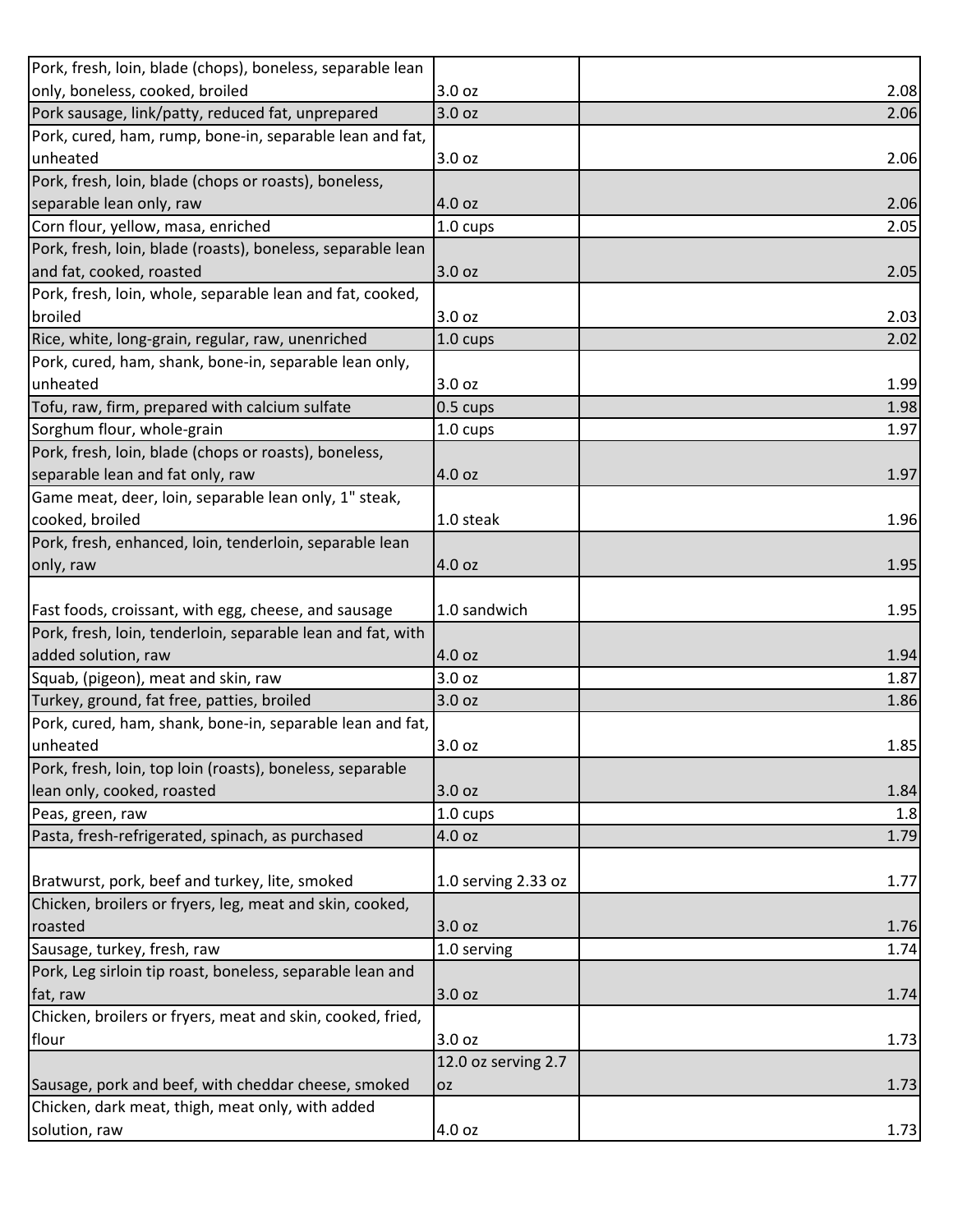| Lamb, Australian, imported, fresh, foreshank, separable    |                      |      |
|------------------------------------------------------------|----------------------|------|
| lean only, trimmed to 1/8" fat, raw                        | 1.0 <sub>oz</sub>    | 1.72 |
| Cowpeas (blackeyes), immature seeds, cooked, boiled,       |                      |      |
| drained, without salt                                      | $1.0 \text{ cups}$   | 1.7  |
| Cereals, WHEATENA, cooked with water                       | 1.0 cups             | 1.68 |
|                                                            | 1.0 unit (yield from |      |
|                                                            | 1 lb ready-to-cook   |      |
| Chicken, broilers or fryers, leg, meat only, cooked, fried | chicken)             | 1.67 |
| Chicken, stewing, meat and skin, and giblets and neck,     |                      |      |
| cooked, stewed                                             | 3.0 oz               | 1.67 |
| Soup, pea, green, canned, condensed                        | 0.5 cups             | 1.66 |
| Cheese, ricotta, part skim milk                            | 0.5 cups             | 1.66 |
|                                                            | 1.0 cups $(1/2"$     |      |
| Bamboo shoots, raw                                         | slices)              | 1.66 |
|                                                            |                      |      |
| Soybeans, green, cooked, boiled, drained, without salt     | $1.0 \text{ cups}$   | 1.64 |
| Fast foods, biscuit, with egg and bacon                    | 1.0 biscuit          | 1.64 |
| Fast foods, english muffin, with egg, cheese, and          |                      |      |
| canadian bacon                                             | 1.0 sandwich         | 1.63 |
| Chicken, broilers or fryers, meat and skin and giblets and |                      |      |
| neck, cooked, fried, batter                                | 3.0 oz               | 1.62 |
| Frankfurter, pork                                          | 1.0 link             | 1.59 |
| Garlic, raw                                                | 1.0 cups             | 1.58 |
| Pasta, fresh-refrigerated, plain, as purchased             | 4.0 oz               | 1.56 |
| Edamame, frozen, unprepared                                | 1.0 cups             | 1.56 |
| Soup, beef noodle, canned, condensed                       | $0.5 \text{ cups}$   | 1.54 |
| Lamb, Australian, imported, fresh, foreshank, separable    |                      |      |
| lean and fat, trimmed to 1/8" fat, raw                     | 1.0 <sub>oz</sub>    | 1.53 |
|                                                            |                      |      |
| Yogurt, plain, low fat                                     | 1.0 container (6 oz) | 1.51 |
|                                                            |                      |      |
| Beverages, almond milk, chocolate, ready-to-drink          | 8.0 fl oz            | 1.51 |
| Beverages, almond milk, sweetened, vanilla flavor, ready-  |                      |      |
| to-drink                                                   | 8.0 fl oz            | 1.51 |
|                                                            | 0.75 cups (1 NLEA    |      |
| Cereals ready-to-eat, POST, COCOA PEBBLES                  | serving)             | 1.51 |
|                                                            | 1.0 cups (1 NLEA     |      |
| Cereals ready-to-eat, POST, Honeycomb Cereal               | serving)             | 1.5  |
| Beverages, chocolate powder, no sugar added                | 2.0 tbsp             | 1.5  |
| Cereals ready-to-eat, POST, Shredded Wheat, original       | 1.0 cups (1 NLEA     |      |
| spoon-size                                                 | serving)             | 1.49 |
|                                                            |                      |      |
| Lamb, Australian, imported, fresh, shoulder, blade,        |                      |      |
| separable lean only, trimmed to 1/8" fat, raw              | 1.0 <sub>oz</sub>    | 1.48 |
| Chicken, broiler, rotisserie, BBQ, back meat only          | 3.0 oz               | 1.48 |
| Cowpeas (blackeyes), immature seeds, raw                   | 1.0 cups             | 1.46 |
|                                                            |                      |      |
| Turkey, whole, breast, meat only, cooked, roasted          | 3.0 oz               | 1.46 |
| Fast Foods, biscuit, with egg and sausage                  | 1.0 item             | 1.46 |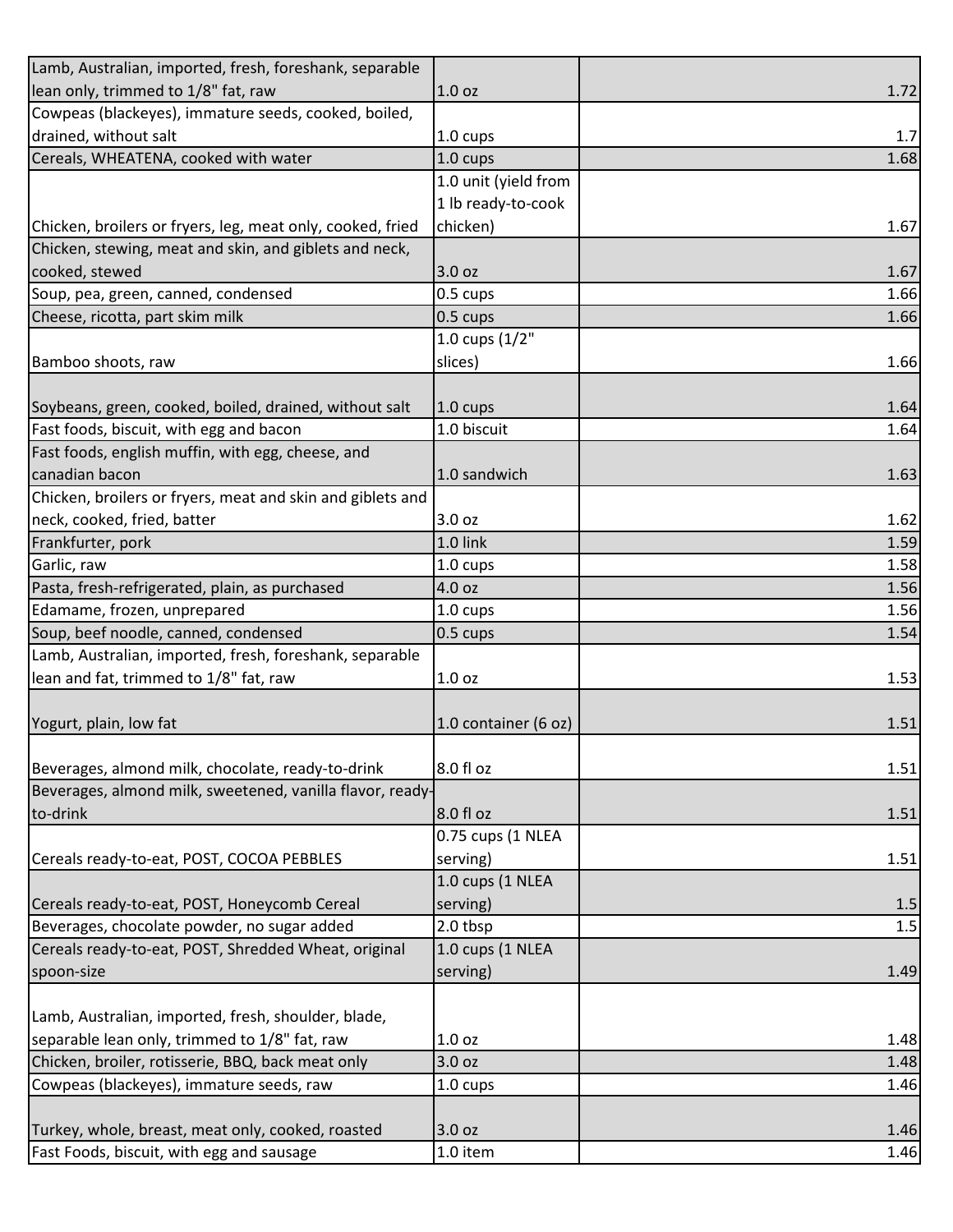| Turkey, drumstick, from whole bird, meat only, raw                                     | 4.0 oz                          | 1.45 |
|----------------------------------------------------------------------------------------|---------------------------------|------|
| Mollusks, octopus, common, raw                                                         | 3.0 oz                          | 1.43 |
| Seeds, safflower seed meal, partially defatted                                         | 1.0 <sub>oz</sub>               | 1.42 |
| Beans, black turtle, mature seeds, cooked, boiled,                                     |                                 |      |
| without salt                                                                           | 1.0 cups                        | 1.41 |
|                                                                                        |                                 |      |
| Soup, beef and vegetables, canned, ready-to-serve                                      | 1.0 cups                        | 1.4  |
|                                                                                        |                                 |      |
| Yogurt, fruit, low fat, 11g protein/8 oz                                               | 1.0 container (6 oz)            | 1.39 |
|                                                                                        |                                 |      |
| Pork, cured, ham and water product, slice, boneless,                                   |                                 |      |
| separable lean and fat, heated, pan-broil                                              | 3.0 oz (3 oz)                   | 1.39 |
| Cornmeal, white, self-rising, degermed, enriched                                       | 1.0 cups                        | 1.38 |
| Cereals ready-to-eat, POST, Shredded Wheat, original big 2.0 biscuits (1 NLEA          |                                 |      |
| biscuit                                                                                | serving)                        | 1.36 |
| Lima beans, immature seeds, cooked, boiled, drained,                                   |                                 |      |
| without salt                                                                           | 1.0 cups                        | 1.34 |
| Milk, sheep, fluid                                                                     | 1.0 cups                        | 1.32 |
| Beans, black turtle, mature seeds, canned<br>Hormel Pillow Pak Sliced Turkey Pepperoni | 1.0 cups                        | 1.3  |
|                                                                                        | 1.0 serving<br>0.5 cups (1 NLEA | 1.29 |
|                                                                                        |                                 | 1.28 |
| Cereals, QUAKER, QUAKER MultiGrain Oatmeal, dry                                        | serving)                        |      |
| Pasta, dry, enriched                                                                   | 1.0 cups spaghetti              | 1.28 |
|                                                                                        |                                 |      |
| Pasta, dry, unenriched                                                                 | 1.0 cups spaghetti              | 1.28 |
| Sausage, Italian, sweet, links                                                         | 1.0 link 3 oz                   | 1.28 |
| Lamb, Australian, imported, fresh, leg, shank half,                                    |                                 |      |
| separable lean only, trimmed to 1/8" fat, raw                                          | 1.0 <sub>oz</sub>               | 1.28 |
| Turkey from whole, light meat, meat only, with added                                   |                                 |      |
| solution, cooked, roasted                                                              | 3.0 oz                          | 1.27 |
| Liverwurst spread                                                                      | $0.25$ cups                     | 1.26 |
| Peas, mature seeds, sprouted, raw                                                      | 1.0 cups                        | 1.26 |
|                                                                                        |                                 |      |
| Cereals, QUAKER, Instant Oatmeal Organic, Regular                                      | 1.0 packet                      | 1.26 |
| Pork, fresh, variety meats and by-products, brain,                                     |                                 |      |
| cooked, braised                                                                        | 3.0 oz                          | 1.26 |
| Peas and carrots, frozen, cooked, boiled, drained,                                     | 1.0 package (10 oz)             |      |
| without salt                                                                           | yields                          | 1.25 |
| Lamb, shoulder, blade, separable lean and fat, trimmed                                 |                                 |      |
| to 1/8" fat, choice, raw                                                               | 1.0 <sub>oz</sub>               | 1.25 |
|                                                                                        |                                 |      |
| Lamb, Australian, imported, fresh, shoulder, blade,                                    |                                 |      |
| separable lean and fat, trimmed to 1/8" fat, raw                                       | 1.0 <sub>oz</sub>               | 1.24 |
| Beerwurst, pork and beef                                                               | 1.0 serving 2 oz                | 1.24 |
| Beerwurst, beer salami, pork and beef                                                  | 2.0 oz                          | 1.24 |
| Milk, dry, nonfat, regular, without added vitamin A and                                |                                 |      |
| vitamin D                                                                              | $0.25$ cups                     | 1.22 |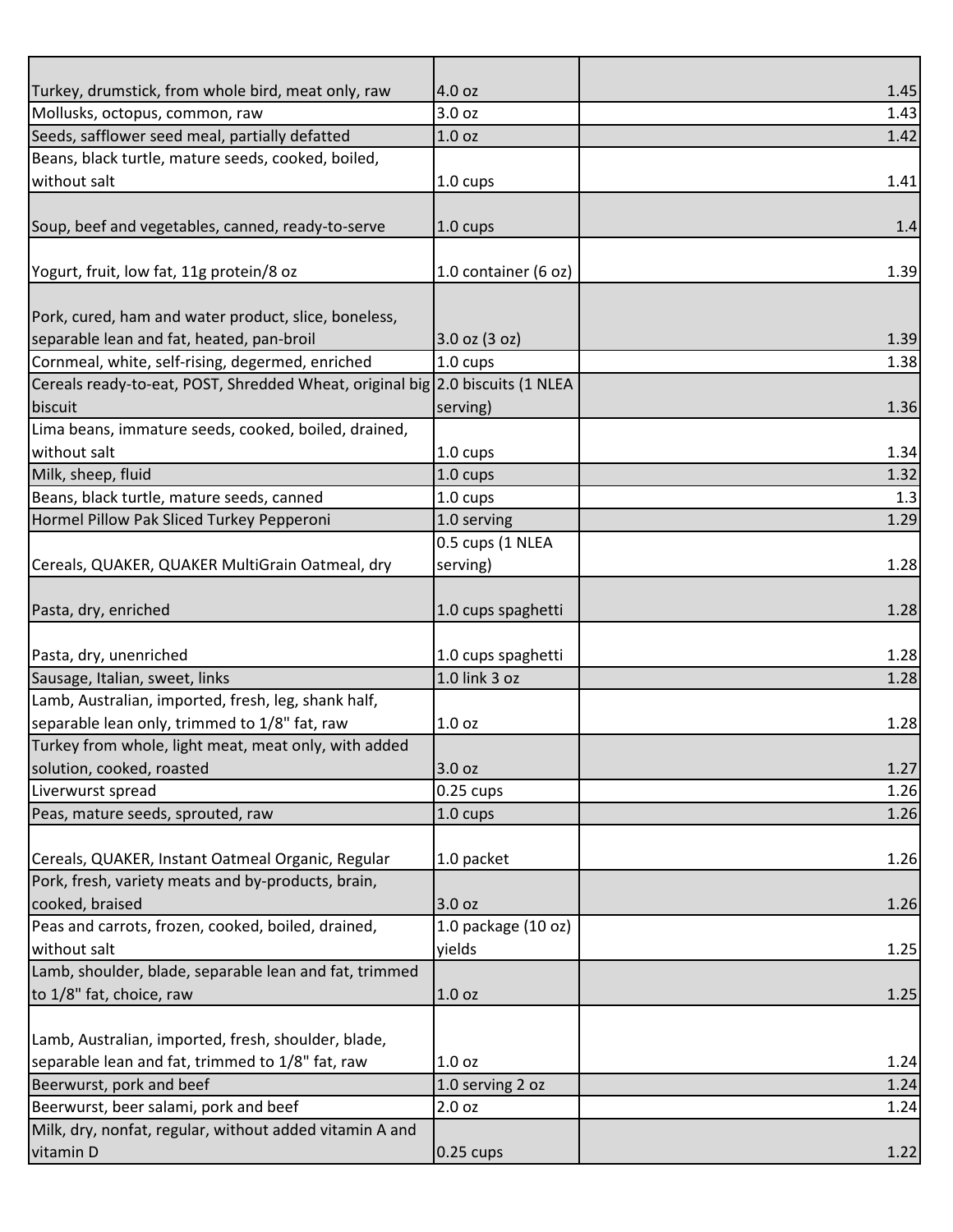| Soup, chicken noodle, dry, mix                                   | 1.0 packet           | 1.22 |
|------------------------------------------------------------------|----------------------|------|
| Fish, bluefish, cooked, dry heat                                 | 1.0 fillet           | 1.22 |
| Fish, bluefish, raw                                              | 1.0 fillet           | 1.22 |
| Milk, buttermilk, dried                                          | $0.25$ cups          | 1.21 |
|                                                                  |                      |      |
| Lamb, Australian, imported, fresh, leg, whole (shank and         |                      |      |
| sirloin), separable lean only, trimmed to 1/8" fat, raw          | 1.0 <sub>oz</sub>    | 1.2  |
|                                                                  |                      |      |
| Lamb, Australian, imported, fresh, composite of trimmed          |                      |      |
| retail cuts, separable lean only, trimmed to 1/8" fat, raw       | 1.0 oz               | 1.19 |
| Sausage, turkey, hot, smoked                                     | 2.0 oz               | 1.19 |
|                                                                  |                      |      |
| Apricots, dehydrated (low-moisture), sulfured, uncooked 1.0 cups |                      | 1.19 |
| Luncheon meat, pork, ham, and chicken, minced,                   |                      |      |
| canned, reduced sodium, added ascorbic acid, includes            | 2.0 oz 1 NLEA        |      |
| SPAM, 25% less sodium                                            | serving              | 1.19 |
| Salami, Italian, pork                                            | 1.0 <sub>oz</sub>    | 1.18 |
| Eggnog                                                           | 1.0 cups             | 1.17 |
| Wheat flour, white, bread, enriched                              | 1.0 cups             | 1.16 |
|                                                                  |                      |      |
| Amaranth leaves, cooked, boiled, drained, without salt           | 1.0 cups             | 1.16 |
| Lamb, Australian, imported, fresh, shoulder, whole (arm          |                      |      |
| and blade), separable lean and fat, trimmed to 1/8" fat,         |                      |      |
| raw                                                              | 1.0 <sub>oz</sub>    | 1.16 |
| Milk, dry, nonfat, calcium reduced                               | 1.0 oz               | 1.14 |
|                                                                  |                      |      |
| Veal, shank (fore and hind), separable lean only, raw            | 1.0 <sub>oz</sub>    | 1.14 |
|                                                                  |                      |      |
| Yogurt, fruit, low fat, 9 g protein/8 oz                         | 1.0 container (6 oz) | 1.14 |
|                                                                  |                      |      |
| Veal, shank (fore and hind), separable lean and fat, raw         | 1.0 <sub>oz</sub>    | 1.13 |
| Milk, reduced fat, fluid, 2% milkfat, protein fortified,         |                      |      |
| with added vitamin A and vitamin D                               | 1.0 cups             | 1.11 |
| Milk, lowfat, fluid, 1% milkfat, protein fortified, with         |                      |      |
| added vitamin A and vitamin D                                    | 1.0 cups             | 1.11 |
| Milk, nonfat, fluid, protein fortified, with added vitamin       |                      |      |
| A and vitamin D (fat free and skim)                              | 1.0 cups             | 1.11 |
| Pie crust, deep dish, frozen, baked, made with enriched          | 1.0 pie crust        |      |
| flour                                                            | (average weight)     | 1.05 |
|                                                                  | 1.0 potato large (3" |      |
| Potatoes, Russet, flesh and skin, baked                          | to 4-1/4" dia.       | 1.05 |
|                                                                  |                      |      |
| Noodles, egg, unenriched, cooked, without added salt             | 1.0 cups             | 1.04 |
| Corn, sweet, yellow, frozen, kernels cut off cob, boiled,        |                      |      |
| drained, without salt                                            | $1.0 \text{ cups}$   | 1.04 |
| Pie crust, deep dish, frozen, unbaked, made with                 | 1.0 pie crust        |      |
| enriched flour                                                   | (average weight)     | 1.03 |
|                                                                  |                      |      |
| Lima beans, immature seeds, frozen, baby, unprepared             | $1.0 \text{ cups}$   | 1.03 |
|                                                                  |                      |      |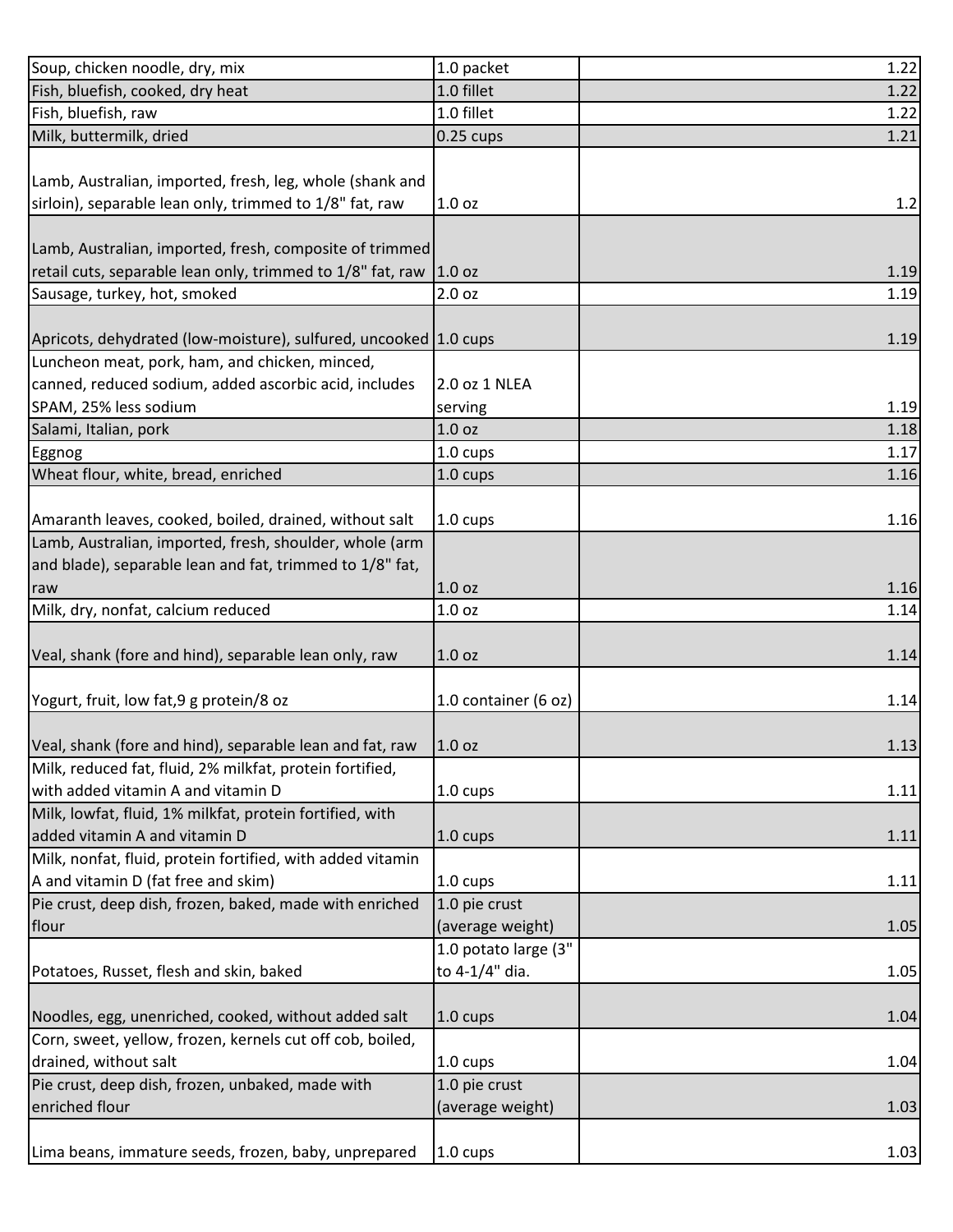| Blackberry juice, canned                                             | 1.0 cups               | 1.02 |
|----------------------------------------------------------------------|------------------------|------|
| Milk, chocolate, fluid, commercial, whole, with added                |                        |      |
| vitamin A and vitamin D                                              | 1.0 cups               | 1.02 |
| Guinea hen, meat only, raw                                           | 3.0 oz                 | 1.02 |
|                                                                      |                        |      |
| Lamb, Australian, imported, fresh, leg, center slice, bone-          |                        |      |
| in, separable lean only, trimmed to 1/8" fat, raw                    | 1.0 <sub>oz</sub>      | 1.01 |
| Turkey, white, rotisserie, deli cut                                  | $1.0$ oz $(1$ serving) | 1.01 |
| Cereals, oats, instant, fortified, with raisins and spice,           |                        |      |
| prepared with water                                                  | 1.0 cups               | 1.01 |
| Noodles, egg, spinach, enriched, cooked                              | 1.0 cups               | 1.01 |
|                                                                      |                        |      |
| Yogurt, plain, whole milk                                            | 1.0 container (6 oz)   | 1    |
| Corn, sweet, yellow, canned, brine pack, regular pack,               |                        |      |
| solids and liquids                                                   | 1.0 cups               |      |
| Snacks, potato chips, fat-free, made with olestra                    | 1.0 <sub>oz</sub>      | 0.99 |
|                                                                      |                        |      |
| Lamb, Australian, imported, fresh, leg, sirloin half,                |                        |      |
| boneless, separable lean only, trimmed to 1/8" fat, raw              | 1.0 oz                 | 0.99 |
| Lima beans, immature seeds, frozen, baby, cooked,                    |                        |      |
| boiled, drained, without salt                                        | 1.0 cups               | 0.99 |
| Spinach, canned, regular pack, solids and liquids                    | 1.0 cups               | 0.98 |
| Soup, chicken, canned, chunky, ready-to-serve                        | 1.0 cups               | 0.98 |
| Potatoes, scalloped, home-prepared with butter                       | 1.0 cups               | 0.98 |
| Fish, yellowtail, mixed species, cooked, dry heat                    | 0.5 fillet             | 0.98 |
|                                                                      |                        |      |
| Soybeans, mature seeds, sprouted, cooked, steamed                    | $1.0 \text{ cups}$     | 0.98 |
| Milk, chocolate, fluid, commercial, reduced fat, with                |                        |      |
| added vitamin A and vitamin D                                        | 1.0 cups               | 0.97 |
| Asparagus, canned, drained solids                                    | 1.0 cups               | 0.97 |
|                                                                      |                        |      |
| Corn, sweet, yellow, canned, vacuum pack, regular pack               | $1.0 \text{ cups}$     | 0.97 |
| Snacks, tortilla chips, low fat, made with olestra, nacho            |                        |      |
| cheese                                                               | 1.0 <sub>oz</sub>      | 0.96 |
| Game meat, bison, top sirloin, separable lean only,                  |                        |      |
| trimmed to 0" fat, raw                                               | 1.0 <sub>oz</sub>      | 0.96 |
| Lamb, New Zealand, imported, frozen, foreshank,                      |                        |      |
| separable lean and fat, trimmed to 1/8" fat, raw                     | 1.0 oz                 | 0.96 |
|                                                                      |                        |      |
| Nuts, mixed nuts, oil roasted, with peanuts, lightly salted   1.0 oz |                        | 0.95 |
|                                                                      |                        |      |
| Lamb, Australian, imported, fresh, leg, center slice, bone-          |                        |      |
| in, separable lean and fat, trimmed to 1/8" fat, raw                 | 1.0 <sub>oz</sub>      | 0.94 |
| Milk, producer, fluid, 3.7% milkfat                                  | 1.0 cups               | 0.93 |
| <b>Bacon and beef sticks</b>                                         | 1.0 oz                 | 0.9  |
|                                                                      |                        |      |
| Muffin, blueberry, commercially prepared, low-fat                    | 1.0 muffin small       | 0.9  |
| Tomato products, canned, puree, with salt added                      | 1.0 cups               | 0.9  |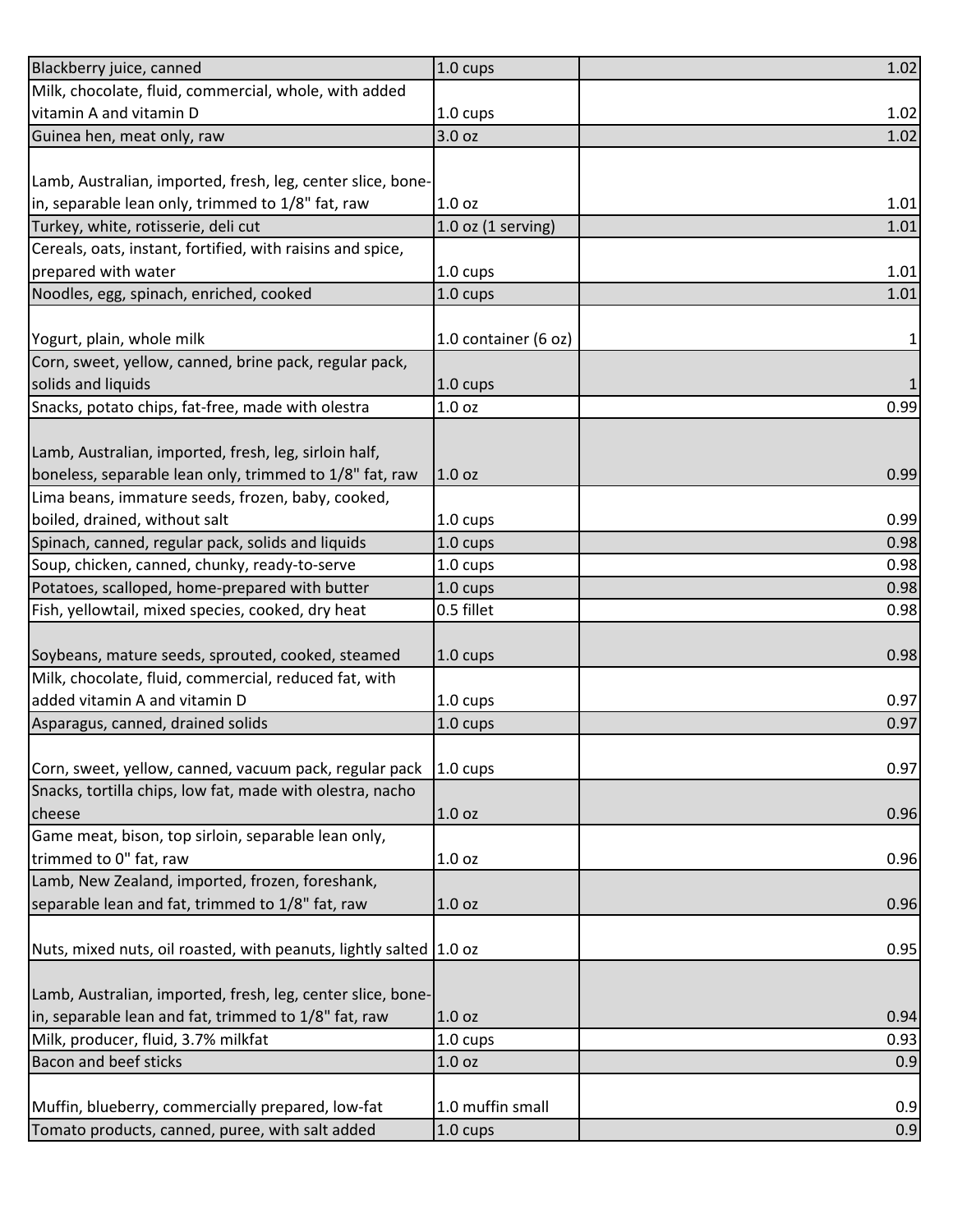| Tomato products, canned, puree, without salt added                            | $1.0 \text{ cups}$   | 0.9  |
|-------------------------------------------------------------------------------|----------------------|------|
| Fish, tuna, skipjack, fresh, cooked, dry heat                                 | 3.0 oz               | 0.89 |
| Wheat flour, white, all-purpose, unenriched                                   | 1.0 cups             | 0.88 |
| Wheat flour, white, all-purpose, enriched, calcium-                           |                      |      |
| fortified                                                                     | 1.0 cups             | 0.88 |
| Fish, burbot, cooked, dry heat                                                | 1.0 fillet           | 0.87 |
| Egg, yolk, raw, frozen, sugared, pasteurized                                  | 1.0 oz               | 0.87 |
|                                                                               |                      |      |
| Pork, fresh, variety meats and by-products, feet, raw                         | 4.0 oz               | 0.86 |
|                                                                               | 1.0 unit (yield from |      |
|                                                                               | 1 lb ready-to-cook   |      |
| Chicken, broilers or fryers, light meat, meat only, raw                       | chicken)             | 0.85 |
| Beets, canned, regular pack, solids and liquids                               | 1.0 cups             | 0.84 |
| Lamb, New Zealand, imported, frozen, shoulder, whole                          |                      |      |
| (arm and blade), separable lean and fat, trimmed to 1/8"                      |                      |      |
| fat, raw                                                                      | 1.0 <sub>oz</sub>    | 0.82 |
| Bagels, plain, enriched, with calcium propionate                              |                      |      |
| (includes onion, poppy, sesame)                                               | 1.0 bagel            | 0.82 |
| Fish, salmon, pink, canned, drained solids                                    | 3.0 oz               | 0.82 |
|                                                                               | 1.0 unit (yield from |      |
| Chicken, broilers or fryers, drumstick, meat only, cooked, 1 lb ready-to-cook |                      |      |
| fried                                                                         | chicken)             | 0.81 |
| Braunschweiger (a liver sausage), pork                                        | 1.0 oz               | 0.8  |
| Mushrooms, portabella, grilled                                                | 1.0 cups sliced      | 0.79 |
| Lima beans, immature seeds, frozen, fordhook,                                 |                      |      |
| unprepared                                                                    | $1.0 \text{ cups}$   | 0.78 |
| Fish, salmon, pink, canned, without salt, solids with bone                    |                      |      |
| and liquid                                                                    | 3.0 oz               | 0.78 |
| Rice, white, medium-grain, cooked, unenriched                                 | 1.0 cups             | 0.78 |
| Cheese, American, nonfat or fat free                                          | 1.0 serving          | 0.78 |
|                                                                               |                      |      |
| Peaches, dehydrated (low-moisture), sulfured, stewed                          | $1.0 \text{ cups}$   | 0.77 |
| Rice, white, long-grain, regular, cooked, unenriched, with                    |                      |      |
| salt                                                                          | $1.0 \text{ cups}$   | 0.77 |
| Candies, MARS SNACKFOOD US, M & M's Milk Chocolate 1.0 package (1.69          |                      |      |
| Candies                                                                       | oz)                  | 0.77 |
| Lamb, New Zealand, imported, frozen, leg, whole (shank                        |                      |      |
| and sirloin), separable lean and fat, trimmed to 1/8" fat,                    |                      |      |
| raw                                                                           | 1.0 <sub>oz</sub>    | 0.77 |
| Sausage, pork and turkey, pre-cooked                                          | 1.0 serving          | 0.76 |
|                                                                               | 1.0 unit (yield from |      |
|                                                                               | 1 lb ready-to-cook   |      |
| Chicken, broilers or fryers, giblets, raw                                     | chicken)             | 0.76 |
| Lamb, Australian, imported, fresh, loin, separable lean                       |                      |      |
| only, trimmed to 1/8" fat, raw                                                | 1.0 <sub>oz</sub>    | 0.76 |
| Focaccia, Italian flatbread, plain                                            | 1.0 piece            | 0.76 |
| Snacks, oriental mix, rice-based                                              | 1.0 oz               | 0.75 |
| Cheese, blue                                                                  | 1.0 oz               | 0.75 |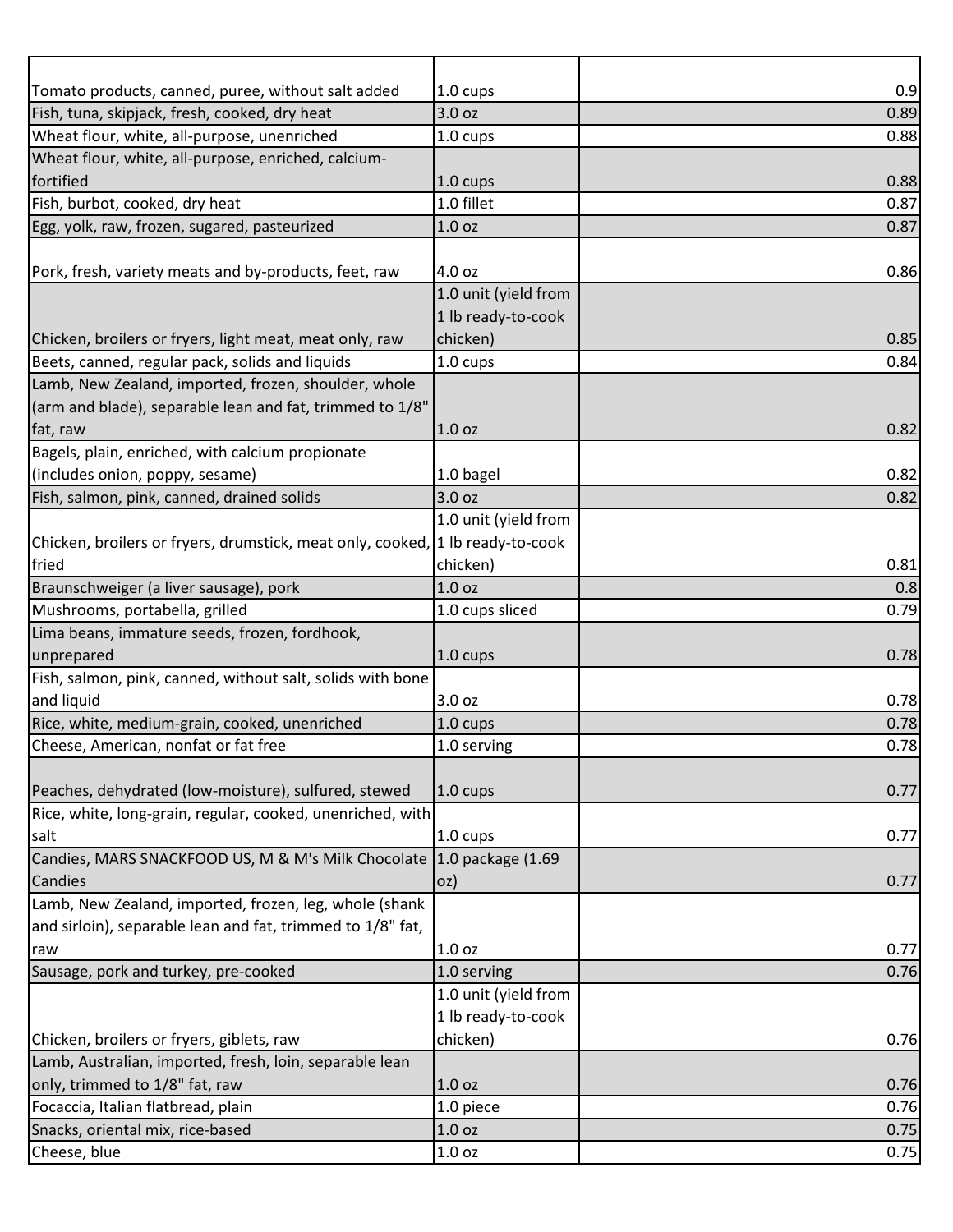| Nuts, chestnuts, european, raw, unpeeled                 | 1.0 cups             | 0.75 |
|----------------------------------------------------------|----------------------|------|
| Chocolate, dark, 60-69% cacao solids                     | 1.0 oz               | 0.75 |
| Infant formula, ABBOTT NUTRITION, SIMILAC, GO AND        |                      |      |
| GROW, ready-to-feed, with ARA and DHA                    | 5.0 fl oz            | 0.75 |
| Broccoli, frozen, chopped, unprepared                    | 1.0 cups             | 0.75 |
|                                                          | 1.0 cups $(1/2"$     |      |
| Balsam-pear (bitter gourd), pods, raw                    | pieces)              | 0.74 |
|                                                          | 1.0 unit (yield from |      |
|                                                          | 1 lb ready-to-cook   |      |
| Chicken, broilers or fryers, back, meat and skin, raw    | chicken)             | 0.74 |
| Pork, fresh, variety meats and by-products, pancreas,    |                      |      |
| raw                                                      | 1.0 <sub>oz</sub>    | 0.74 |
| Fish, herring, Atlantic, pickled                         | 1.0 cups             | 0.74 |
|                                                          |                      |      |
| Asparagus, frozen, cooked, boiled, drained, without salt | $1.0 \text{ cups}$   | 0.74 |
| Candies, NESTLE, BUTTERFINGER Crisp                      | 1.0 piece            | 0.74 |
| Beans, kidney, mature seeds, sprouted, raw               | 1.0 cups             | 0.74 |
| Chicken, skin (drumsticks and thighs), raw               | 4.0 oz               | 0.73 |
| Soup, cream of shrimp, canned, prepared with equal       |                      |      |
| volume water                                             | $1.0 \text{ cups}$   | 0.73 |
| Fish, pike, northern, cooked, dry heat                   | 3.0 oz               | 0.73 |
| Noodles, egg, dry, unenriched                            | $1.0 \text{ cups}$   | 0.73 |
| Syrups, table blends, pancake, with 2% maple, with       |                      |      |
| added potassium                                          | 1.0 cups             | 0.72 |
|                                                          | 0.33 package (10     |      |
| Beans, pinto, immature seeds, frozen, unprepared         | loz)                 | 0.72 |
| Pancakes, buckwheat, dry mix, incomplete                 | 1.0 <sub>oz</sub>    | 0.72 |
|                                                          |                      |      |
| Biscuits, plain or buttermilk, dry mix                   | 1.0 cups, purchased  | 0.72 |
| Cheese, pasteurized process, American, fortified with    |                      |      |
| vitamin D                                                | 1.0 oz               | 0.71 |
| Tomato products, canned, sauce, with onions, green       |                      |      |
| peppers, and celery                                      | $1.0 \text{ cups}$   | 0.7  |
| Barbecue loaf, pork, beef                                | 1.0 <sub>oz</sub>    | 0.7  |
|                                                          |                      |      |
| Jute, potherb, cooked, boiled, drained, without salt     | $1.0 \text{ cups}$   | 0.69 |
| Puddings, chocolate, dry mix, regular, prepared with     |                      |      |
| whole milk                                               | 0.5 cups             | 0.68 |
| Cheese, cottage, nonfat, uncreamed, dry, large or small  | 1.0 cups (not        |      |
| curd                                                     | packed)              | 0.68 |
| Cheese, camembert                                        | 1.0 oz               | 0.67 |
| Turnip greens, frozen, cooked, boiled, drained, without  |                      |      |
| salt                                                     | $1.0 \text{ cups}$   | 0.67 |
| Beverages, Meal supplement drink, canned, peanut         |                      |      |
| flavor                                                   | 1.0 cups             | 0.66 |
| Fish, wolffish, Atlantic, raw                            | 3.0 oz               | 0.66 |
| Fish, swordfish, cooked, dry heat                        | 3.0 oz               | 0.66 |
|                                                          |                      |      |
| Veal, breast, whole, boneless, separable lean and fat,   |                      |      |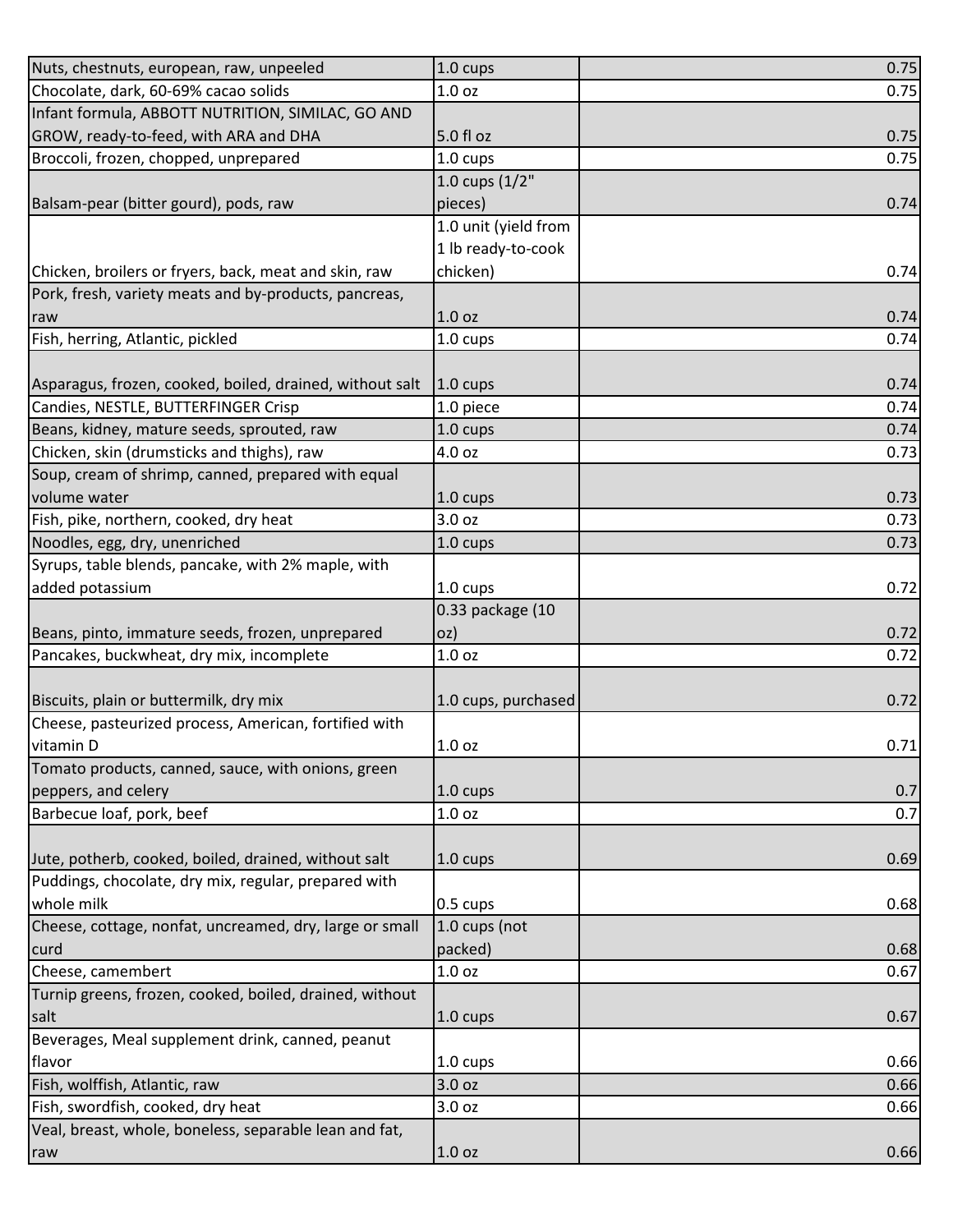| Cheese, ricotta, whole milk                              | 0.5 cups           | 0.66 |
|----------------------------------------------------------|--------------------|------|
|                                                          | 1.0 piece (1/12 of |      |
| Cake, chocolate, prepared from recipe without frosting   | $9"$ dia)          | 0.66 |
| Squash, summer, crookneck and straightneck, frozen,      |                    |      |
| cooked, boiled, drained, without salt                    | 1.0 cups slices    | 0.65 |
| Egg, whole, cooked, poached                              | 1.0 large          | 0.65 |
| Egg, whole, raw, fresh                                   | 1.0 large          | 0.65 |
| Egg, whole, cooked, fried                                | 1.0 large          | 0.64 |
|                                                          | 1.0 cups spiral    |      |
| Macaroni, vegetable, enriched, dry                       | shaped             | 0.64 |
| Bologna, pork, turkey and beef                           | 1.0 <sub>oz</sub>  | 0.63 |
| Candies, 5TH AVENUE Candy Bar                            | 1.0 bar 2 oz       | 0.63 |
|                                                          | 1.0 serving (1 hot |      |
| Frankfurter, meat                                        | dog)               | 0.62 |
| Sauce, cheese, ready-to-serve                            | $0.25$ cups        | 0.62 |
| Soup, onion, canned, condensed                           | 0.5 cups (4 fl oz) | 0.61 |
| Nuts, coconut meat, dried (desiccated), sweetened,       |                    |      |
| flaked, packaged                                         | 1.0 cups           | 0.6  |
| Turnip greens and turnips, frozen, cooked, boiled,       |                    |      |
| drained, with salt                                       | $1.0 \text{ cups}$ | 0.6  |
|                                                          | 1.0 serving 2.1 oz |      |
| Candies, NESTLE, BUTTERFINGER Bar                        | bar                | 0.6  |
|                                                          |                    |      |
| Candies, chocolate, dark, NFS (45-59% cacao solids 90%;  |                    |      |
| 60-69% cacao solids 5%; 70-85% cacao solids 5%)          | 1.0 oz             | 0.6  |
| Squash, summer, zucchini, includes skin, cooked, boiled, |                    |      |
| drained, without salt                                    | 1.0 cups, sliced   | 0.59 |
| Peas, edible-podded, frozen, unprepared                  | 1.0 cups           | 0.59 |
| Squash, summer, zucchini, italian style, canned          | 1.0 cups           | 0.59 |
|                                                          | 1.0 cups spiral    |      |
| Macaroni, vegetable, enriched, cooked                    | shaped             | 0.59 |
| Mung beans, mature seeds, sprouted, cooked, boiled,      |                    |      |
| drained, without salt                                    | 1.0 cups           | 0.58 |
| Nuts, coconut meat, dried (desiccated), toasted          | 1.0 <sub>oz</sub>  | 0.58 |
| Cheese, cottage, lowfat, 2% milkfat                      | 4.0 oz             | 0.58 |
|                                                          |                    |      |
| Asparagus, canned, regular pack, solids and liquids      | $0.5 \text{ cups}$ | 0.57 |
|                                                          |                    |      |
| Nuts, coconut meat, dried (desiccated), not sweetened    | 1.0 <sub>oz</sub>  | 0.57 |
| Bread, whole-wheat, commercially prepared                | 1.0 slice          | 0.57 |
| Tomato products, canned, sauce, with onions              | 1.0 cups           | 0.56 |
|                                                          | 16.0 crackers 1    |      |
| Crackers, wheat, regular                                 | serving            | 0.56 |
| Nabisco, Nabisco Grahams Crackers                        | 1.0 serving        | 0.54 |
| Asparagus, cooked, boiled, drained                       | 0.5 cups           | 0.54 |
| Currants, zante, dried                                   | 1.0 cups           | 0.53 |
|                                                          | 1.0 slice (average |      |
| Bread, pan dulce, sweet yeast bread                      | weight of 1 slice) | 0.53 |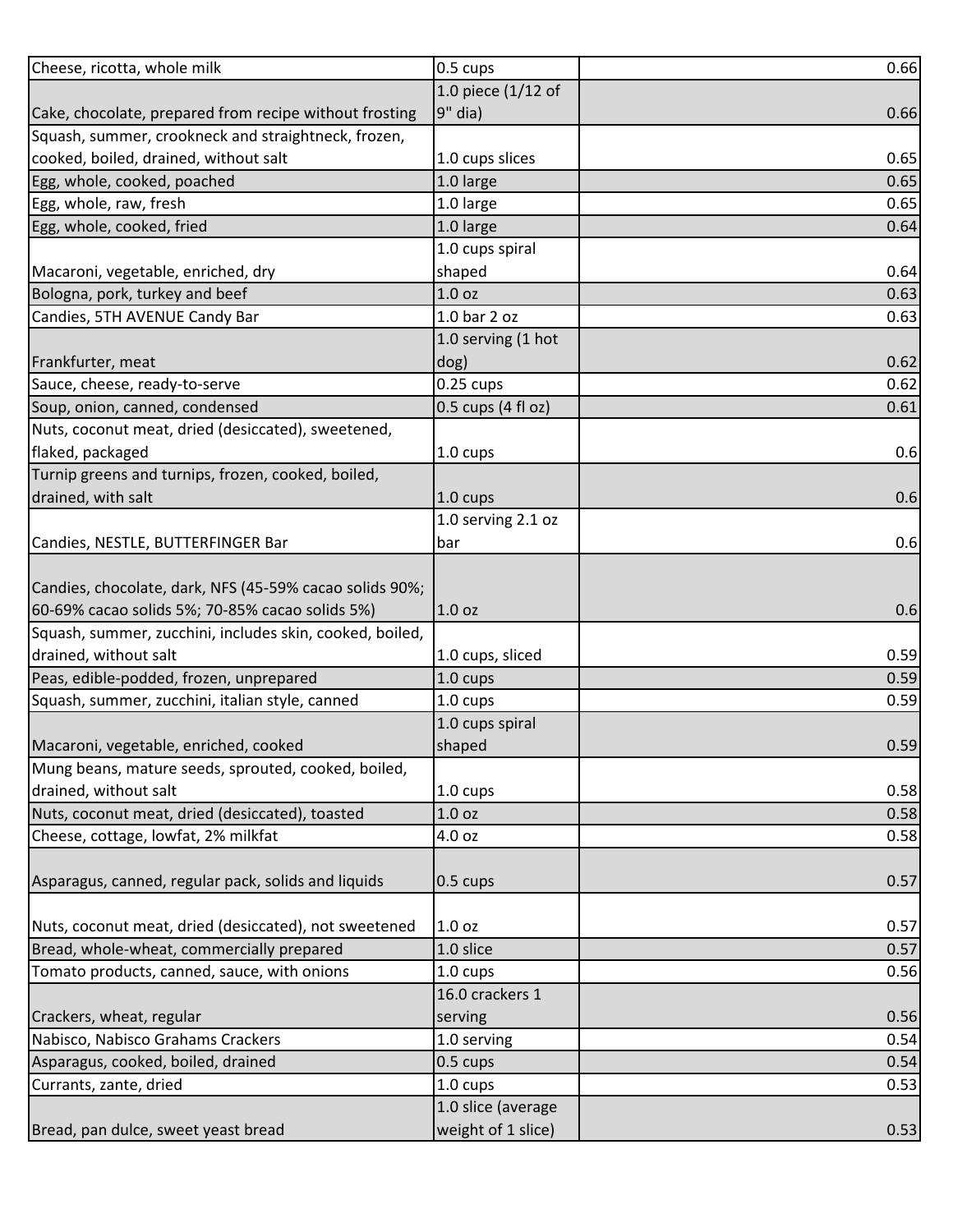|                                                         | 1.0 serving 28                        |      |
|---------------------------------------------------------|---------------------------------------|------|
| Candies, dark chocolate coated coffee beans             | pieces                                | 0.53 |
| Fish, trout, mixed species, cooked, dry heat            | 1.0 fillet                            | 0.53 |
| Nuts, almond butter, plain, with salt added             | 1.0 tbsp                              | 0.53 |
|                                                         |                                       |      |
| Potatoes, mashed, dehydrated, prepared from granules    |                                       |      |
| without milk, whole milk and butter added               | $1.0 \text{ cups}$                    | 0.53 |
|                                                         |                                       |      |
| Snacks, granola bars, soft, uncoated, peanut butter     | $1.0 \,\text{bar} \, (1 \,\text{oz})$ | 0.52 |
| Corn, sweet, yellow, frozen, kernels cut off cob,       |                                       |      |
| unprepared (Includes foods for USDA's Food Distribution |                                       |      |
| Program)                                                | $1.0 \text{ cups}$                    | 0.52 |
| Bread, protein (includes gluten)                        | 1.0 oz                                | 0.52 |
| Broccoli, frozen, chopped, cooked, boiled, drained,     |                                       |      |
| without salt                                            | $1.0 \text{ cups}$                    | 0.52 |
| Plantains, yellow, raw                                  | 1.0 plantain                          | 0.51 |
| MORI-NU, Tofu, silken, firm                             | 1.0 slice                             | 0.51 |
| Fish, salmon, chum, cooked, dry heat                    | 3.0 oz                                | 0.51 |
| Cream puff, eclair, custard or cream filled, iced       | 4.0 oz                                | 0.51 |
|                                                         | 0.25 cups (1 NLEA                     |      |
| Cereals, CREAM OF RICE, dry                             | serving)                              | 0.5  |
| Potatoes, mashed, dehydrated, prepared from granules    |                                       |      |
| with milk, water and margarine added                    | $1.0 \text{ cups}$                    | 0.5  |
|                                                         | 1.0 pita, large (6-                   |      |
| Bread, pita, white, enriched                            | $1/2$ " dia)                          | 0.5  |
|                                                         | 0.33 package (10                      |      |
| Okra, frozen, unprepared                                | oz)                                   | 0.5  |
| Fish, mahimahi, cooked, dry heat                        | 3.0 oz                                | 0.5  |
| Ham, honey, smoked, cooked                              | $1.0$ oz (1 serving)                  | 0.5  |
|                                                         |                                       |      |
| Loganberries, frozen                                    | 1.0 cups, unthawed                    | 0.5  |
| Fish, flatfish (flounder and sole species), cooked, dry |                                       |      |
| heat                                                    | 1.0 fillet                            | 0.5  |
| Fish, lingcod, cooked, dry heat                         | 3.0 oz                                | 0.49 |
| Fish, cod, Atlantic, canned, solids and liquid          | 3.0 oz                                | 0.49 |
| Fish, seatrout, mixed species, cooked, dry heat         | 3.0 oz                                | 0.49 |
| Rowal, raw                                              | 0.5 cups                              | 0.49 |
| Boysenberries, canned, heavy syrup                      | 1.0 cups                              | 0.49 |
|                                                         | 1.0 serving 4 oz                      |      |
| Puddings, rice, ready-to-eat                            | pudding cups                          | 0.49 |
|                                                         |                                       |      |
| Pears, dried, sulfured, stewed, without added sugar     | 1.0 cups, halves                      | 0.48 |
| Beets, raw                                              | 1.0 cups                              | 0.48 |
|                                                         |                                       |      |
| Burdock root, cooked, boiled, drained, without salt     | $1.0$ cups $(1"$ pieces)              | 0.47 |
|                                                         |                                       |      |
| Mountain yam, hawaii, cooked, steamed, without salt     | 1.0 cups, cubes                       | 0.46 |
|                                                         |                                       |      |
| Tomato products, canned, sauce, with tomato tidbits     | $1.0 \text{ cups}$                    | 0.46 |
|                                                         |                                       |      |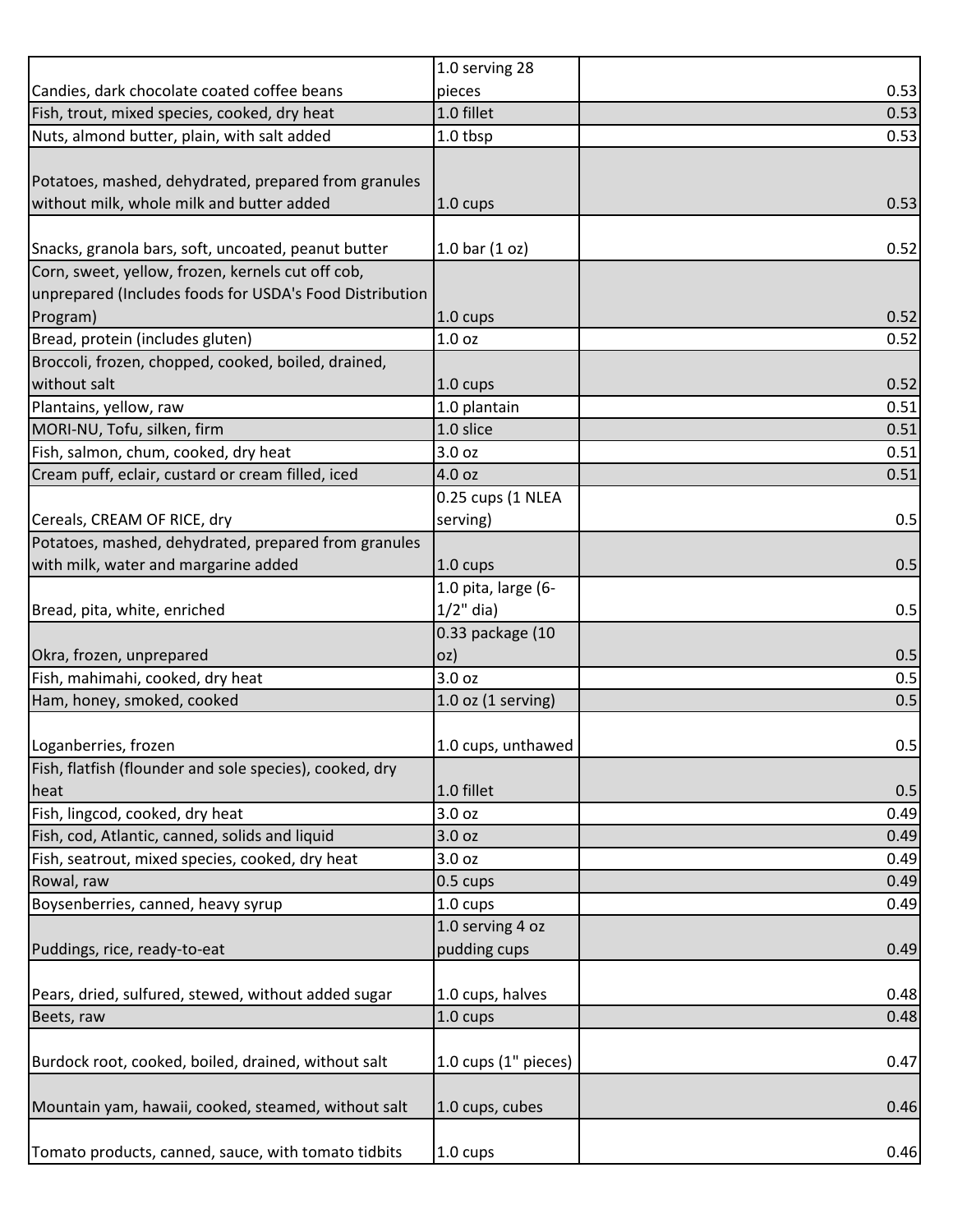| Cereals, corn grits, white, regular and quick, enriched,              |                      |      |
|-----------------------------------------------------------------------|----------------------|------|
| cooked with water, without salt                                       | 1.0 cups             | 0.46 |
| Cereals, corn grits, white, regular and quick, enriched,              |                      |      |
| cooked with water, with salt                                          | 1.0 cups             | 0.46 |
|                                                                       |                      |      |
| Frozen novelties, No Sugar Added, FUDGSICLE pops                      | 1.0 serving          | 0.46 |
| Bread, cheese                                                         | 1.0 slice            | 0.46 |
|                                                                       | 1.0 cups (1 NLEA     |      |
| Cereals ready-to-eat, QUAKER, QUAKER Puffed Wheat                     | serving)             | 0.46 |
| Cheese, cottage, creamed, large or small curd                         | 4.0 oz               | 0.45 |
|                                                                       |                      |      |
| Okra, frozen, cooked, boiled, drained, without salt                   | 0.5 cups slices      | 0.45 |
| Fish, herring, Pacific, raw                                           | 3.0 oz               | 0.45 |
| Drumstick pods, raw                                                   | 1.0 cups slices      | 0.45 |
| Fish, salmon, coho, wild, cooked, moist heat                          | 3.0 oz               | 0.44 |
|                                                                       | 1.0 serving          |      |
|                                                                       | (approximate         |      |
| Bread, salvadoran sweet cheese (quesadilla salvadorena) serving size) |                      | 0.44 |
| Rice noodles, cooked                                                  | 1.0 cups             | 0.44 |
|                                                                       |                      |      |
| CAMPBELL'S CHUNKY, Classic Chicken Noodle Soup                        | 1.0 cups             | 0.44 |
| Tomatoes, red, ripe, canned, stewed                                   | 1.0 cups             | 0.43 |
| Fish, grouper, mixed species, cooked, dry heat                        | 3.0 oz               | 0.43 |
| Cheese, cottage, lowfat, 1% milkfat                                   | 4.0 oz               | 0.43 |
| Candies, NESTLE, 100 GRAND Bar                                        | 1.0 bar $(1.5 oz)$   | 0.43 |
| Corn, sweet, yellow, canned, drained solids, rinsed with              | 1.0 cups drained,    |      |
| tap water                                                             | rinsed               | 0.42 |
| Potatoes, mashed, dehydrated, flakes without milk, dry                |                      |      |
| form                                                                  | $1.0 \text{ cups}$   | 0.42 |
| Orange juice, frozen concentrate, unsweetened,                        |                      |      |
| undiluted                                                             | 1.0 cups             | 0.42 |
| Fish, mackerel, spanish, raw                                          | 3.0 oz               | 0.42 |
| Cereals, CREAM OF WHEAT, instant, prepared with                       |                      |      |
| water, without salt                                                   | 1.0 cups             | 0.41 |
| Cauliflower, green, raw                                               | 1.0 cups             | 0.41 |
| Bologna, pork and turkey, lite                                        | 1.0 serving 2 oz     | 0.41 |
| Fish, grouper, mixed species, raw                                     | 3.0 oz               | 0.41 |
|                                                                       |                      |      |
| Gourd, white-flowered (calabash), raw                                 | 0.5 cups (1" pieces) | 0.41 |
| Candies, fudge, chocolate, with nuts, prepared-from-                  |                      |      |
| recipe                                                                | 1.0 <sub>oz</sub>    | 0.41 |
| Snacks, tortilla chips, ranch-flavor                                  | 1.0 <sub>oz</sub>    | 0.41 |
| Fish, tuna, white, canned in oil, drained solids                      | 3.0 oz               | 0.4  |
| Muffins, English, mixed-grain (includes granola)                      | 1.0 <sub>oz</sub>    | 0.39 |
|                                                                       |                      |      |
| Chocolate-flavored hazelnut spread                                    | 1.0 serving 2 TBSP   | 0.39 |
|                                                                       |                      |      |
| Cereals, CREAM OF RICE, cooked with water, with salt                  | 1.0 cups             | 0.39 |
| Noodles, japanese, somen, cooked                                      | 1.0 cups             | 0.39 |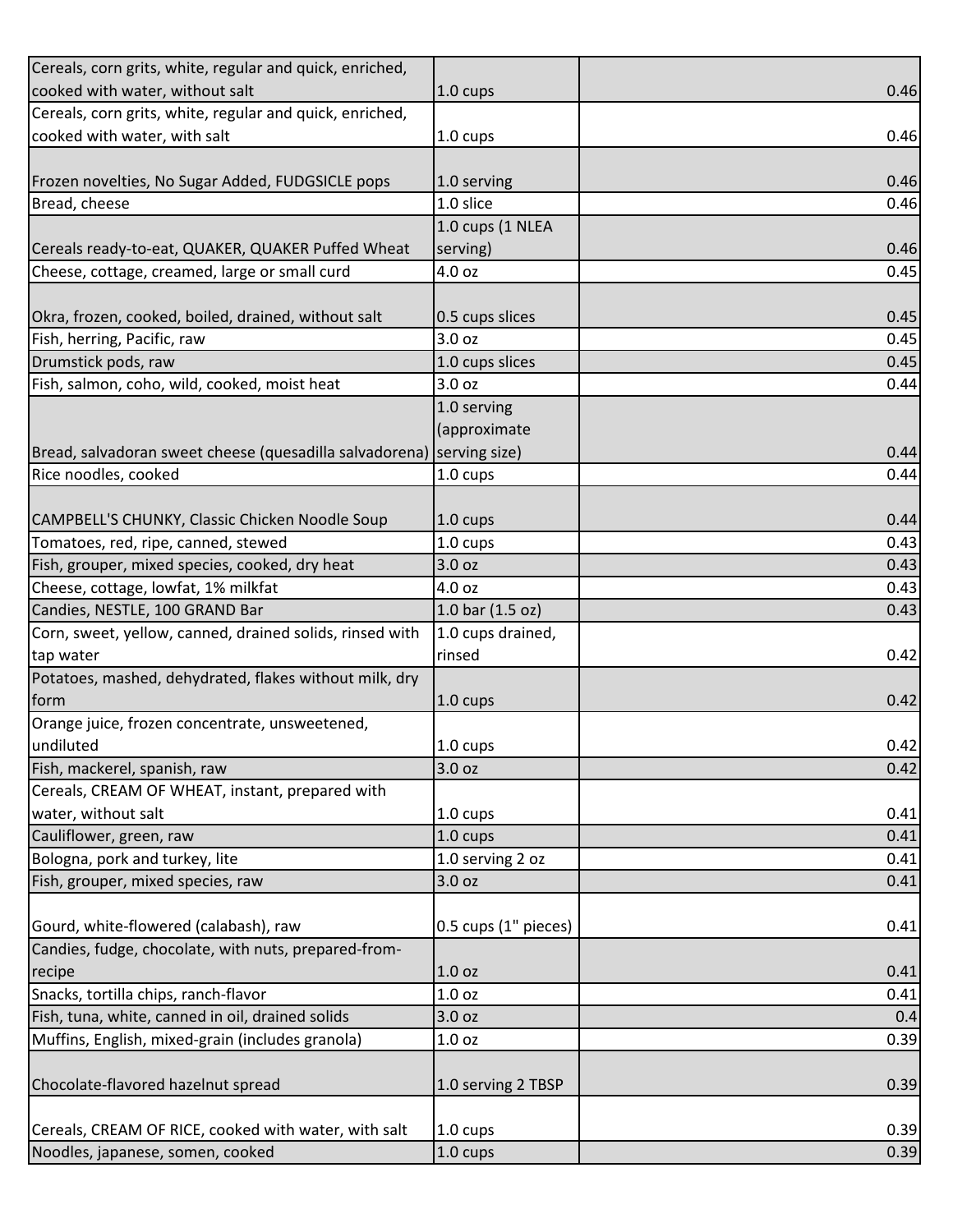| Fish, trout, rainbow, farmed, cooked, dry heat            | 1.0 fillet                     | 0.38 |
|-----------------------------------------------------------|--------------------------------|------|
| Mushrooms, Chanterelle, raw                               | 1.0 cups                       | 0.38 |
| Blueberries, wild, canned, heavy syrup, drained           | $1.0 \text{ cups}$             | 0.38 |
| Fish, tilapia, raw                                        | 1.0 fillet                     | 0.38 |
| Bread, reduced-calorie, wheat                             | 1.0 <sub>oz</sub>              | 0.38 |
| Bread, reduced-calorie, white                             | 1.0 <sub>oz</sub>              | 0.38 |
| Carrots, canned, regular pack, drained solids             | 1.0 cups, sliced               | 0.38 |
| Soup, chicken gumbo, canned, condensed                    | $0.5$ cups $(4 \text{ fl oz})$ | 0.38 |
| Potatoes, mashed, dehydrated, prepared from flakes        |                                |      |
| without milk, whole milk and butter added                 | 1.0 cups                       | 0.38 |
|                                                           |                                |      |
| Blackberries, frozen, unsweetened                         | 1.0 cups, unthawed             | 0.38 |
|                                                           |                                |      |
| Yardlong bean, cooked, boiled, drained, without salt      | 1.0 cups slices                | 0.37 |
|                                                           |                                |      |
| Garlic bread, frozen                                      | 1.0 slice presliced            | 0.37 |
| Fish, pollock, Alaska, cooked                             | 3.0 oz                         | 0.37 |
| Cheese, cottage, creamed, with fruit                      | 4.0 oz                         | 0.37 |
| Grapefruit juice, white, frozen concentrate,              |                                |      |
| unsweetened, undiluted                                    | 1.0 can (6 fl oz)              | 0.37 |
| Brussels sprouts, raw                                     | 1.0 cups                       | 0.37 |
| Kanpyo, (dried gourd strips)                              | 1.0 strip                      | 0.37 |
| Martha White Foods, Martha White's Buttermilk Biscuit     |                                |      |
| Mix, dry                                                  | 1.0 serving                    | 0.37 |
|                                                           | 1.0 medium (2" dia,            |      |
| Sweet potato, cooked, baked in skin, flesh, with salt     | 5" long, raw)                  | 0.36 |
| Infant formula, ABBOTT NUTRITION, SIMILAC, For Spit       |                                |      |
| Up, powder, with ARA and DHA                              | 1.0 scoop                      | 0.36 |
| Fish, roe, mixed species, cooked, dry heat                | 1.0 <sub>oz</sub>              | 0.36 |
| Crackers, rye, wafers, seasoned                           | $0.5$ oz                       | 0.36 |
| Soup, beef broth, bouillon, consomme, prepared with       |                                |      |
| equal volume water                                        | 1.0 cups (8 fl oz)             | 0.36 |
|                                                           |                                |      |
| Fish, cod, Pacific, raw (may have been previously frozen) | $1.0$ fillet                   | 0.36 |
| Milk, canned, condensed, sweetened                        | $1.0 f$ l oz                   | 0.36 |
| Bologna, chicken, turkey, pork                            | 1.0 serving                    | 0.36 |
| Carrots, canned, no salt added, solids and liquids        | 0.5 cups slices                | 0.36 |
| Infant formula, MEAD JOHNSON, ENFAMIL, Premature,         |                                |      |
| with iron, 24 calories, ready-to-feed                     | 1.0 fl oz                      | 0.36 |
| Bread, cracked-wheat                                      | 1.0 <sub>oz</sub>              | 0.35 |
|                                                           |                                |      |
| Apricots, dried, sulfured, stewed, without added sugar    | 1.0 cups, halves               | 0.35 |
| Bologna, meat and poultry                                 | 1.0 slice                      | 0.35 |
|                                                           | 0.75 cups (1 NLEA              |      |
| Cereals ready-to-eat, BARBARA'S PUFFINS, original         | serving)                       | 0.35 |
| Bread, cornbread, dry mix, prepared with 2% milk, 80%     |                                |      |
| margarine, and eggs                                       | 1.0 muffin                     | 0.34 |
| Bread, pound cake type, pan de torta salvadoran           | 1.0 serving                    | 0.34 |
| Puddings, chocolate, ready-to-eat, fat free               | 1.0 serving 4 oz               | 0.34 |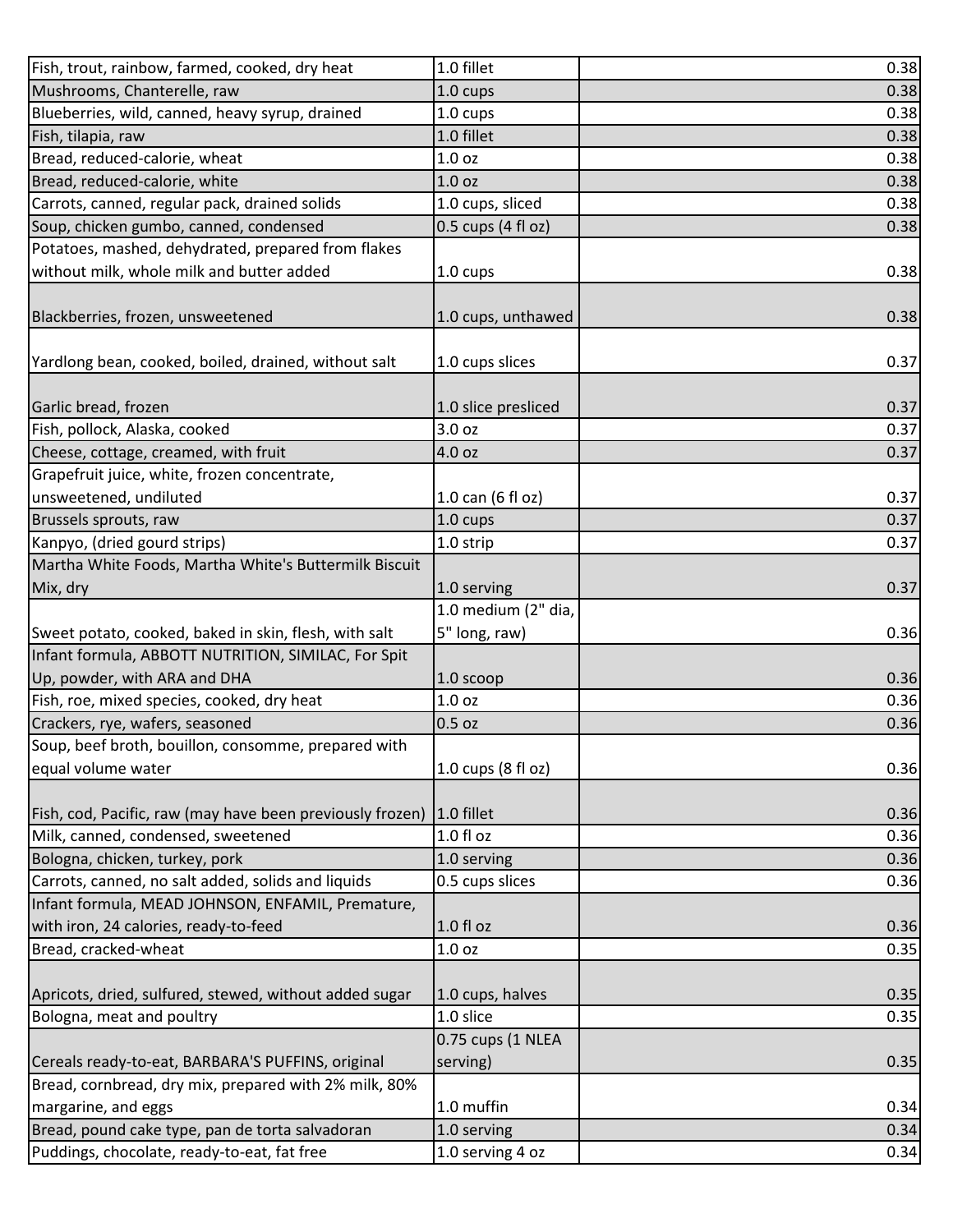| Seeds, lotus seeds, dried<br>0.34<br>1.0 cups<br>Pork sausage, link/patty, fully cooked, unheated<br>1.0 link<br>0.33<br>Hyacinth-beans, immature seeds, cooked, boiled,<br>1.0 cups<br>1.0 serving 2.13 oz<br>0.33<br>bar<br>$1.0 \text{ cups}$<br>1.0 cups slices<br>0.32<br>1.0 cups<br>1.0 <sub>oz</sub><br>0.32<br>0.32<br>1.0 strip<br>0.32<br>1.0 strip<br>0.32<br>18.0 pieces<br>1.0 <sub>oz</sub><br>0.31<br>1.0 cups<br>0.31<br>Pokeberry shoots, (poke), cooked, boiled, drained,<br>1.0 cups<br>1.0 mini bagel (2-<br>$1/2$ " dia)<br>0.31<br>0.31<br>$1.0 \text{ cups}$<br>1.0 fillet<br>0.31<br>1.0 <sub>oz</sub><br>0.31<br>1.0 cups chopped<br>0.31<br>1.0 cups, cubes<br>0.31<br>1.0 cups chopped<br>0.31<br>1.0 piece (1/12 of<br>$8"$ dia)<br>3.0 tbsp (1 NLEA<br>serving)<br>0.3<br>0.3<br>1.0 cups<br>1.0 cups, shredded<br>0.3<br>1.0 serving 1/2 cups<br>0.3<br>$1.0 \text{ cups}$<br>0.3<br>1.0 slice<br>0.3 |                                                           |                  |      |
|--------------------------------------------------------------------------------------------------------------------------------------------------------------------------------------------------------------------------------------------------------------------------------------------------------------------------------------------------------------------------------------------------------------------------------------------------------------------------------------------------------------------------------------------------------------------------------------------------------------------------------------------------------------------------------------------------------------------------------------------------------------------------------------------------------------------------------------------------------------------------------------------------------------------------------------|-----------------------------------------------------------|------------------|------|
|                                                                                                                                                                                                                                                                                                                                                                                                                                                                                                                                                                                                                                                                                                                                                                                                                                                                                                                                      | Turnip greens, frozen, cooked, boiled, drained, with salt | $\vert$ 0.5 cups | 0.34 |
| 0.33<br>0.33<br>0.32<br>0.31                                                                                                                                                                                                                                                                                                                                                                                                                                                                                                                                                                                                                                                                                                                                                                                                                                                                                                         |                                                           |                  |      |
|                                                                                                                                                                                                                                                                                                                                                                                                                                                                                                                                                                                                                                                                                                                                                                                                                                                                                                                                      |                                                           |                  |      |
|                                                                                                                                                                                                                                                                                                                                                                                                                                                                                                                                                                                                                                                                                                                                                                                                                                                                                                                                      |                                                           |                  |      |
|                                                                                                                                                                                                                                                                                                                                                                                                                                                                                                                                                                                                                                                                                                                                                                                                                                                                                                                                      | drained, without salt                                     |                  |      |
|                                                                                                                                                                                                                                                                                                                                                                                                                                                                                                                                                                                                                                                                                                                                                                                                                                                                                                                                      |                                                           |                  |      |
|                                                                                                                                                                                                                                                                                                                                                                                                                                                                                                                                                                                                                                                                                                                                                                                                                                                                                                                                      | Candies, MARS SNACKFOOD US, 3 MUSKETEERS Bar              |                  |      |
|                                                                                                                                                                                                                                                                                                                                                                                                                                                                                                                                                                                                                                                                                                                                                                                                                                                                                                                                      | Cereals, corn grits, yellow, regular and quick, enriched, |                  |      |
|                                                                                                                                                                                                                                                                                                                                                                                                                                                                                                                                                                                                                                                                                                                                                                                                                                                                                                                                      | cooked with water, without salt                           |                  |      |
|                                                                                                                                                                                                                                                                                                                                                                                                                                                                                                                                                                                                                                                                                                                                                                                                                                                                                                                                      | Radishes, raw                                             |                  |      |
|                                                                                                                                                                                                                                                                                                                                                                                                                                                                                                                                                                                                                                                                                                                                                                                                                                                                                                                                      | Beans, snap, green, frozen, cooked, boiled, drained       |                  |      |
|                                                                                                                                                                                                                                                                                                                                                                                                                                                                                                                                                                                                                                                                                                                                                                                                                                                                                                                                      | without salt                                              |                  |      |
|                                                                                                                                                                                                                                                                                                                                                                                                                                                                                                                                                                                                                                                                                                                                                                                                                                                                                                                                      | Bread, rye                                                |                  |      |
|                                                                                                                                                                                                                                                                                                                                                                                                                                                                                                                                                                                                                                                                                                                                                                                                                                                                                                                                      | POPEYES, Mild Chicken Strips, analyzed 2006               |                  |      |
|                                                                                                                                                                                                                                                                                                                                                                                                                                                                                                                                                                                                                                                                                                                                                                                                                                                                                                                                      | POPEYES, Spicy Chicken Strips, analyzed 2006              |                  |      |
|                                                                                                                                                                                                                                                                                                                                                                                                                                                                                                                                                                                                                                                                                                                                                                                                                                                                                                                                      | Candies, HERSHEY'S, ALMOND JOY BITES                      |                  |      |
|                                                                                                                                                                                                                                                                                                                                                                                                                                                                                                                                                                                                                                                                                                                                                                                                                                                                                                                                      | Bread, oatmeal, toasted                                   |                  |      |
|                                                                                                                                                                                                                                                                                                                                                                                                                                                                                                                                                                                                                                                                                                                                                                                                                                                                                                                                      | Sweet potato, canned, syrup pack, drained solids          |                  |      |
|                                                                                                                                                                                                                                                                                                                                                                                                                                                                                                                                                                                                                                                                                                                                                                                                                                                                                                                                      |                                                           |                  |      |
|                                                                                                                                                                                                                                                                                                                                                                                                                                                                                                                                                                                                                                                                                                                                                                                                                                                                                                                                      | without salt                                              |                  |      |
|                                                                                                                                                                                                                                                                                                                                                                                                                                                                                                                                                                                                                                                                                                                                                                                                                                                                                                                                      | Bagels, plain, enriched, with calcium propionate          |                  |      |
| 0.31                                                                                                                                                                                                                                                                                                                                                                                                                                                                                                                                                                                                                                                                                                                                                                                                                                                                                                                                 | (includes onion, poppy, sesame), toasted                  |                  |      |
|                                                                                                                                                                                                                                                                                                                                                                                                                                                                                                                                                                                                                                                                                                                                                                                                                                                                                                                                      |                                                           |                  |      |
|                                                                                                                                                                                                                                                                                                                                                                                                                                                                                                                                                                                                                                                                                                                                                                                                                                                                                                                                      | Turnips, frozen, cooked, boiled, drained, without salt    |                  |      |
|                                                                                                                                                                                                                                                                                                                                                                                                                                                                                                                                                                                                                                                                                                                                                                                                                                                                                                                                      | Fish, scup, cooked, dry heat                              |                  |      |
|                                                                                                                                                                                                                                                                                                                                                                                                                                                                                                                                                                                                                                                                                                                                                                                                                                                                                                                                      | Cookies, chocolate wafers                                 |                  |      |
|                                                                                                                                                                                                                                                                                                                                                                                                                                                                                                                                                                                                                                                                                                                                                                                                                                                                                                                                      | Broccoli raab, raw                                        |                  |      |
|                                                                                                                                                                                                                                                                                                                                                                                                                                                                                                                                                                                                                                                                                                                                                                                                                                                                                                                                      | Squash, winter, hubbard, baked, with salt                 |                  |      |
|                                                                                                                                                                                                                                                                                                                                                                                                                                                                                                                                                                                                                                                                                                                                                                                                                                                                                                                                      | Carrots, raw                                              |                  |      |
|                                                                                                                                                                                                                                                                                                                                                                                                                                                                                                                                                                                                                                                                                                                                                                                                                                                                                                                                      |                                                           |                  |      |
|                                                                                                                                                                                                                                                                                                                                                                                                                                                                                                                                                                                                                                                                                                                                                                                                                                                                                                                                      | Cake, yellow, prepared from recipe without frosting       |                  |      |
|                                                                                                                                                                                                                                                                                                                                                                                                                                                                                                                                                                                                                                                                                                                                                                                                                                                                                                                                      |                                                           |                  |      |
|                                                                                                                                                                                                                                                                                                                                                                                                                                                                                                                                                                                                                                                                                                                                                                                                                                                                                                                                      | Cereals, MALT-O-MEAL, chocolate, dry                      |                  |      |
|                                                                                                                                                                                                                                                                                                                                                                                                                                                                                                                                                                                                                                                                                                                                                                                                                                                                                                                                      | Vegetable juice cocktail, canned                          |                  |      |
|                                                                                                                                                                                                                                                                                                                                                                                                                                                                                                                                                                                                                                                                                                                                                                                                                                                                                                                                      |                                                           |                  |      |
|                                                                                                                                                                                                                                                                                                                                                                                                                                                                                                                                                                                                                                                                                                                                                                                                                                                                                                                                      | Cardoon, raw                                              |                  |      |
|                                                                                                                                                                                                                                                                                                                                                                                                                                                                                                                                                                                                                                                                                                                                                                                                                                                                                                                                      |                                                           |                  |      |
|                                                                                                                                                                                                                                                                                                                                                                                                                                                                                                                                                                                                                                                                                                                                                                                                                                                                                                                                      | Soup, tomato, canned, condensed, reduced sodium           |                  |      |
|                                                                                                                                                                                                                                                                                                                                                                                                                                                                                                                                                                                                                                                                                                                                                                                                                                                                                                                                      | Currants, european black, raw                             |                  |      |
|                                                                                                                                                                                                                                                                                                                                                                                                                                                                                                                                                                                                                                                                                                                                                                                                                                                                                                                                      | Bread, wheat                                              |                  |      |
|                                                                                                                                                                                                                                                                                                                                                                                                                                                                                                                                                                                                                                                                                                                                                                                                                                                                                                                                      |                                                           |                  |      |
| 0.3<br>1.0 <sub>oz</sub>                                                                                                                                                                                                                                                                                                                                                                                                                                                                                                                                                                                                                                                                                                                                                                                                                                                                                                             | Lamb, Australian, imported, fresh, separable fat, raw     |                  |      |
| 1.0 oz<br>0.3                                                                                                                                                                                                                                                                                                                                                                                                                                                                                                                                                                                                                                                                                                                                                                                                                                                                                                                        | Cookies, peanut butter sandwich, regular                  |                  |      |
|                                                                                                                                                                                                                                                                                                                                                                                                                                                                                                                                                                                                                                                                                                                                                                                                                                                                                                                                      |                                                           |                  |      |
| 1.0 cups, whipped<br>0.3                                                                                                                                                                                                                                                                                                                                                                                                                                                                                                                                                                                                                                                                                                                                                                                                                                                                                                             | Cream, fluid, light whipping                              |                  |      |
| 0.75 cups (1 NLEA                                                                                                                                                                                                                                                                                                                                                                                                                                                                                                                                                                                                                                                                                                                                                                                                                                                                                                                    | Cereals ready-to-eat, POST HONEY BUNCHES OF OATS          |                  |      |
| 0.3<br>serving)                                                                                                                                                                                                                                                                                                                                                                                                                                                                                                                                                                                                                                                                                                                                                                                                                                                                                                                      | with cinnamon bunches                                     |                  |      |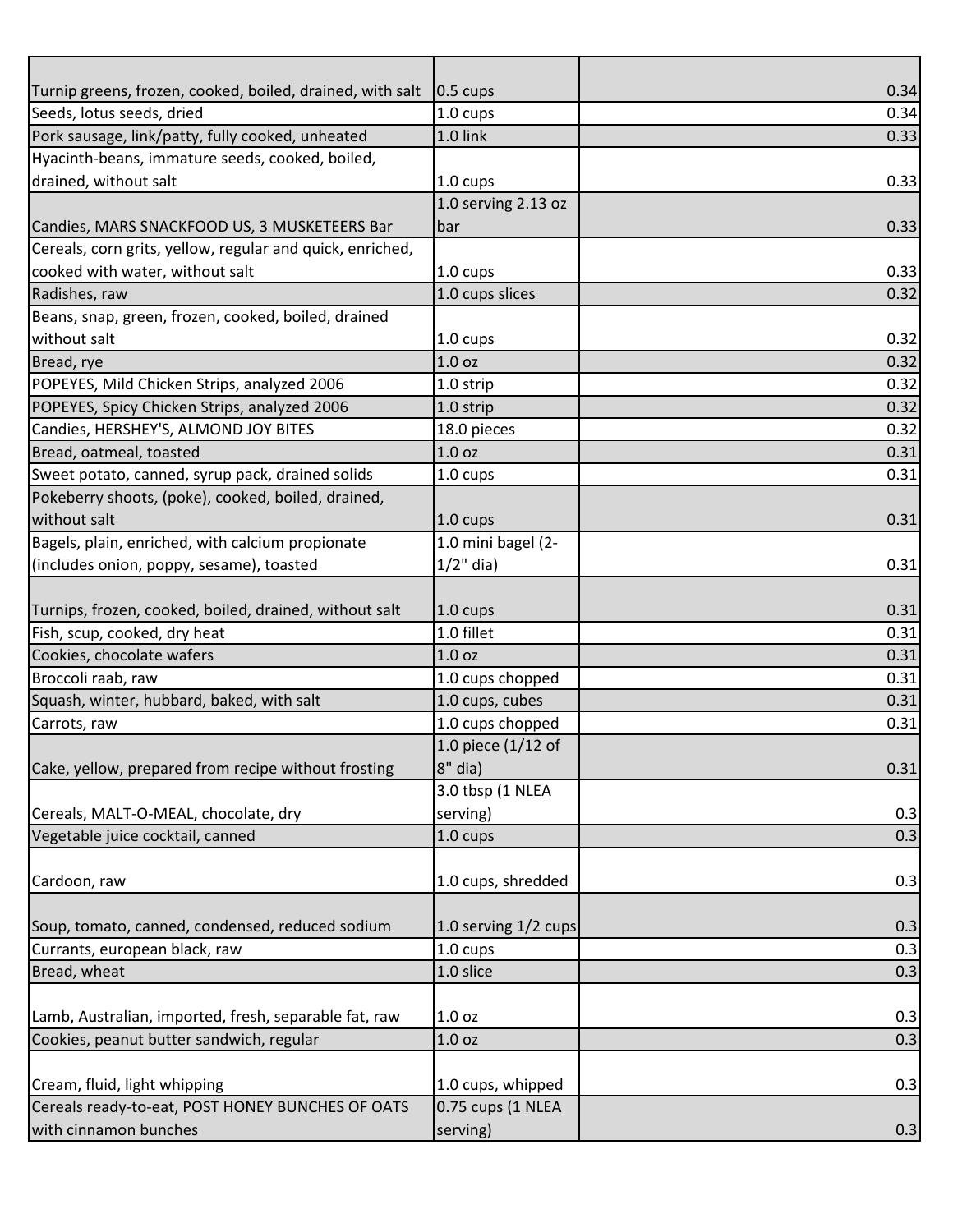| Bread, french or vienna, toasted (includes sourdough)                     | 1.0 <sub>oz</sub>   | 0.3  |
|---------------------------------------------------------------------------|---------------------|------|
| Figs, canned, water pack, solids and liquids                              | 1.0 cups            | 0.3  |
| POPEYES, biscuit                                                          | 1.0 biscuit         | 0.29 |
| Fish, cisco, raw                                                          | 1.0 fillet          | 0.29 |
| Cookies, peanut butter sandwich, special dietary                          | 1.0 <sub>oz</sub>   | 0.29 |
| Croissants, apple                                                         | 1.0 oz              | 0.29 |
| Plantains, yellow, baked                                                  | 1.0 cups            | 0.29 |
|                                                                           |                     |      |
| Boysenberries, frozen, unsweetened                                        | 1.0 cups, unthawed  | 0.29 |
| Biscuits, plain or buttermilk, refrigerated dough, higher                 |                     |      |
| fat                                                                       | 1.0 biscuit         | 0.29 |
| Fish, mackerel, jack, canned, drained solids                              | 1.0 oz, boneless    | 0.29 |
| Cabbage, chinese (pak-choi), cooked, boiled, drained,                     |                     |      |
| with salt                                                                 | 1.0 cups, shredded  | 0.29 |
| Cabbage, chinese (pak-choi), cooked, boiled, drained,                     |                     |      |
| without salt                                                              | 1.0 cups, shredded  | 0.29 |
|                                                                           |                     |      |
| Tomatoes, red, ripe, canned, packed in tomato juice                       | $1.0 \text{ cups}$  | 0.29 |
| Squash, winter, butternut, frozen, cooked, boiled,                        |                     |      |
| without salt                                                              | 1.0 cups, mashed    | 0.29 |
|                                                                           |                     |      |
| Cream, fluid, heavy whipping                                              | 1.0 cups, whipped   | 0.29 |
|                                                                           |                     |      |
| Milk, canned, evaporated, nonfat, with added vitamin A<br>and vitamin D   | $1.0 f$ l oz        | 0.29 |
|                                                                           | 1.0 skin            |      |
| Potatoes, baked, skin, without salt                                       |                     | 0.28 |
| Apricots, canned, heavy syrup pack, with skin, solids and                 |                     |      |
| liquids                                                                   | 1.0 cups, halves    | 0.28 |
| Snacks, potato sticks                                                     | 1.0 oz              | 0.28 |
| Fish, herring, Atlantic, raw                                              | 1.0 oz, boneless    | 0.28 |
| Tortillas, ready-to-bake or -fry, flour, shelf stable                     | 1.0 tortilla        | 0.28 |
| Snacks, potato chips, barbecue-flavor                                     | 1.0 <sub>oz</sub>   | 0.28 |
|                                                                           |                     |      |
|                                                                           | 1.0 wing, bone and  |      |
|                                                                           | skin removed (yield |      |
|                                                                           | from 1 lb ready-to- |      |
| Chicken, broilers or fryers, wing, meat only, raw                         | cook chicken)       | 0.28 |
| Cookies, brownies, prepared from recipe                                   | 1.0 <sub>oz</sub>   | 0.27 |
|                                                                           |                     |      |
| Onions, raw                                                               | 1.0 cups, chopped   | 0.27 |
| Fish, haddock, raw                                                        | 3.0 oz              | 0.27 |
| Squash, winter, acorn, cooked, boiled, mashed, without                    |                     |      |
| salt                                                                      | 1.0 cups, mashed    | 0.27 |
|                                                                           |                     |      |
| Squash, winter, acorn, cooked, boiled, mashed, with salt 1.0 cups, mashed |                     | 0.27 |
| Tomato juice, canned, with salt added                                     | 1.0 cups            | 0.27 |
| Tomato juice, canned, without salt added                                  | 1.0 cups            | 0.27 |
|                                                                           |                     |      |
| Squash, winter, butternut, cooked, baked, without salt                    | 1.0 cups, cubes     | 0.27 |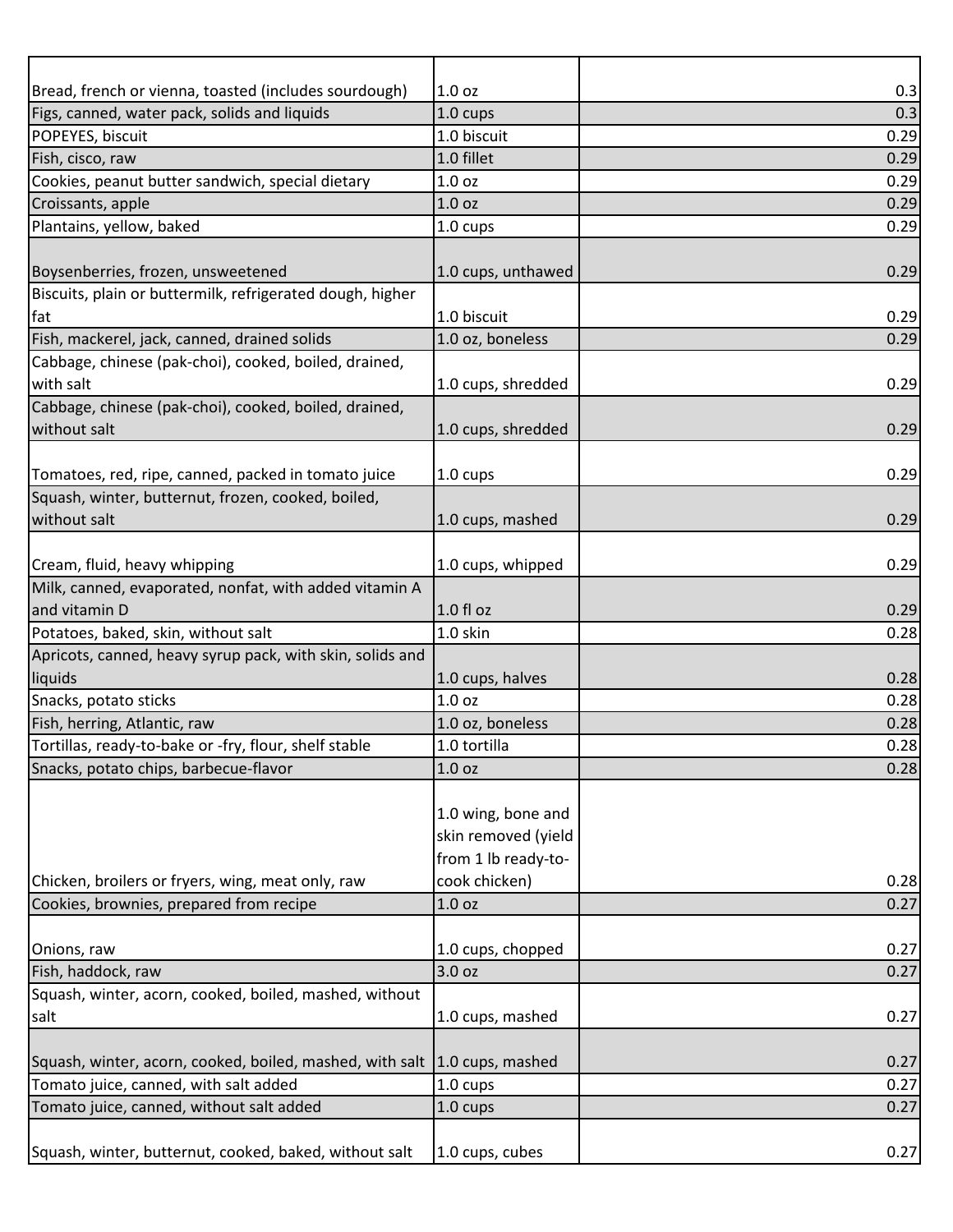| Croissants, cheese                                       | 1.0 <sub>oz</sub>   | 0.27 |
|----------------------------------------------------------|---------------------|------|
|                                                          |                     |      |
| Cookies, chocolate sandwich, with creme filling, regular | 3.0 cookie          | 0.27 |
| Bread, white wheat                                       | 1.0 slice           | 0.27 |
|                                                          |                     |      |
| Peas, edible-podded, raw                                 | 1.0 cups, chopped   | 0.26 |
| Breadfruit, raw                                          | 1.0 cups            | 0.26 |
| Bread, stuffing, dry mix                                 | 1.0 oz              | 0.26 |
| Frozen novelties, ice type, sugar free, orange, cherry,  | 1.0 serving 1.75 fl |      |
| and grape POPSICLE pops                                  | oz pop              | 0.26 |
| Currants, red and white, raw                             | 1.0 cups            | 0.26 |
| Noodles, japanese, somen, dry                            | 2.0 oz              | 0.26 |
| Bread, oat bran                                          | 1.0 <sub>oz</sub>   | 0.25 |
| Kiwifruit, green, raw                                    | 1.0 cups, sliced    | 0.25 |
| Syrups, table blends, pancake                            | 1.0 cups            | 0.25 |
|                                                          | 0.12 pie 1 pie (1/8 |      |
| Pie, Dutch Apple, Commercially Prepared                  | of 9" pie)          | 0.25 |
|                                                          | 0.33 package (10    |      |
| Collards, frozen, chopped, unprepared                    | oz)                 | 0.25 |
|                                                          |                     |      |
| Cookies, peanut butter, commercially prepared, regular   | 1.0 oz              | 0.24 |
| Milk, canned, evaporated, with added vitamin D and       |                     |      |
| without added vitamin A                                  | 1.0 fl oz           | 0.24 |
| Apricots, canned, heavy syrup, drained                   | 1.0 cups, halves    | 0.24 |
| Snacks, crisped rice bar, chocolate chip                 | 1.0 bar $(1 oz)$    | 0.24 |
| Squash, winter, hubbard, cooked, boiled, mashed,         |                     |      |
| without salt                                             | 1.0 cups, mashed    | 0.24 |
| Passion-fruit, (granadilla), purple, raw                 | 1.0 cups            | 0.24 |
| Squash, winter, hubbard, cooked, boiled, mashed, with    |                     |      |
| salt                                                     | 1.0 cups, mashed    | 0.24 |
| Peaches, canned, extra heavy syrup pack, solids and      | 1.0 cups, halves or |      |
| liquids                                                  | slices              | 0.24 |
| Bread, reduced-calorie, oatmeal                          | 1.0 oz              | 0.24 |
|                                                          | 1.0 mini bagel (2-  |      |
| Bagels, oat bran                                         | $1/2$ " dia)        | 0.23 |
| Cheese, neufchatel                                       | 1.0 oz              | 0.23 |
| Snacks, rice cakes, brown rice, multigrain               | 1.0 cake            | 0.23 |
| Soup, chicken with rice, canned, condensed               | 0.5 cups            | 0.23 |
|                                                          | 1.0 cups, halves or |      |
| Peaches, canned, light syrup pack, solids and liquids    | slices              | 0.23 |
| Potatoes, flesh and skin, raw                            | 0.5 cups, diced     | 0.23 |
| Snacks, rice cakes, brown rice, buckwheat                | 1.0 cake            | 0.23 |
| Pomegranate juice, bottled                               | 1.0 cups            | 0.22 |
| Cookies, oatmeal, commercially prepared, regular         | 1.0 oz              | 0.22 |
|                                                          | 6.0 cracker 1       |      |
| Crackers, cheese, sandwich-type with cheese filling      | cracker = $6.5g$    | 0.22 |
| Cream, whipped, cream topping, pressurized               | 1.0 cups            | 0.22 |
|                                                          |                     |      |
| Cookies, chocolate sandwich, with extra creme filling    | 1.0 <sub>oz</sub>   | 0.22 |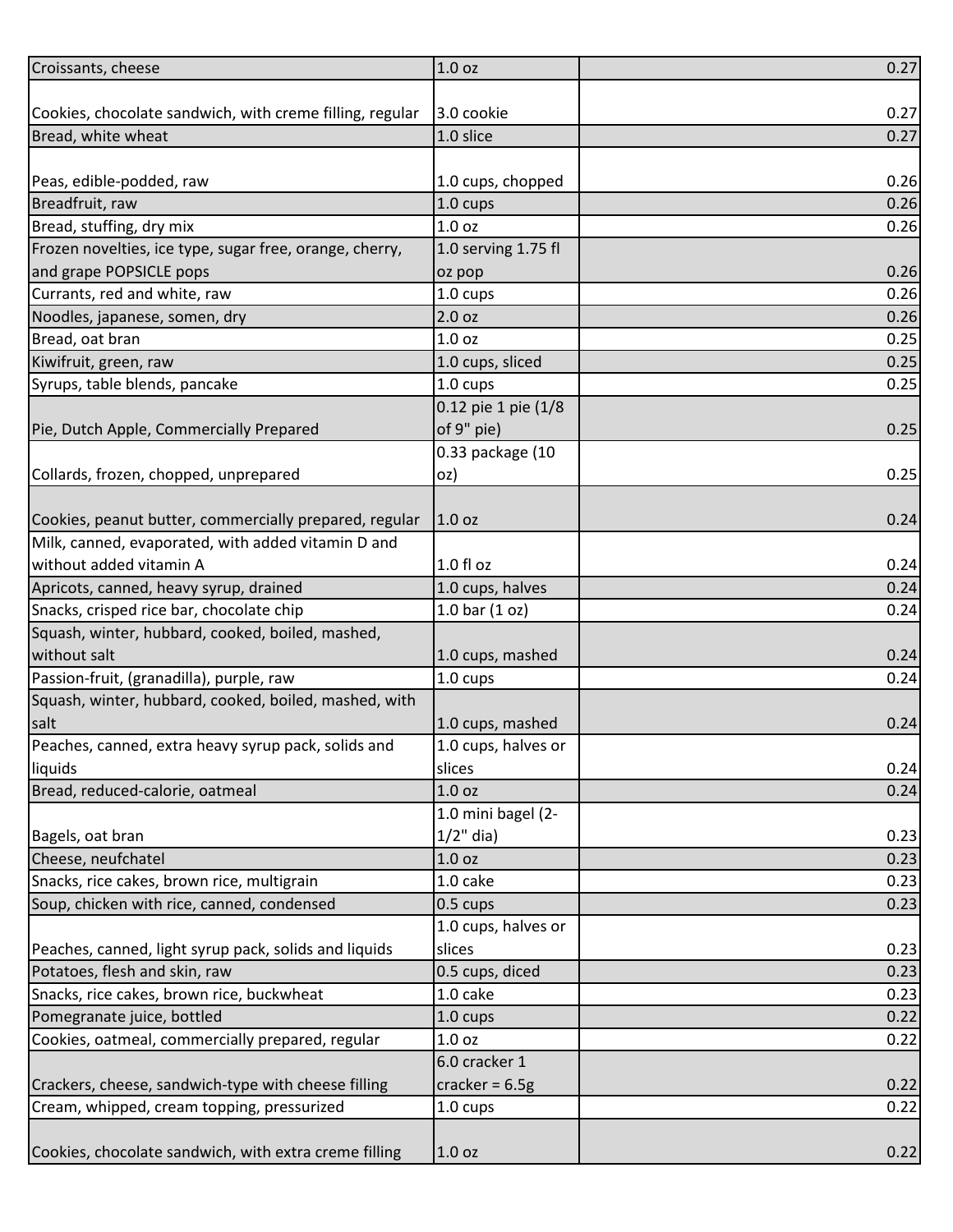| Snacks, potato chips, made from dried potatoes, fat-                   |                      |      |
|------------------------------------------------------------------------|----------------------|------|
| free, made with olestra                                                | 1.0 <sub>oz</sub>    | 0.22 |
|                                                                        |                      |      |
| Tree fern, cooked, without salt                                        | 0.5 cups, chopped    | 0.22 |
| Grapefruit, sections, canned, water pack, solids and                   |                      |      |
| liquids                                                                | 1.0 cups             | 0.22 |
|                                                                        | 1.0 cups, halves or  |      |
| Peaches, canned, water pack, solids and liquids                        | slices               | 0.22 |
| Keikitos (muffins), Latino bakery item                                 | 1.0 piece            | 0.22 |
| Dessert topping, powdered, 1.5 ounce prepared with 1/2                 |                      |      |
| cups milk                                                              | $1.0 \text{ cups}$   | 0.22 |
| Veal, breast, separable fat, cooked                                    | 1.0 oz               | 0.22 |
| Bread, stuffing, cornbread, dry mix                                    | 1.0 oz               | 0.21 |
| Croissants, butter                                                     | 1.0 oz               | 0.21 |
| Carrots, frozen, unprepared (Includes foods for USDA's                 |                      |      |
| Food Distribution Program)                                             | 0.5 cups slices      | 0.21 |
|                                                                        |                      |      |
| Ice creams, vanilla, light, no sugar added                             | 1.0 serving 1/2 cups | 0.21 |
|                                                                        |                      |      |
| Potatoes, boiled, cooked without skin, flesh, with salt                | $0.5 \text{ cups}$   | 0.21 |
|                                                                        |                      |      |
| Potatoes, boiled, cooked without skin, flesh, without salt 0.5 cups    |                      | 0.21 |
| Celery, cooked, boiled, drained, without salt                          | 1.0 cups, diced      | 0.21 |
| Snacks, potato chips, fat free, salted                                 | 1.0 oz               | 0.21 |
| Candies, MOUNDS Candy Bar                                              | 1.0 bar snack size   | 0.21 |
|                                                                        | 11.0 crackers (1     |      |
|                                                                        |                      |      |
| Crackers, cream, Gamesa Sabrosas                                       | NLEA serving)        | 0.2  |
|                                                                        |                      |      |
| Crackers, saltines, whole wheat (includes multi-grain)                 | 1.0 serving          | 0.2  |
| Danish pastry, cinnamon, enriched                                      | 1.0 <sub>oz</sub>    | 0.2  |
|                                                                        |                      |      |
| Turnip greens, cooked, boiled, drained, without salt                   | 1.0 cups, chopped    | 0.2  |
| Cookies, oatmeal, refrigerated dough, baked                            | 1.0 oz               | 0.2  |
| Snacks, pork skins, barbecue-flavor                                    | 1.0 <sub>oz</sub>    | 0.2  |
| Pears, canned, light syrup pack, solids and liquids                    | 1.0 cups, halves     | 0.2  |
| Cookies, chocolate chip, commercially prepared, regular, 1.0 serving 3 |                      |      |
| lower fat                                                              | cookies              | 0.2  |
| Snacks, rice cakes, brown rice, corn                                   | 1.0 cake             | 0.2  |
| Grapefruit, sections, canned, juice pack, solids and                   |                      |      |
| liquids                                                                | $1.0 \text{ cups}$   | 0.2  |
| Danish pastry, cheese                                                  | 1.0 oz               | 0.2  |
|                                                                        |                      |      |
| Cherries, sweet, canned, water pack, solids and liquids                | 1.0 cups, pitted     | 0.2  |
|                                                                        |                      |      |
| Fruit cocktail, (peach and pineapple and pear and grape                |                      |      |
| and cherry), canned, heavy syrup, solids and liquids                   | $1.0 \text{ cups}$   | 0.2  |
| Chicory roots, raw                                                     | 1.0 root             | 0.2  |
|                                                                        |                      |      |
| Endive, raw                                                            | 0.5 cups, chopped    | 0.2  |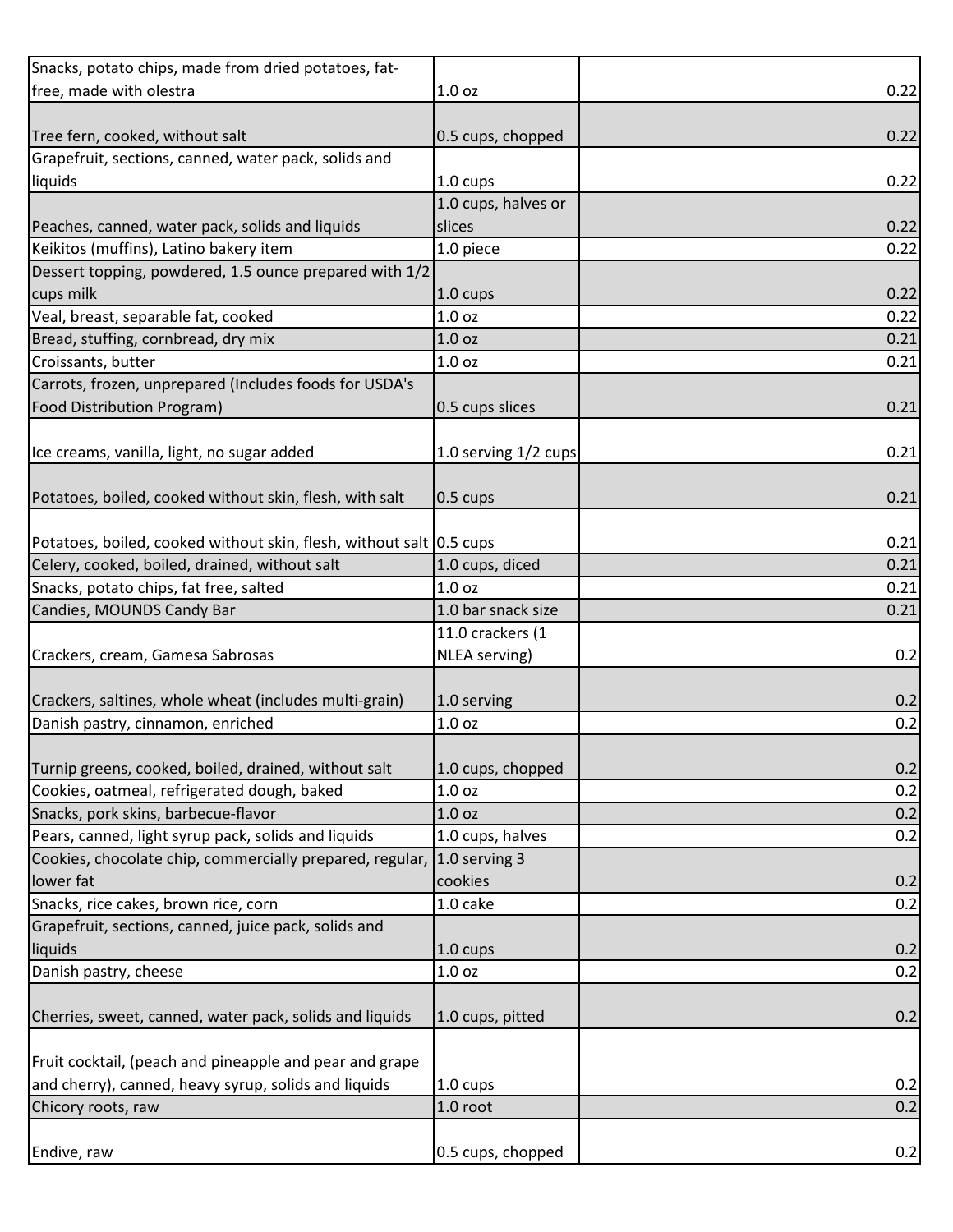| Fruit salad, (peach and pear and apricot and pineapple      |                    |      |
|-------------------------------------------------------------|--------------------|------|
| and cherry), canned, water pack, solids and liquids         | 1.0 cups           | 0.2  |
| Cracker, meal                                               | 1.0 oz             | 0.2  |
| Purslane, cooked, boiled, drained, without salt             | 1.0 cups           | 0.2  |
| Toaster pastries, fruit, toasted (include apple, blueberry, |                    |      |
| cherry, strawberry)                                         | 1.0 pastry         | 0.19 |
| Lime juice, raw                                             | 1.0 cups           | 0.19 |
|                                                             |                    |      |
| Crackers, melba toast, rye (includes pumpernickel)          | $0.5$ oz           | 0.19 |
| Bread, white, commercially prepared, toasted                | 1.0 <sub>oz</sub>  | 0.19 |
| Onions, sweet, raw                                          | 1.0 NLEA serving   | 0.19 |
|                                                             | 1.0 container      |      |
| Puddings, tapioca, ready-to-eat, fat free                   | refrigerated 4 oz  | 0.19 |
| Onions, frozen, whole, cooked, boiled, drained, without     |                    |      |
| salt                                                        | 1.0 cups           | 0.19 |
| Potatoes, french fried, cottage-cut, salt not added in      |                    |      |
| processing, frozen, as purchased                            | 10.0 strips        | 0.19 |
| Oranges, raw, with peel                                     | 1.0 cups           | 0.19 |
| Alcoholic beverage, tequila sunrise, canned                 | 1.0 fl oz          | 0.19 |
| Candies, truffles, prepared-from-recipe                     | 1.0 piece          | 0.19 |
|                                                             | 1.0 fruit (2-1/2"  |      |
| Persimmons, japanese, raw                                   | dia)               | 0.18 |
| Cookies, oatmeal, with raisins                              | 1.0 oz             | 0.18 |
| Mountain yam, hawaii, raw                                   | 0.5 cups, cubes    | 0.18 |
| Snacks, potato chips, made from dried potatoes, cheese-     |                    |      |
| flavor                                                      | 1.0 <sub>oz</sub>  | 0.18 |
| Cookies, oatmeal, refrigerated dough                        | 1.0 <sub>oz</sub>  | 0.18 |
| Egg substitute, powder                                      | 0.35 oz            | 0.18 |
| Gooseberries, raw                                           | 1.0 cups           | 0.18 |
| Infant formula, GERBER, GOOD START 2 Soy, with iron,        |                    |      |
| ready-to-feed                                               | 1.0 fl oz          | 0.18 |
| Cherries, sour, red, canned, light syrup pack, solids and   |                    |      |
| liquids                                                     | $1.0 \text{ cups}$ | 0.18 |
| Snacks, pretzels, hard, whole-wheat including both          |                    |      |
| salted and unsalted                                         | 1.0 oz             | 0.18 |
| Popcorn, sugar syrup/caramel, fat-free                      | 1.0 oz             | 0.18 |
| Fish, ocean perch, Atlantic, cooked, dry heat               | 1.0 fillet         | 0.17 |
|                                                             |                    |      |
| Cabbage, chinese (pe-tsai), raw                             | 1.0 cups, shredded | 0.17 |
| Orange juice, chilled, includes from concentrate, with      |                    |      |
| added calcium and vitamin D                                 | 1.0 cups           | 0.17 |
| Orange juice, chilled, includes from concentrate, with      |                    |      |
| added calcium                                               | $1.0 \text{ cups}$ | 0.17 |
| Cake, snack cakes, creme-filled, sponge                     | 1.0 oz             | 0.17 |
| Bread, cornbread, prepared from recipe, made with low       |                    |      |
| fat (2%) milk                                               | 1.0 <sub>oz</sub>  | 0.17 |
| Nuts, chestnuts, chinese, boiled and steamed                | 1.0 oz             | 0.17 |
| Biscuits, mixed grain, refrigerated dough                   | 1.0 oz             | 0.17 |
|                                                             |                    |      |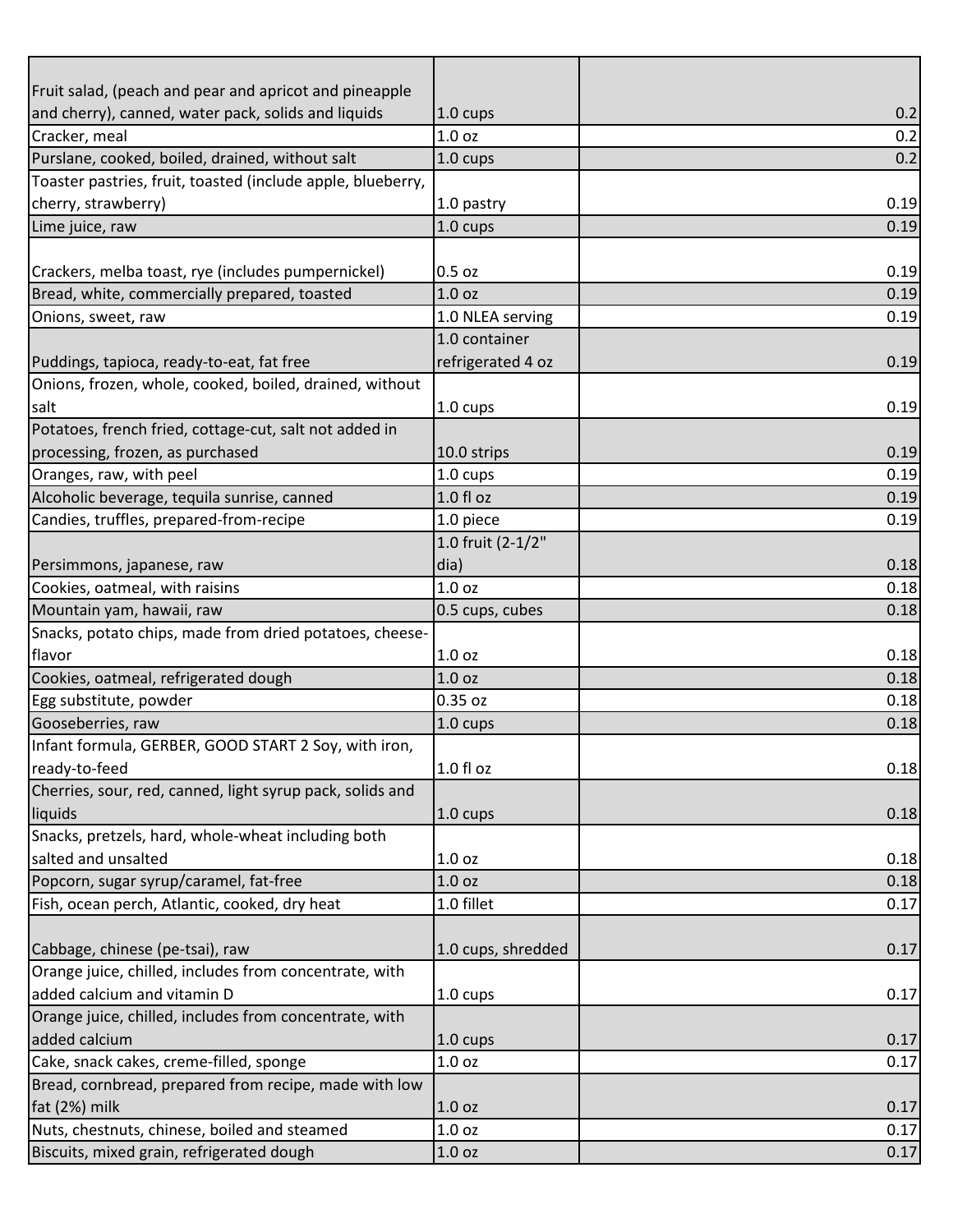| Crackers, cheese, regular                                                                         | 0.5 oz             | 0.17         |
|---------------------------------------------------------------------------------------------------|--------------------|--------------|
| Cookies, chocolate chip, refrigerated dough                                                       | 1.0 serving        | 0.17         |
| Cookies, chocolate sandwich, with creme filling, special                                          |                    |              |
| dietary                                                                                           | 1.0 <sub>oz</sub>  | 0.16         |
|                                                                                                   |                    |              |
| Cookies, shortbread, commercially prepared, pecan                                                 | 1.0 <sub>oz</sub>  | 0.16         |
| Egg, whole, cooked, omelet                                                                        | 1.0 tbsp           | 0.16         |
| Bread, irish soda, prepared from recipe                                                           | 1.0 <sub>oz</sub>  | 0.16         |
| Soup, cream of chicken, canned, condensed, reduced                                                |                    |              |
| sodium                                                                                            | $0.5$ cups         | 0.16         |
|                                                                                                   | 1.0 cups sections, |              |
| Grapefruit, raw, white, Florida                                                                   | with juice         | 0.16         |
|                                                                                                   | 1.0 cups sections, |              |
| Grapefruit, raw, pink and red, all areas                                                          | with juice         | 0.16         |
| Crackers, standard snack-type, sandwich, with peanut                                              |                    |              |
| butter filling                                                                                    | 0.5 oz             | 0.16         |
| Spinach, raw                                                                                      | 1.0 cups           | 0.16         |
| Carambola, (starfruit), raw                                                                       | 1.0 cups, cubes    | 0.16         |
| Infant Formula, GERBER GOOD START 2, GENTLE PLUS,                                                 |                    |              |
| ready-to-feed                                                                                     | $1.0 f$ l oz       | 0.16         |
| Infant formula, GERBER, GOOD START 2, PROTECT PLUS,                                               |                    |              |
| ready-to-feed                                                                                     | $1.0 f$ l oz       | 0.16         |
|                                                                                                   |                    |              |
| Water convolvulus, cooked, boiled, drained, with salt                                             | 1.0 cups, chopped  | 0.16         |
| Crackers, rusk toast                                                                              | 0.5 oz             | 0.16         |
|                                                                                                   |                    |              |
| Cookies, peanut butter, commercially prepared, soft-                                              |                    |              |
|                                                                                                   | 1.0 oz             | 0.16         |
| type<br>Frostings, coconut-nut, ready-to-eat                                                      | 0.08 package       | 0.16         |
|                                                                                                   |                    |              |
|                                                                                                   |                    |              |
| Cherries, sour, red, frozen, unsweetened (Includes foods<br>for USDA's Food Distribution Program) | 1.0 cups, unthawed |              |
| Cookies, sugar wafers with creme filling, regular                                                 | 3.0 cookies        | 0.15         |
| Grapefruit juice, white, canned, sweetened                                                        | 1.0 cups           | 0.15<br>0.15 |
| Parmesan cheese topping, fat free                                                                 | 1.0 tablespoon     | 0.15         |
|                                                                                                   |                    |              |
| Infant formula, ABBOTT NUTRITION, SIMILAC, Expert                                                 |                    |              |
| Care, Diarrhea, ready- to- feed with ARA and DHA                                                  | 1.0 fl oz          | 0.15         |
| Infant formula, ABBOTT NUTRITION, SIMILAC, For Spit                                               |                    |              |
| Up, ready-to-feed, with ARA and DHA                                                               | 1.0 fl oz          | 0.15         |
| Soup, cream of celery, canned, prepared with equal                                                |                    |              |
| volume water                                                                                      | 1.0 cups           | 0.15         |
| Mangos, raw                                                                                       | 1.0 cups pieces    | 0.15         |
| Cake, cheesecake, commercially prepared                                                           | 1.0 oz             | 0.14         |
| Cake, sponge, commercially prepared                                                               | 1.0 <sub>oz</sub>  | 0.14         |
| Beet greens, raw                                                                                  | 1.0 cups           | 0.14         |
| Cereals ready-to-eat, rice, puffed, fortified                                                     | 1.0 cups           | 0.14         |
| POPEYES, Coleslaw                                                                                 | 1.0 package        | 0.14         |
| Nuts, coconut cream, raw (liquid expressed from grated<br>meat)                                   | 1.0 tbsp           | 0.14         |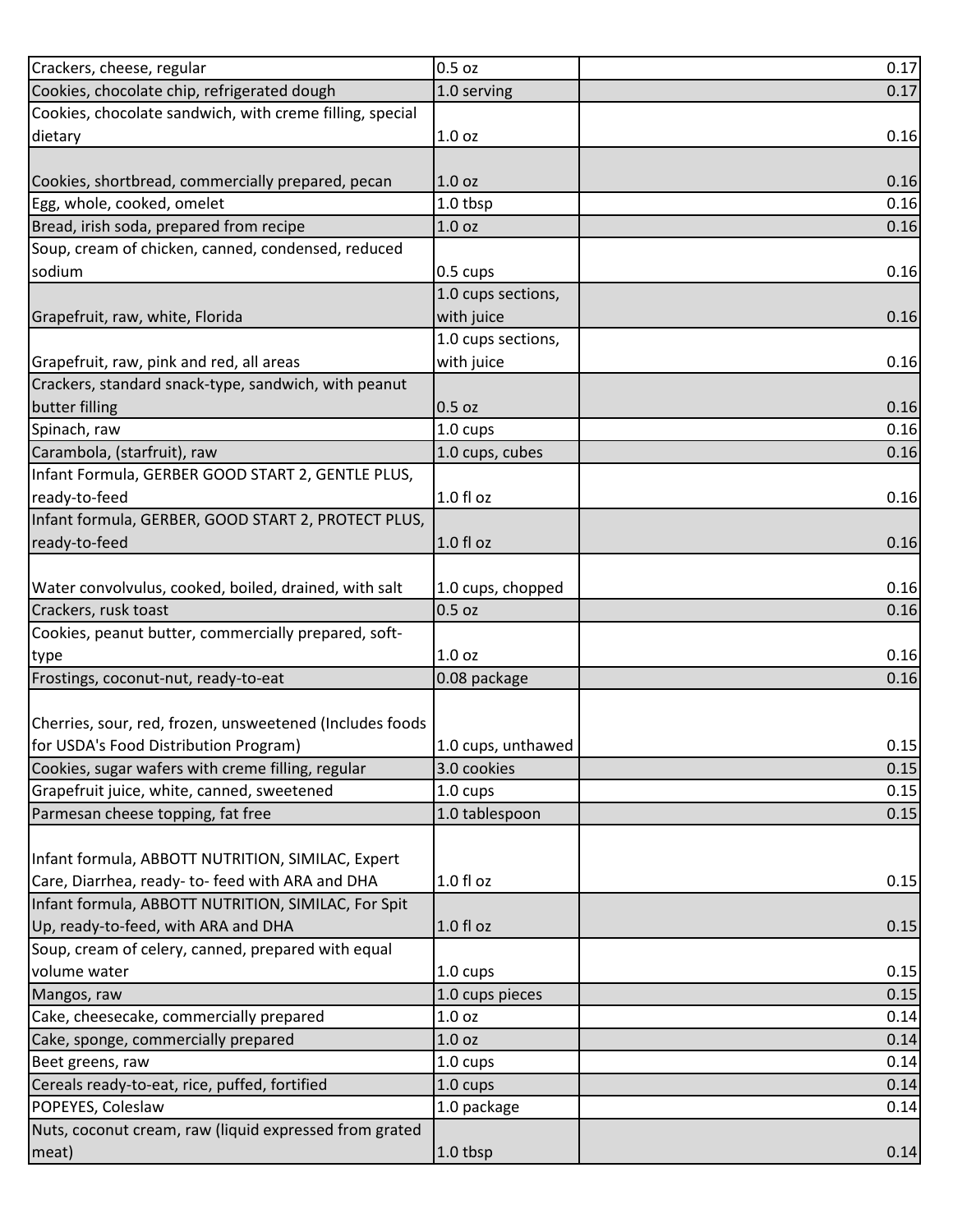| 0.5 cups, chopped<br>or diced<br>0.14<br>1.0 <sub>oz</sub><br>0.14<br>1.0 <sub>oz</sub><br>0.14<br>0.5 cups<br>0.14<br>Blueberries, frozen, sweetened<br>1.0 cups, thawed<br>0.14<br>1.0 cups slices<br>0.14<br>1.0 cups, sections<br>0.14<br>1.0 f1 oz<br>0.14<br>1.0 <sub>oz</sub><br>0.14<br>1.0 oz<br>0.14<br>0.14<br>1.0 <sub>oz</sub><br>Nabisco, Nabisco Oreo Crunchies, Cookie Crumb Topping 1.0 serving<br>0.14<br>$1.0$ tsp<br>0.14<br>$0.5$ oz<br>0.13<br>1.0 cups<br>0.13<br>1.0 <sub>oz</sub><br>0.13<br>1.0 <sub>oz</sub><br>0.13<br>0.5 oz<br>0.13<br>0.13<br>1.0 serving 2 slices<br>Cake, coffeecake, creme-filled with chocolate frosting<br>1.0 <sub>oz</sub><br>Pancakes, plain, frozen, ready-to-heat, microwave<br>(includes buttermilk)<br>1.0 <sub>oz</sub><br>Crackers, wheat, sandwich, with cheese filling<br>0.5 oz<br>Grapes, canned, thompson seedless, water pack, solids<br>and liquids<br>0.12<br>$1.0 \text{ cups}$<br>Frostings, glaze, chocolate, prepared-from-recipe, with<br>butter, NFSMI Recipe No. C-32<br>2.0 tablespoon<br>0.12<br>1.0 cups<br>0.12<br>Lemon juice, raw<br>Cookies, sugar, commercially prepared, regular (includes<br>vanilla)<br>1.0 <sub>oz</sub><br>Spices, mustard seed, ground<br>$1.0$ tsp<br>0.12<br>Kale, frozen, unprepared<br>1.0 cups<br>0.12<br>Cream, fluid, half and half<br>$1.0 f$ l oz<br>0.12<br>0.5 oz<br>1.0 cups 1" pieces<br>0.12<br>Papayas, raw<br>Spices, caraway seed<br>$1.0$ tsp<br>0.12<br>Cress, garden, raw<br>1.0 cups<br>0.12<br>1.0 tbsp<br>0.11 | Pears, raw                                            | 1.0 cups, slices | 0.14 |
|-------------------------------------------------------------------------------------------------------------------------------------------------------------------------------------------------------------------------------------------------------------------------------------------------------------------------------------------------------------------------------------------------------------------------------------------------------------------------------------------------------------------------------------------------------------------------------------------------------------------------------------------------------------------------------------------------------------------------------------------------------------------------------------------------------------------------------------------------------------------------------------------------------------------------------------------------------------------------------------------------------------------------------------------------------------------------------------------------------------------------------------------------------------------------------------------------------------------------------------------------------------------------------------------------------------------------------------------------------------------------------------------------------------------------------------------------------------------------------------------------------------------------------------------------|-------------------------------------------------------|------------------|------|
|                                                                                                                                                                                                                                                                                                                                                                                                                                                                                                                                                                                                                                                                                                                                                                                                                                                                                                                                                                                                                                                                                                                                                                                                                                                                                                                                                                                                                                                                                                                                                 |                                                       |                  |      |
|                                                                                                                                                                                                                                                                                                                                                                                                                                                                                                                                                                                                                                                                                                                                                                                                                                                                                                                                                                                                                                                                                                                                                                                                                                                                                                                                                                                                                                                                                                                                                 | Turnip greens, frozen, unprepared                     |                  |      |
|                                                                                                                                                                                                                                                                                                                                                                                                                                                                                                                                                                                                                                                                                                                                                                                                                                                                                                                                                                                                                                                                                                                                                                                                                                                                                                                                                                                                                                                                                                                                                 |                                                       |                  |      |
|                                                                                                                                                                                                                                                                                                                                                                                                                                                                                                                                                                                                                                                                                                                                                                                                                                                                                                                                                                                                                                                                                                                                                                                                                                                                                                                                                                                                                                                                                                                                                 | Cookies, shortbread, commercially prepared, plain     |                  |      |
|                                                                                                                                                                                                                                                                                                                                                                                                                                                                                                                                                                                                                                                                                                                                                                                                                                                                                                                                                                                                                                                                                                                                                                                                                                                                                                                                                                                                                                                                                                                                                 | Cookies, oatmeal, commercially prepared, special      |                  |      |
|                                                                                                                                                                                                                                                                                                                                                                                                                                                                                                                                                                                                                                                                                                                                                                                                                                                                                                                                                                                                                                                                                                                                                                                                                                                                                                                                                                                                                                                                                                                                                 | dietary                                               |                  |      |
|                                                                                                                                                                                                                                                                                                                                                                                                                                                                                                                                                                                                                                                                                                                                                                                                                                                                                                                                                                                                                                                                                                                                                                                                                                                                                                                                                                                                                                                                                                                                                 | Soup, cream of mushroom, canned, condensed            |                  |      |
|                                                                                                                                                                                                                                                                                                                                                                                                                                                                                                                                                                                                                                                                                                                                                                                                                                                                                                                                                                                                                                                                                                                                                                                                                                                                                                                                                                                                                                                                                                                                                 |                                                       |                  |      |
|                                                                                                                                                                                                                                                                                                                                                                                                                                                                                                                                                                                                                                                                                                                                                                                                                                                                                                                                                                                                                                                                                                                                                                                                                                                                                                                                                                                                                                                                                                                                                 | Taro, tahitian, cooked, without salt                  |                  |      |
|                                                                                                                                                                                                                                                                                                                                                                                                                                                                                                                                                                                                                                                                                                                                                                                                                                                                                                                                                                                                                                                                                                                                                                                                                                                                                                                                                                                                                                                                                                                                                 | Tangerines, (mandarin oranges), raw                   |                  |      |
|                                                                                                                                                                                                                                                                                                                                                                                                                                                                                                                                                                                                                                                                                                                                                                                                                                                                                                                                                                                                                                                                                                                                                                                                                                                                                                                                                                                                                                                                                                                                                 | Milk shakes, thick chocolate                          |                  |      |
|                                                                                                                                                                                                                                                                                                                                                                                                                                                                                                                                                                                                                                                                                                                                                                                                                                                                                                                                                                                                                                                                                                                                                                                                                                                                                                                                                                                                                                                                                                                                                 | Pie, banana cream, prepared from recipe               |                  |      |
|                                                                                                                                                                                                                                                                                                                                                                                                                                                                                                                                                                                                                                                                                                                                                                                                                                                                                                                                                                                                                                                                                                                                                                                                                                                                                                                                                                                                                                                                                                                                                 | Biscuits, plain or buttermilk, frozen, baked          |                  |      |
|                                                                                                                                                                                                                                                                                                                                                                                                                                                                                                                                                                                                                                                                                                                                                                                                                                                                                                                                                                                                                                                                                                                                                                                                                                                                                                                                                                                                                                                                                                                                                 | Cake, shortcake, biscuit-type, prepared from recipe   |                  |      |
|                                                                                                                                                                                                                                                                                                                                                                                                                                                                                                                                                                                                                                                                                                                                                                                                                                                                                                                                                                                                                                                                                                                                                                                                                                                                                                                                                                                                                                                                                                                                                 |                                                       |                  |      |
|                                                                                                                                                                                                                                                                                                                                                                                                                                                                                                                                                                                                                                                                                                                                                                                                                                                                                                                                                                                                                                                                                                                                                                                                                                                                                                                                                                                                                                                                                                                                                 | Spices, turmeric, ground                              |                  |      |
|                                                                                                                                                                                                                                                                                                                                                                                                                                                                                                                                                                                                                                                                                                                                                                                                                                                                                                                                                                                                                                                                                                                                                                                                                                                                                                                                                                                                                                                                                                                                                 | Croutons, seasoned                                    |                  |      |
|                                                                                                                                                                                                                                                                                                                                                                                                                                                                                                                                                                                                                                                                                                                                                                                                                                                                                                                                                                                                                                                                                                                                                                                                                                                                                                                                                                                                                                                                                                                                                 | Litchis, raw                                          |                  |      |
|                                                                                                                                                                                                                                                                                                                                                                                                                                                                                                                                                                                                                                                                                                                                                                                                                                                                                                                                                                                                                                                                                                                                                                                                                                                                                                                                                                                                                                                                                                                                                 | Cookies, molasses                                     |                  |      |
|                                                                                                                                                                                                                                                                                                                                                                                                                                                                                                                                                                                                                                                                                                                                                                                                                                                                                                                                                                                                                                                                                                                                                                                                                                                                                                                                                                                                                                                                                                                                                 | Cake, coffeecake, cinnamon with crumb topping, dry    |                  |      |
|                                                                                                                                                                                                                                                                                                                                                                                                                                                                                                                                                                                                                                                                                                                                                                                                                                                                                                                                                                                                                                                                                                                                                                                                                                                                                                                                                                                                                                                                                                                                                 | mix, prepared                                         |                  |      |
| 0.12<br>0.12<br>0.12<br>0.12<br>0.12                                                                                                                                                                                                                                                                                                                                                                                                                                                                                                                                                                                                                                                                                                                                                                                                                                                                                                                                                                                                                                                                                                                                                                                                                                                                                                                                                                                                                                                                                                            | Croutons, plain                                       |                  |      |
|                                                                                                                                                                                                                                                                                                                                                                                                                                                                                                                                                                                                                                                                                                                                                                                                                                                                                                                                                                                                                                                                                                                                                                                                                                                                                                                                                                                                                                                                                                                                                 | Chicken breast, oven-roasted, fat-free, sliced        |                  |      |
|                                                                                                                                                                                                                                                                                                                                                                                                                                                                                                                                                                                                                                                                                                                                                                                                                                                                                                                                                                                                                                                                                                                                                                                                                                                                                                                                                                                                                                                                                                                                                 |                                                       |                  |      |
|                                                                                                                                                                                                                                                                                                                                                                                                                                                                                                                                                                                                                                                                                                                                                                                                                                                                                                                                                                                                                                                                                                                                                                                                                                                                                                                                                                                                                                                                                                                                                 |                                                       |                  |      |
|                                                                                                                                                                                                                                                                                                                                                                                                                                                                                                                                                                                                                                                                                                                                                                                                                                                                                                                                                                                                                                                                                                                                                                                                                                                                                                                                                                                                                                                                                                                                                 |                                                       |                  |      |
|                                                                                                                                                                                                                                                                                                                                                                                                                                                                                                                                                                                                                                                                                                                                                                                                                                                                                                                                                                                                                                                                                                                                                                                                                                                                                                                                                                                                                                                                                                                                                 |                                                       |                  |      |
|                                                                                                                                                                                                                                                                                                                                                                                                                                                                                                                                                                                                                                                                                                                                                                                                                                                                                                                                                                                                                                                                                                                                                                                                                                                                                                                                                                                                                                                                                                                                                 |                                                       |                  |      |
|                                                                                                                                                                                                                                                                                                                                                                                                                                                                                                                                                                                                                                                                                                                                                                                                                                                                                                                                                                                                                                                                                                                                                                                                                                                                                                                                                                                                                                                                                                                                                 |                                                       |                  |      |
|                                                                                                                                                                                                                                                                                                                                                                                                                                                                                                                                                                                                                                                                                                                                                                                                                                                                                                                                                                                                                                                                                                                                                                                                                                                                                                                                                                                                                                                                                                                                                 |                                                       |                  |      |
|                                                                                                                                                                                                                                                                                                                                                                                                                                                                                                                                                                                                                                                                                                                                                                                                                                                                                                                                                                                                                                                                                                                                                                                                                                                                                                                                                                                                                                                                                                                                                 |                                                       |                  |      |
|                                                                                                                                                                                                                                                                                                                                                                                                                                                                                                                                                                                                                                                                                                                                                                                                                                                                                                                                                                                                                                                                                                                                                                                                                                                                                                                                                                                                                                                                                                                                                 |                                                       |                  |      |
|                                                                                                                                                                                                                                                                                                                                                                                                                                                                                                                                                                                                                                                                                                                                                                                                                                                                                                                                                                                                                                                                                                                                                                                                                                                                                                                                                                                                                                                                                                                                                 |                                                       |                  |      |
|                                                                                                                                                                                                                                                                                                                                                                                                                                                                                                                                                                                                                                                                                                                                                                                                                                                                                                                                                                                                                                                                                                                                                                                                                                                                                                                                                                                                                                                                                                                                                 |                                                       |                  |      |
|                                                                                                                                                                                                                                                                                                                                                                                                                                                                                                                                                                                                                                                                                                                                                                                                                                                                                                                                                                                                                                                                                                                                                                                                                                                                                                                                                                                                                                                                                                                                                 |                                                       |                  |      |
|                                                                                                                                                                                                                                                                                                                                                                                                                                                                                                                                                                                                                                                                                                                                                                                                                                                                                                                                                                                                                                                                                                                                                                                                                                                                                                                                                                                                                                                                                                                                                 |                                                       |                  |      |
|                                                                                                                                                                                                                                                                                                                                                                                                                                                                                                                                                                                                                                                                                                                                                                                                                                                                                                                                                                                                                                                                                                                                                                                                                                                                                                                                                                                                                                                                                                                                                 |                                                       |                  |      |
|                                                                                                                                                                                                                                                                                                                                                                                                                                                                                                                                                                                                                                                                                                                                                                                                                                                                                                                                                                                                                                                                                                                                                                                                                                                                                                                                                                                                                                                                                                                                                 |                                                       |                  |      |
|                                                                                                                                                                                                                                                                                                                                                                                                                                                                                                                                                                                                                                                                                                                                                                                                                                                                                                                                                                                                                                                                                                                                                                                                                                                                                                                                                                                                                                                                                                                                                 | Crackers, wheat, sandwich, with peanut butter filling |                  |      |
|                                                                                                                                                                                                                                                                                                                                                                                                                                                                                                                                                                                                                                                                                                                                                                                                                                                                                                                                                                                                                                                                                                                                                                                                                                                                                                                                                                                                                                                                                                                                                 |                                                       |                  |      |
|                                                                                                                                                                                                                                                                                                                                                                                                                                                                                                                                                                                                                                                                                                                                                                                                                                                                                                                                                                                                                                                                                                                                                                                                                                                                                                                                                                                                                                                                                                                                                 |                                                       |                  |      |
|                                                                                                                                                                                                                                                                                                                                                                                                                                                                                                                                                                                                                                                                                                                                                                                                                                                                                                                                                                                                                                                                                                                                                                                                                                                                                                                                                                                                                                                                                                                                                 |                                                       |                  |      |
|                                                                                                                                                                                                                                                                                                                                                                                                                                                                                                                                                                                                                                                                                                                                                                                                                                                                                                                                                                                                                                                                                                                                                                                                                                                                                                                                                                                                                                                                                                                                                 | Nuts, coconut cream, canned, sweetened                |                  |      |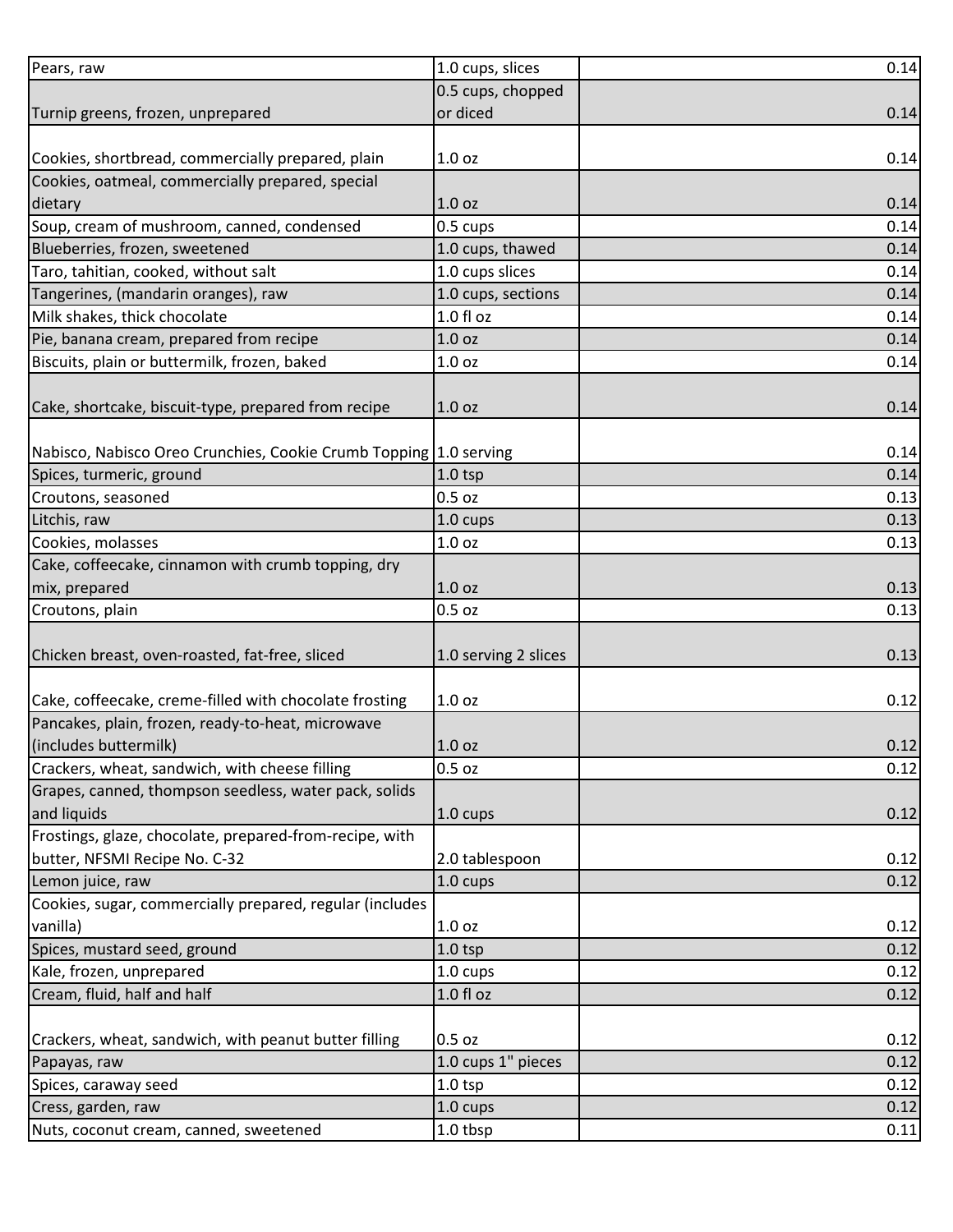| 0.11<br>OZ)<br>$1.0$ oz<br>0.11<br>1.0 tbsp<br>0.11<br>1.0 tsp, whole<br>0.11<br>1.0 oz<br>0.11<br>1.0 serving<br>0.11<br>1.0 cups sections,<br>without<br>membranes<br>0.11<br>1.0 oz crunchy<br>(about 21 pieces)<br>0.1<br>1.0 cups, chopped<br>0.1<br>0.1<br>0.5 cups<br>1.0 pepper<br>0.1<br>1.0 cups, with pits,<br>yields<br>0.1<br>1.0 oz<br>0.1<br>1.0 large (2-1/2"<br>dia)<br>0.1<br>1.0 fl oz<br>0.1<br>1.0 tbsp<br>0.09<br>$1.0$ tsp<br>0.09<br>Snacks, corn-based, extruded, onion-flavor<br>1.0 <sub>oz</sub><br>0.09<br>0.75 cups (1 NLEA<br>serving)<br>0.09<br>1.0 cookie<br>0.09<br>1.0 oz, boneless<br>0.09<br>0.5 oz<br>0.09<br>1.0 cups slices<br>0.09<br>1.0 oz<br>0.09<br>1.0 <sub>oz</sub><br>0.09<br>1.0 head<br>0.08<br>1.0 cups<br>0.08<br>1.0 oz, boneless<br>0.08<br>1.0 cups<br>0.08<br>1.0 oz<br>0.08<br>1.0 package (3.12 |                                                            | 0.33 package (10 |  |
|------------------------------------------------------------------------------------------------------------------------------------------------------------------------------------------------------------------------------------------------------------------------------------------------------------------------------------------------------------------------------------------------------------------------------------------------------------------------------------------------------------------------------------------------------------------------------------------------------------------------------------------------------------------------------------------------------------------------------------------------------------------------------------------------------------------------------------------------------------|------------------------------------------------------------|------------------|--|
|                                                                                                                                                                                                                                                                                                                                                                                                                                                                                                                                                                                                                                                                                                                                                                                                                                                            | Onions, frozen, whole, unprepared                          |                  |  |
|                                                                                                                                                                                                                                                                                                                                                                                                                                                                                                                                                                                                                                                                                                                                                                                                                                                            | Cookies, vanilla sandwich with creme filling               |                  |  |
|                                                                                                                                                                                                                                                                                                                                                                                                                                                                                                                                                                                                                                                                                                                                                                                                                                                            | Cereals, CREAM OF WHEAT, instant, dry                      |                  |  |
|                                                                                                                                                                                                                                                                                                                                                                                                                                                                                                                                                                                                                                                                                                                                                                                                                                                            | Spices, anise seed                                         |                  |  |
|                                                                                                                                                                                                                                                                                                                                                                                                                                                                                                                                                                                                                                                                                                                                                                                                                                                            | Cookies, fig bars                                          |                  |  |
|                                                                                                                                                                                                                                                                                                                                                                                                                                                                                                                                                                                                                                                                                                                                                                                                                                                            | Snacks, KELLOGG, KELLOGG'S RICE KRISPIES TREATS            |                  |  |
|                                                                                                                                                                                                                                                                                                                                                                                                                                                                                                                                                                                                                                                                                                                                                                                                                                                            | <b>Squares</b>                                             |                  |  |
|                                                                                                                                                                                                                                                                                                                                                                                                                                                                                                                                                                                                                                                                                                                                                                                                                                                            |                                                            |                  |  |
|                                                                                                                                                                                                                                                                                                                                                                                                                                                                                                                                                                                                                                                                                                                                                                                                                                                            |                                                            |                  |  |
|                                                                                                                                                                                                                                                                                                                                                                                                                                                                                                                                                                                                                                                                                                                                                                                                                                                            | Oranges, raw, California, valencias                        |                  |  |
|                                                                                                                                                                                                                                                                                                                                                                                                                                                                                                                                                                                                                                                                                                                                                                                                                                                            | Snacks, corn-based, extruded, puffs or twists, cheese-     |                  |  |
|                                                                                                                                                                                                                                                                                                                                                                                                                                                                                                                                                                                                                                                                                                                                                                                                                                                            | flavor                                                     |                  |  |
|                                                                                                                                                                                                                                                                                                                                                                                                                                                                                                                                                                                                                                                                                                                                                                                                                                                            |                                                            |                  |  |
|                                                                                                                                                                                                                                                                                                                                                                                                                                                                                                                                                                                                                                                                                                                                                                                                                                                            | Cowpeas, leafy tips, raw                                   |                  |  |
|                                                                                                                                                                                                                                                                                                                                                                                                                                                                                                                                                                                                                                                                                                                                                                                                                                                            |                                                            |                  |  |
|                                                                                                                                                                                                                                                                                                                                                                                                                                                                                                                                                                                                                                                                                                                                                                                                                                                            | Fruit cocktail, (peach and pineapple and pear and grape    |                  |  |
|                                                                                                                                                                                                                                                                                                                                                                                                                                                                                                                                                                                                                                                                                                                                                                                                                                                            | and cherry), canned, extra light syrup, solids and liquids |                  |  |
|                                                                                                                                                                                                                                                                                                                                                                                                                                                                                                                                                                                                                                                                                                                                                                                                                                                            | Peppers, pasilla, dried                                    |                  |  |
|                                                                                                                                                                                                                                                                                                                                                                                                                                                                                                                                                                                                                                                                                                                                                                                                                                                            |                                                            |                  |  |
|                                                                                                                                                                                                                                                                                                                                                                                                                                                                                                                                                                                                                                                                                                                                                                                                                                                            | Cherries, sweet, raw                                       |                  |  |
|                                                                                                                                                                                                                                                                                                                                                                                                                                                                                                                                                                                                                                                                                                                                                                                                                                                            | Puddings, chocolate, ready-to-eat                          |                  |  |
|                                                                                                                                                                                                                                                                                                                                                                                                                                                                                                                                                                                                                                                                                                                                                                                                                                                            |                                                            |                  |  |
|                                                                                                                                                                                                                                                                                                                                                                                                                                                                                                                                                                                                                                                                                                                                                                                                                                                            | Figs, raw                                                  |                  |  |
|                                                                                                                                                                                                                                                                                                                                                                                                                                                                                                                                                                                                                                                                                                                                                                                                                                                            | Cream, fluid, light (coffee cream or table cream)          |                  |  |
|                                                                                                                                                                                                                                                                                                                                                                                                                                                                                                                                                                                                                                                                                                                                                                                                                                                            | Onions, dehydrated flakes                                  |                  |  |
|                                                                                                                                                                                                                                                                                                                                                                                                                                                                                                                                                                                                                                                                                                                                                                                                                                                            | Spices, curry powder                                       |                  |  |
|                                                                                                                                                                                                                                                                                                                                                                                                                                                                                                                                                                                                                                                                                                                                                                                                                                                            |                                                            |                  |  |
|                                                                                                                                                                                                                                                                                                                                                                                                                                                                                                                                                                                                                                                                                                                                                                                                                                                            | Cereals ready-to-eat, NATURE'S PATH, Organic FLAX          |                  |  |
|                                                                                                                                                                                                                                                                                                                                                                                                                                                                                                                                                                                                                                                                                                                                                                                                                                                            | <b>PLUS flakes</b>                                         |                  |  |
|                                                                                                                                                                                                                                                                                                                                                                                                                                                                                                                                                                                                                                                                                                                                                                                                                                                            | Cookies, chocolate chip, commercially prepared, regular,   |                  |  |
|                                                                                                                                                                                                                                                                                                                                                                                                                                                                                                                                                                                                                                                                                                                                                                                                                                                            | higher fat, enriched                                       |                  |  |
|                                                                                                                                                                                                                                                                                                                                                                                                                                                                                                                                                                                                                                                                                                                                                                                                                                                            | Fish, flatfish (flounder and sole species), raw            |                  |  |
|                                                                                                                                                                                                                                                                                                                                                                                                                                                                                                                                                                                                                                                                                                                                                                                                                                                            | Crackers, standard snack-type, sandwich, with cheese       |                  |  |
|                                                                                                                                                                                                                                                                                                                                                                                                                                                                                                                                                                                                                                                                                                                                                                                                                                                            | filling                                                    |                  |  |
|                                                                                                                                                                                                                                                                                                                                                                                                                                                                                                                                                                                                                                                                                                                                                                                                                                                            |                                                            |                  |  |
|                                                                                                                                                                                                                                                                                                                                                                                                                                                                                                                                                                                                                                                                                                                                                                                                                                                            | Apples, frozen, unsweetened, unheated (Includes foods      |                  |  |
|                                                                                                                                                                                                                                                                                                                                                                                                                                                                                                                                                                                                                                                                                                                                                                                                                                                            | for USDA's Food Distribution Program)                      |                  |  |
|                                                                                                                                                                                                                                                                                                                                                                                                                                                                                                                                                                                                                                                                                                                                                                                                                                                            | Fish, cisco, smoked                                        |                  |  |
|                                                                                                                                                                                                                                                                                                                                                                                                                                                                                                                                                                                                                                                                                                                                                                                                                                                            | Cake, white, dry mix, special dietary (includes lemon-     |                  |  |
|                                                                                                                                                                                                                                                                                                                                                                                                                                                                                                                                                                                                                                                                                                                                                                                                                                                            | flavored)                                                  |                  |  |
|                                                                                                                                                                                                                                                                                                                                                                                                                                                                                                                                                                                                                                                                                                                                                                                                                                                            | Chicory, witloof, raw                                      |                  |  |
|                                                                                                                                                                                                                                                                                                                                                                                                                                                                                                                                                                                                                                                                                                                                                                                                                                                            | Cranberry sauce, canned, sweetened                         |                  |  |
|                                                                                                                                                                                                                                                                                                                                                                                                                                                                                                                                                                                                                                                                                                                                                                                                                                                            | Fish, ocean perch, Atlantic, raw                           |                  |  |
|                                                                                                                                                                                                                                                                                                                                                                                                                                                                                                                                                                                                                                                                                                                                                                                                                                                            | Kale, raw                                                  |                  |  |
|                                                                                                                                                                                                                                                                                                                                                                                                                                                                                                                                                                                                                                                                                                                                                                                                                                                            | Cake, cherry fudge with chocolate frosting                 |                  |  |
|                                                                                                                                                                                                                                                                                                                                                                                                                                                                                                                                                                                                                                                                                                                                                                                                                                                            |                                                            |                  |  |
| 0.08<br>oz)                                                                                                                                                                                                                                                                                                                                                                                                                                                                                                                                                                                                                                                                                                                                                                                                                                                | Puddings, vanilla, dry mix, regular, with added oil        |                  |  |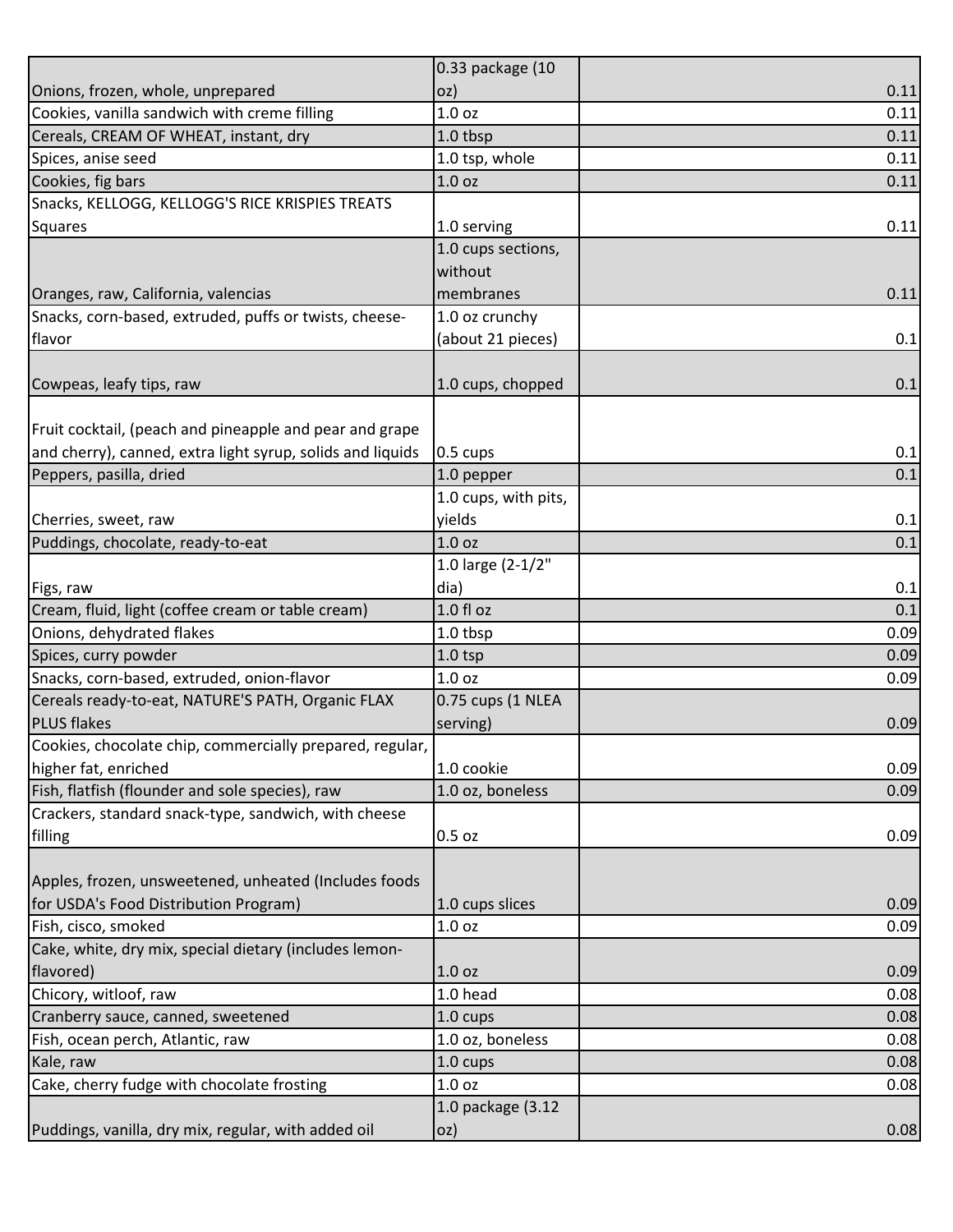|                                                           | 1.0 package (3.12                |              |
|-----------------------------------------------------------|----------------------------------|--------------|
| Puddings, banana, dry mix, regular, with added oil        | oz)                              | 0.08         |
| Crackers, standard snack-type, regular                    | 5.0 crackers                     | 0.08         |
| Cream, sour, reduced fat, cultured                        | 1.0 tbsp                         | 0.07         |
| Leeks, (bulb and lower leaf-portion), cooked, boiled,     |                                  |              |
| drained, without salt                                     | 1.0 leek                         | 0.07         |
| Applesauce, canned, sweetened, without salt               | 1.0 cups                         | 0.07         |
|                                                           |                                  |              |
| Puddings, tapioca, dry mix, with no added salt            | $1.0$ package $(3.5 \text{ oz})$ | 0.07         |
| Purslane, raw                                             | 1.0 cups                         | 0.07         |
| Martha White Foods, Martha White's Chewy Fudge            |                                  |              |
| Brownie Mix, dry                                          | 1.0 serving                      | 0.07         |
| Cheese, cream                                             | 1.0 tbsp                         | 0.07         |
|                                                           | 0.33 package (10                 |              |
| Onions, frozen, chopped, unprepared                       | oz)                              | 0.07         |
| Spices, ginger, ground                                    | $1.0$ tsp                        | 0.07         |
| Pie, fried pies, fruit                                    | 1.0 <sub>oz</sub>                | 0.07         |
| Bread, stuffing, cornbread, dry mix, prepared             | 1.0 <sub>oz</sub>                | 0.07         |
| Alcoholic beverage, pina colada, canned                   | 1.0 fl oz                        | 0.07         |
|                                                           | 1.0 piece $(1/12$ of             |              |
| Cake, angelfood, dry mix, prepared                        | 10" dia)<br>1.0 serving          | 0.07<br>0.06 |
| Gravy, brown instant, dry<br>Spices, thyme, dried         | 1.0 tsp, leaves                  | 0.06         |
| Spices, savory, ground                                    | $1.0$ tsp                        | 0.06         |
| Chicken, broilers or fryers, separable fat, raw           | 1.0 tbsp                         | 0.06         |
|                                                           |                                  |              |
| Cookies, sugar wafer, with creme filling, sugar free      | 1.0 <sub>oz</sub>                | 0.06         |
| Apples, raw, without skin                                 | 1.0 cups slices                  | 0.06         |
| Pie, cherry, commercially prepared                        | 1.0 <sub>oz</sub>                | 0.05         |
| Tamarind nectar, canned                                   | 1.0 cups                         | 0.05         |
| Spices, cinnamon, ground                                  | $1.0$ tsp                        | 0.05         |
| Spices, nutmeg, ground                                    | $1.0$ tsp                        | 0.05         |
| Pie, blueberry, commercially prepared                     | 1.0 <sub>oz</sub>                | 0.05         |
|                                                           |                                  |              |
| Sour dressing, non-butterfat, cultured, filled cream-type | $1.0$ tbsp                       | 0.04         |
| Beverages, Orange drink, breakfast type, with juice and   |                                  |              |
| pulp, frozen concentrate                                  | $1.0 f$ l oz                     | 0.04         |
| Snacks, fruit leather, rolls                              | 1.0 large                        | 0.04         |
| Cookies, brownies, dry mix, sugar free                    | 1.0 oz                           | 0.04         |
| Cream, sour, cultured                                     | 1.0 tbsp                         | 0.04         |
| Spices, mace, ground                                      | $1.0$ tsp                        | 0.04         |
| Candies, HERSHEY, KIT KAT BIG KAT Bar                     | 1.0 bar 1.94 oz                  | 0.04         |
|                                                           |                                  |              |
| Salad dressing, mayonnaise, imitation, milk cream         | 1.0 tablespoon                   | 0.04         |
| Grapes, american type (slip skin), raw                    | 1.0 cups                         | 0.04         |
| Alcoholic beverage, wine, table, white                    | 1.0 fl oz                        | 0.04         |
|                                                           |                                  |              |
| Alcoholic beverage, wine, table, white, Chardonnay        | 1.0 fl oz                        | 0.04         |
| Dessert topping, powdered                                 | 1.0 oz                           | 0.03         |